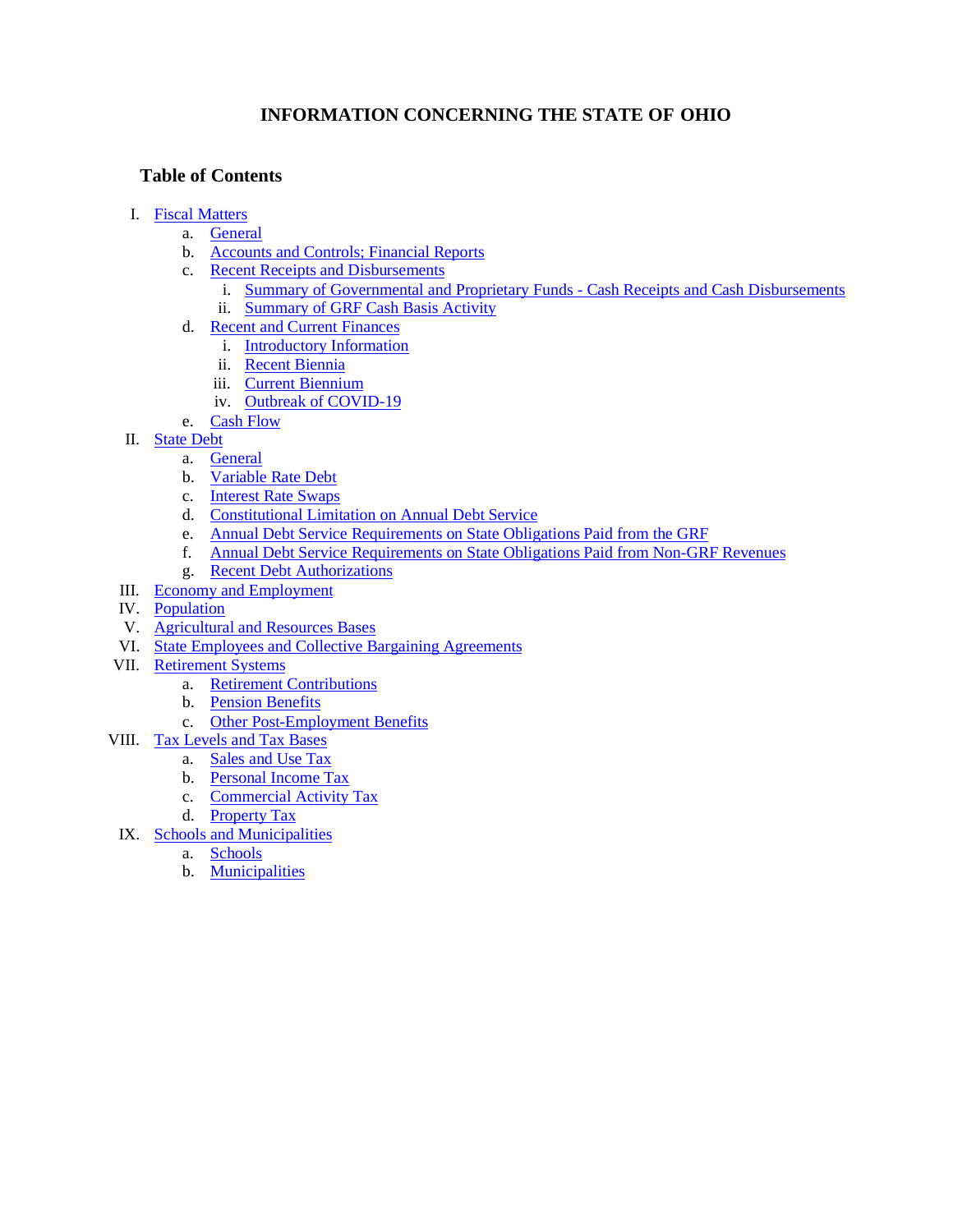<span id="page-1-0"></span>The following discusses certain matters relating to general State finances and debt, and the State's economy and employment, population, agriculture, resources, tax bases and related subjects. This information is from the State's official records, except for information expressly attributed to other sources, and summarizes and describes current and recent historical information. It is not intended to indicate future or continuing trends in the financial or other positions of the State. No representation is made that past experience, as might be shown by this financial and other information, will necessarily continue in the future.

#### **FISCAL MATTERS**

#### **General**

<span id="page-1-1"></span>Consistent with the constitutional provision that no appropriation may be made for a period longer than two years, the State operates on the basis of a fiscal biennium for its appropriations and expenditures. Under current law that biennium for operating purposes runs from July 1 in an odd-numbered year to June 30 in the next oddnumbered year (e.g., the current fiscal biennium began July 1, 2021 and ends June 30, 2023). Within a fiscal biennium, the State operates on the basis of a July 1 to June 30 Fiscal Year. The biennium for general capital appropriations purposes runs from July 1 in an even-numbered year to June 30 in the next even-numbered year. Consistent with the fiscal biennium for operating purposes, the Governor is generally required to submit the Executive Budget to the General Assembly in February of each odd-numbered year. Appropriations legislation reflecting that Executive Budget is then introduced for committee hearings and review first in the House and then in the Senate, with that appropriations legislation as approved by the General Assembly then presented to the Governor for approval (with possible line item vetoes). See **FISCAL MATTERS – Recent and Current Finances – Current Biennium** for discussion of the enacted budget for the 2022-23 fiscal biennium.

Authority for appropriating State moneys subject to appropriation rests in the bicameral General Assembly, which consists of a 99-member House of Representatives (elected to two-year terms) and a 33-member Senate (elected to overlapping four-year terms). Members of both houses are subject to term limits, with a maximum of eight consecutive years in either. The Governor has veto power, including the power to make line-item vetoes in bills making appropriations. Vetoes may be overridden by a three-fifths vote of each house.

The Constitution requires the General Assembly to "provide for raising revenue, sufficient to defray the expenses of the state, for each year, and also a sufficient sum to pay the principal and interest as they become due on the state debt." The State is effectively precluded by law from ending a Fiscal Year or a biennium in a "deficit" position. State borrowing to meet casual deficits or failures in revenues or to meet expenses not otherwise provided for is limited by the Constitution to \$750,000.

The General Revenue Fund (GRF) is the largest fund in the State. Personal income and sales and use taxes are the major sources of GRF tax revenue. The last complete Fiscal Year ended June 30, 2021 with an unobligated GRF fund balance (after year-end transfers) of \$2,534.0 million. The State has a "rainy day" fund (the Budget Stabilization Fund (BSF)) which by law is intended to carry a balance of up to 8.5% of the GRF revenue for the preceding Fiscal Year (this amount was 5% for Fiscal Year 2016 and prior years). The current BSF balance is \$2.691 billion, which equals 6.8% of Fiscal Year 2021 GRF revenue. Recent Fiscal Year-end BSF balances and their percent of GRF revenue for that Fiscal Year were:

| <b>Fiscal Year-Ending</b> | <b>BSF</b> Balance(a) | % of GRF Revenue |
|---------------------------|-----------------------|------------------|
| 2017                      | \$2,034,051,000       | $6.0\%$          |
| 2018                      | 2,691,554,000         | 8.3              |
| 2019                      | 2,691,554,000         | 8.0              |
| 2020                      | 2,691,554,000         | 8.0              |
| 2021                      | 2,691,554,000         | 6.8              |

(a) Reflects balance after year-end transfer into BSF; actual cash transfers into the BSF occur early in the following Fiscal Year.

The Revised Code provides that if the Governor ascertains that the available revenue receipts and balances for the GRF or other funds for the then current Fiscal Year will in all probability be less than the appropriations for that Fiscal Year, the Governor shall issue such orders to State agencies as will prevent their expenditures and incurred obligations from exceeding those revenue receipts and balances. The Governor implemented this directive in Fiscal Years 2020 and 2021 to reduce GRF expenditures by approximately \$775 million and \$390 million, respectively, in reaction to, and anticipation of further impacts of the COVID-19 pandemic (see **Outbreak of COVID-19** below for more detail). This directive has been implemented several times in prior fiscal biennia, when needed.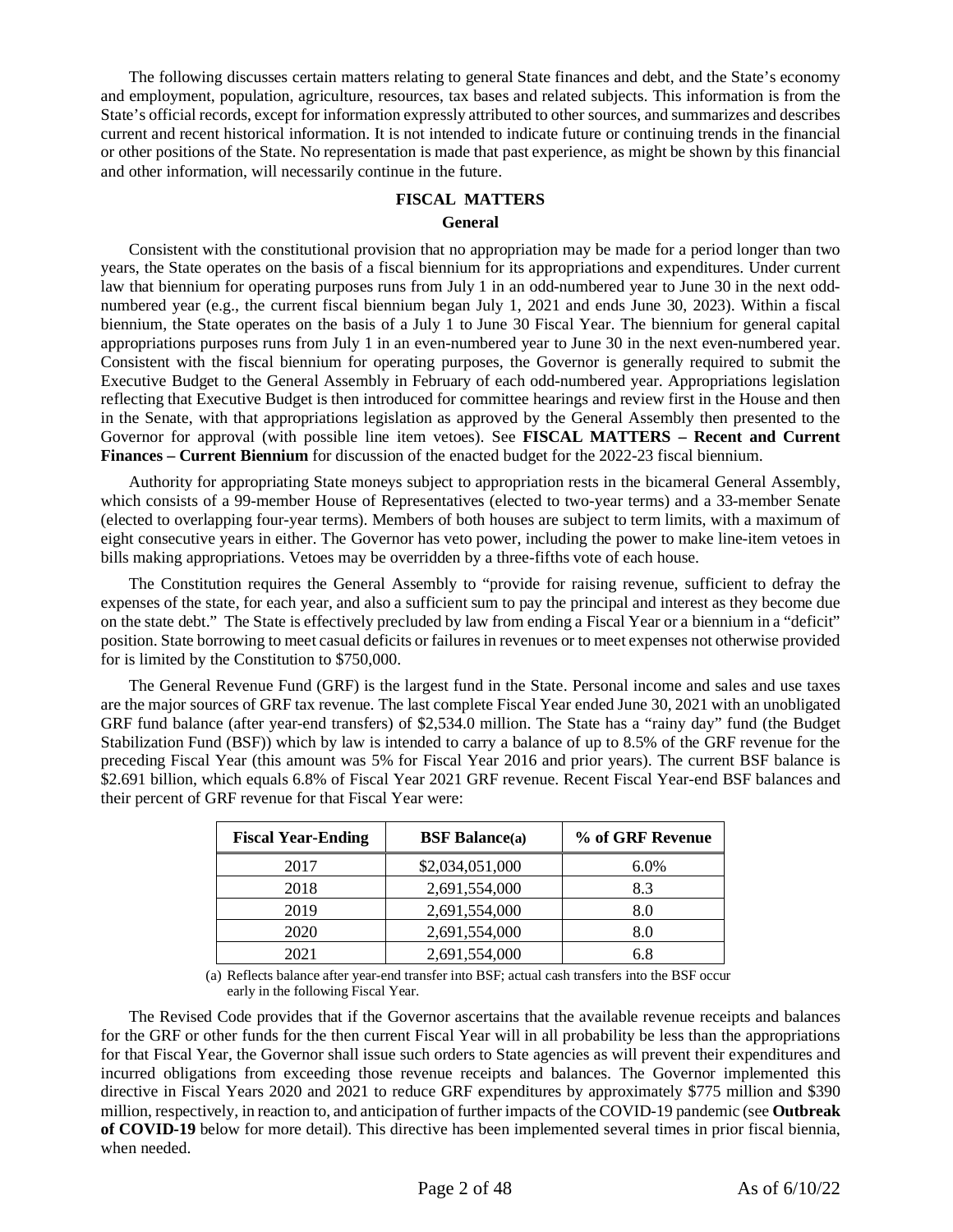Listed in the tables below under **Recent Receipts and Disbursements** are the major categories of State revenue sources, including taxes and excises, and the amounts received from those categories. There is no present constitutional limit on the rates of those State levied taxes and excises (except for taxes on intangible property which the State does not currently levy).

At present the State itself does not levy ad valorem taxes on real or tangible personal property. Ad valorem taxes on tangible personal property of public utilities and on real property are levied by political subdivisions and local taxing districts, and State law does not currently allow the imposition of a general ad valorem tax on tangible personal property other than that of public utilities. The Constitution has since 1934 limited the amount of the aggregate levy of ad valorem property taxes on particular property, without a vote of the electors or municipal charter provision, to 1% of true value in money, and statutes limit the amount of that aggregate levy without a vote or charter provision to 10 mills per \$1 of assessed valuation -- commonly referred to in the context of Ohio local government finance as the "ten-mill limitation." See **TAX LEVELS AND TAX BASES** for a discussion of the phase-out of local tangible personal property taxes in 2006 through 2009.

The Constitution directs or restricts the use of certain revenues. Highway fees and excises, including gasoline taxes, are limited in use to highway-related purposes. Not less than 50% of the receipts from State income taxes must be returned to the originating political subdivisions and school districts. State net lottery profits are allocated to elementary, secondary, vocational and special education program purposes, including application to debt service on obligations issued to finance capital facilities for a system of common schools.

Constitutional amendments relating to taxation, revenues, expenditures, debt or other subjects may be proposed by action of three-fifths of the members elected to each house of the General Assembly or by initiative petition signed by electors numbering at least 10% of the total number of votes last cast for the office of Governor. Adoption of a proposed amendment requires approval by a majority of electors voting on it at a statewide election. The Ohio Constitution expressly provides that the General Assembly has no power to pass laws impairing the obligation of contracts.

# **Accounts and Controls; Financial Reports**

<span id="page-2-0"></span>With each office performing specific functions relating to State expenditures, the Office of Budget and Management (OBM) and the Treasurer of State account for and report on the State's fiscal affairs.

OBM maintains records of the appropriations made by the General Assembly, and its Director, appointed by the Governor, certifies the availability of unencumbered appropriations as a condition of contract validity. OBM fiscal functions include the development and oversight of operating and capital budgets as well as the review, processing, and reporting of financial transactions for most State departments and agencies (excluding, among others, institutions of higher education). The OBM Director's certification is required for all expenditure vouchers before OBM may issue State warrants. Upon certification, OBM updates its accounting records to reflect the level of vouchered expenditures. The Treasurer of State maintains the cash and investments that comprise the State treasury and invests State funds, including proceeds of State debt obligations. The Treasurer redeems the warrants issued by OBM when presented for payment by financial institutions and monitors the timing and amount of payments to determine the State's cash flow position for investment purposes.

State financial reporting practices have been and are in accordance with generally accepted accounting principles (GAAP basis). Each Annual Comprehensive Financial Report (ACFR) includes the State's Basic Financial Statements (BFS) for that Fiscal Year as examined by the Auditor of State. The most recent ACFRs are accessible via OBM's web page at [https://obm.ohio.gov/wps/portal/gov/obm/areas-of-interest/state](https://obm.ohio.gov/wps/portal/gov/obm/areas-of-interest/state-accounting/financial-reporting/acfr)[accounting/financial-reporting/acfr](https://obm.ohio.gov/wps/portal/gov/obm/areas-of-interest/state-accounting/financial-reporting/acfr), and copies may be obtained by contacting OBM, 30 E. Broad Street,  $34<sup>th</sup>$ Floor, Columbus, Ohio 43215, phone (614) 466-4034. The Fiscal Year 2019 ACFR received the Government Finance Officers Association certificate of achievement for excellence in financial reporting.

The BFS are presented in accordance with a fund classification system prescribed by the Governmental Accounting Standards Board. The GAAP basis financial statement presentation is comprehensive in scope and includes organizations and activities defined within Ohio's reporting entity that are not subject to the State's appropriation process. The "General Fund" as reported in the BFS includes more than just the GRF; it also encompasses the Budget Stabilization Fund and those reimbursement-supported funds that account for activities administered by State agencies and departments and for which special revenue or proprietary fund classifications are considered inappropriate.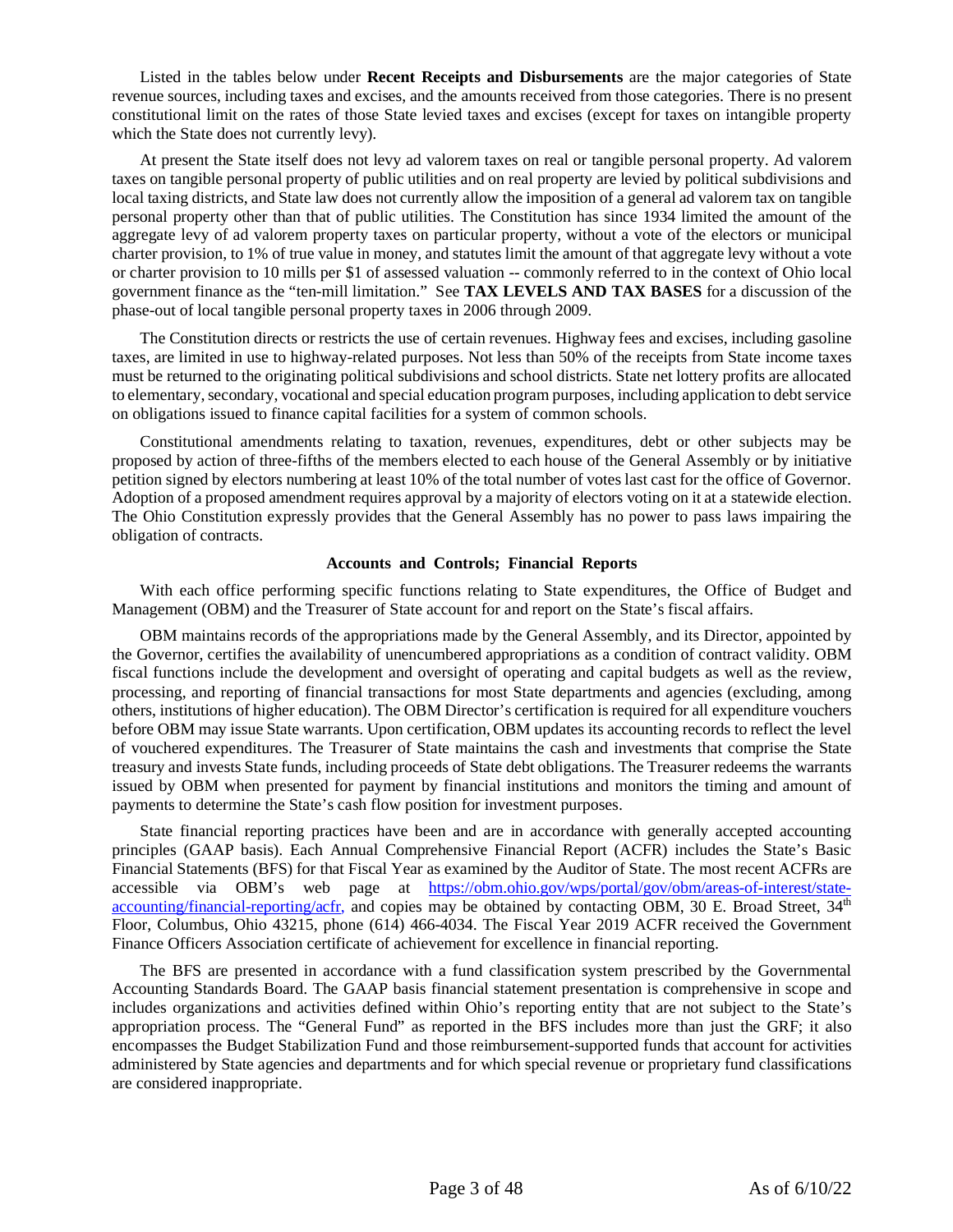#### **Recent Receipts and Disbursements**

<span id="page-3-1"></span><span id="page-3-0"></span>The following summary statements, prepared by OBM based on its accounting records, include (i) governmental and proprietary appropriated funds, cash receipts and cash disbursements, and (ii) GRF cash basis activity. The governmental and proprietary appropriated funds encompass the General Fund (which includes the GRF and BSF) as well as special revenue, debt service, capital projects, and enterprise fund types.

# **SUMMARY STATEMENT GOVERNMENTAL AND PROPRIETARY APPROPRIATED FUNDS (\$ in Millions) Cash Receipts**

| <b>SOURCE OF RECEIPTS</b> | <b>Fiscal Year</b> |            |            |            |            |  |
|---------------------------|--------------------|------------|------------|------------|------------|--|
| Taxes:                    | 2017               | 2018       | 2019       | 2020       | 2021       |  |
|                           | \$7,981.1          | \$8,796.1  | \$9.313.5  | \$8,285.0  | \$10,662.8 |  |
|                           | 11,070.5           | 10,616.2   | 11,053.3   | 11,160.5   | 12,639.1   |  |
|                           | 187.3              | 201.1      | 202.4      | 214.9      | 226.4      |  |
|                           | 1.750.8            | 1,805.5    | 1.932.0    | 1.979.9    | 1,972.6    |  |
|                           | 1,817.4            | 1,802.8    | 1,846.0    | 2,400.1    | 2,481.3    |  |
|                           | 796.9              | 826.5      | 889.5      | 841.8      | 791.8      |  |
|                           | 980.5              | 939.8      | 918.2      | 913.0      | 926.9      |  |
|                           | 321.4              | 299.4      | 325.8      | 332.5      | 351.8      |  |
|                           | 39.1               | 34.8       | 37.4       | 44.4       | 45.3       |  |
|                           | 0.8                | 0.2        | 0.2        | 0.1        | 0.1        |  |
|                           | 58.4               | 56.8       | 57.5       | 54.8       | 63.7       |  |
|                           | 46.5               | 48.1       | 50.3       | 53.4       | 57.6       |  |
|                           | 273.9              | 283.4      | 281.3      | 308.4      | 314.9      |  |
|                           | 82.5               | 106.8      | 110.7      | 106.0      | 189.5      |  |
|                           | 25,407.1           | 25,817.5   | 27,018.0   | 26,694.8   | 30,723.8   |  |
|                           | 3,284.5            | 3,946.6    | 4,065.1    | 4,320.2    | 4,804.9    |  |
|                           | 1.512.1            | 1.636.9    | 1.665.3    | 1.671.3    | 1,902.8    |  |
|                           | 22,911.5           | 23,014.9   | 23,663.7   | 29,220.6   | 34,047.2   |  |
|                           | 5.889.9            | 6.113.3    | 6.513.2    | 6.279.1    | 8,239.9    |  |
|                           | 1,507.8            | 2,202.7    | 1,042.0    | 1,393.1    | 1,552.6    |  |
|                           | \$60,512.9         | \$62,731.9 | \$63,967.4 | \$69,579.0 | \$81,271.2 |  |

(a) The State has incrementally reduced personal income tax rates commencing calendar year 2013. (see **FISCAL MATTERS** – **Recent and Current Finances** – **Recent Biennia** – **2014-15, 2016-17, 2018-19, 2020-21,** and **Current Biennium** and **TAX LEVELS AND TAX BASES – Personal Income Tax**).

(b) Fiscal Year 2018 decline was due to replacing the sales tax on Medicaid managed care organizations with a new health insuring corporation provider assessment (See **FISCAL MATTERS** – **Recent and Current Finances** – **Recent Biennia** – **2018-19**).

(c) Beginning July 1, 2019, the gasoline tax and diesel tax were increased from 28.0 cents to 38.5 cents and 47.0 cents per gallon, respectively (see **TAX LEVELS AND TAX BASES**).

(d) Beginning October 1 2019, the minimum age to purchase cigarettes increased from 18 to 21, and a 10 cents/milliliter tax was imposed on vapor products (see **FISCAL MATTERS** – **Recent and Current Finances** – **Recent Biennia** - **2020-21**).

(e) Eliminated effective January 1, 2013; receipts in all years reflect delayed filings or payments.

(f) Fiscal Years 2020 and 2021 increases were associated with the enhanced Federal Medical Assistance Percentage authorized in the Families First Coronavirus Response Act. (see **FISCAL MATTERS – Recent and Current Finances –Outbreak of COVID-19**).

(g) Largest components consist of various reimbursements, loan repayments, unclaimed funds, and investment income.

Totals may not foot due to rounding.

# **Cash Disbursements**

| <b>FUND TYPE</b> |              |            | <b>Fiscal Year</b> |            |            |
|------------------|--------------|------------|--------------------|------------|------------|
| General Fund:    | 2017         | 2018       | 2019               | 2020       | 2021       |
|                  | \$34,503.5   | \$31,727.3 | \$32,677.6         | \$33,104.0 | \$35,630.0 |
|                  | 4.809.3      | 5.884.3    | 5.564.1            | 5.806.7    | 6.638.8    |
|                  | 19,005.7     | 21,947.0   | 22,088.3           | 24,297.8   | 29,873.7   |
|                  | 601.2        | 671.7      | 794.8              | 733.5      | 456.3      |
|                  | 1.168.2      | 1.155.0    | 1.243.1            | 1.288.7    | 1.052.5    |
|                  | <u>775.1</u> | 812.9      | 735.3              | 1.000.4    | 1,000.4    |
|                  | \$60,863.0   | \$62,198.1 | \$63,103.2         | \$66.231.1 | \$74,651.7 |

(h) Includes local government support disbursements.

(i) Includes amounts disbursed from proceeds of special obligation bonds and highway general obligation bonds.

(j) Includes the several bond retirement funds for general obligation bonds secured by a pledge of taxes and excises.

(k) Includes workers' compensation, industrial commission, and lottery including deferred prizes, among others.

Totals may not foot due to rounding.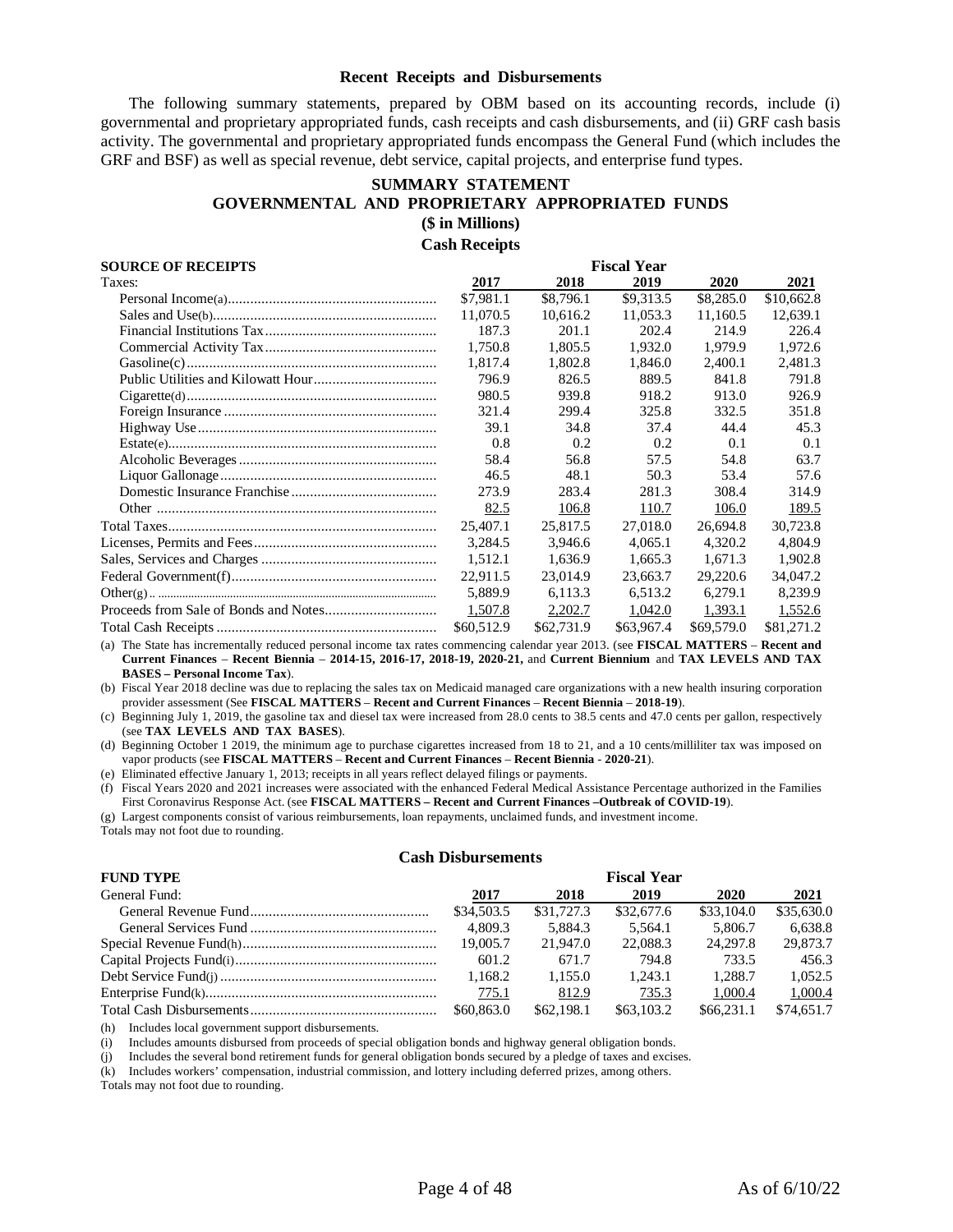#### **SUMMARY STATEMENT GENERAL REVENUE FUND CASH BASIS ACTIVITY (\$ in Millions)**

<span id="page-4-0"></span>

|                            | <b>Fiscal Year</b> |           |           |           |           |
|----------------------------|--------------------|-----------|-----------|-----------|-----------|
|                            | 2017               | 2018      | 2019      | 2020      | 2021      |
|                            | \$1,193.3          | \$557.1   | \$1,221.0 | \$1,538.0 | \$1,270.2 |
| Cash Receipts:             |                    |           |           |           |           |
| Taxes:                     |                    |           |           |           |           |
|                            | 7,606.5            | 8,411.0   | 8,910.2   | 7,881.3   | 10,201.3  |
|                            | 10,614.6           | 10,148.2  | 10,573.4  | 10,685.8  | 12,190.6  |
|                            | 187.3              | 201.1     | 202.4     | 214.9     | 226.4     |
|                            | 1,301.5            | 1,522.8   | 1,629.5   | 1,671.7   | 1,666.8   |
|                            | 516.1              | 531.1     | 562.7     | 532.6     | 492.9     |
|                            | 980.5              | 939.8     | 918.2     | 913.0     | 926.9     |
|                            | 268.6              | 278.4     | 276.0     | 303.0     | 309.7     |
|                            | 301.5              | 276.5     | 296.3     | 305.1     | 324.4     |
|                            | 109.2              | 114.3     | 120.8     | 115.8     | 127.8     |
|                            | 21,885.8           | 22,423.2  | 23,489.6  | 22,623.2  | 26,466.9  |
|                            | 11,761.2           | 9,469.9   | 9,763.9   | 10,482.0  | 12,727.2  |
|                            | 57.4               | 59.2      | 64.2      | 66.6      | 88.4      |
|                            | 48.7               | 64.2      | 114.4     | 131.4     | 57.0      |
|                            | 69.1               | 266.1     | 87.6      | 121.4     | 108.9     |
|                            | 33,822.1           | 32,282.6  | 33,519.7  | 33,424.6  | 39,448.3  |
| <b>Cash Disbursements:</b> |                    |           |           |           |           |
|                            | 7,945.9            | 8,063.6   | 8,214.4   | 7,929.0   | 7,954.2   |
|                            | 2,294.8            | 2,304.8   | 2,292.6   | 2,282.3   | 2,368.5   |
|                            | 17,437.4           | 14,482.5  | 15,052.8  | 15,471.8  | 18,094.4  |
|                            | 1,289.6            | 1,251.8   | 1,272.0   | 1,344.0   | 1,381.3   |
|                            | 2.052.8            | 2,130.4   | 2,222.5   | 2.386.0   | 2,387.0   |
|                            | 370.3              | 347.9     | 391.3     | 440.4     | 421.8     |
|                            | 1,790.3            | 1,802.4   | 1,801.2   | 1,800.6   | 1,806.1   |
|                            | 1,322.7            | 1,343.9   | 1,430.8   | 1,449.9   | 1,216.8   |
|                            | 34,503.5           | 31.727.3  | 32,677.6  | 33.104.0  | 35,630.0  |
| <b>Cash Transfers:</b>     |                    |           |           |           |           |
|                            | 355.9              | 188.6     | 247.9     | 81.0      | 97.8      |
|                            | (310.8)            | (80.0)    | (773.0)   | (669.5)   | (465.0)   |
|                            | \$557.1            | \$1,221.0 | \$1,538.0 | \$1,270.2 | \$4,721.5 |

(a) The State has incrementally reduced personal income tax rates commencing calendar year 2013. (see **FISCAL MATTERS** – **Recent and Current Finances** – **Recent Biennia** – **2014-15**, **2016-17, 2018-19, 2020-21,** and **Current Biennium** and **TAX LEVELS AND TAX BASES – Personal Income Tax**).

(b) Fiscal Year 2018 decline due to the replacement of the sales tax on Medicaid managed care organizations with a new health insuring corporation provider assessment (See **FISCAL MATTERS** – **Recent and Current Finances** – **Recent Biennia** – **2018-19**).

(c) Beginning October 1, 2019, a 10 cents/milliliter tax was imposed on vapor products (see **FISCAL MATTERS** – **Recent and Current Finances** – **Recent Biennia** - **2020-21**).

(d) Includes alcoholic beverage tax, liquor gallonage, petroleum activity tax and residual payments under the corporate franchise tax and estate tax which are both repealed but may apply to prior tax periods.

(e) Mainly subsidies to school districts for primary and secondary education.

(f) Includes amounts for non-highway transportation purposes, including mass transit, rail, and aviation.

(g) State reimbursements to taxing subdivisions for the 12.5% property tax rollback granted to homeowners of real property, for partial real property homestead tax exemptions for the elderly and handicapped (expanded commencing in July 2007), and for revenue reductions resulting from phaseout of local taxes on tangible personal property (see **FISCAL MATTERS** – **Recent and Current Finances** – **Recent Biennia** - **2014-15**).

(h) Fiscal Years 2017 to 2021 include transfers of \$10.0 million, \$46.2 million, \$66.0 million, \$66.0 million, and \$65.9 million respectively, from the Petroleum Activity Tax Public Highways Fund; and Fiscal Years 2017 and 2019 include transfers of \$163.3 million and \$119.7 million from School District and Local Government Property Tax Replacement Funds, respectively.

(i) Fiscal Years 2017 and 2019 include transfers of \$29.5 million and \$657.5 million to the BSF, respectively; Fiscal Years 2017 to 2019 include transfers of \$150.0 million, \$41.8 million and \$49.3 million to the Health and Human Services Fund, respectively; Fiscal Year 2019 includes a transfer of \$30.0 million to the Medicaid Local Sales Tax Transition Fund; and Fiscal Years 2020 and 2021 include transfers of \$275.0 million and \$400.0 million to the Student Wellness and Success Fund, respectively.

Totals may not add due to rounding.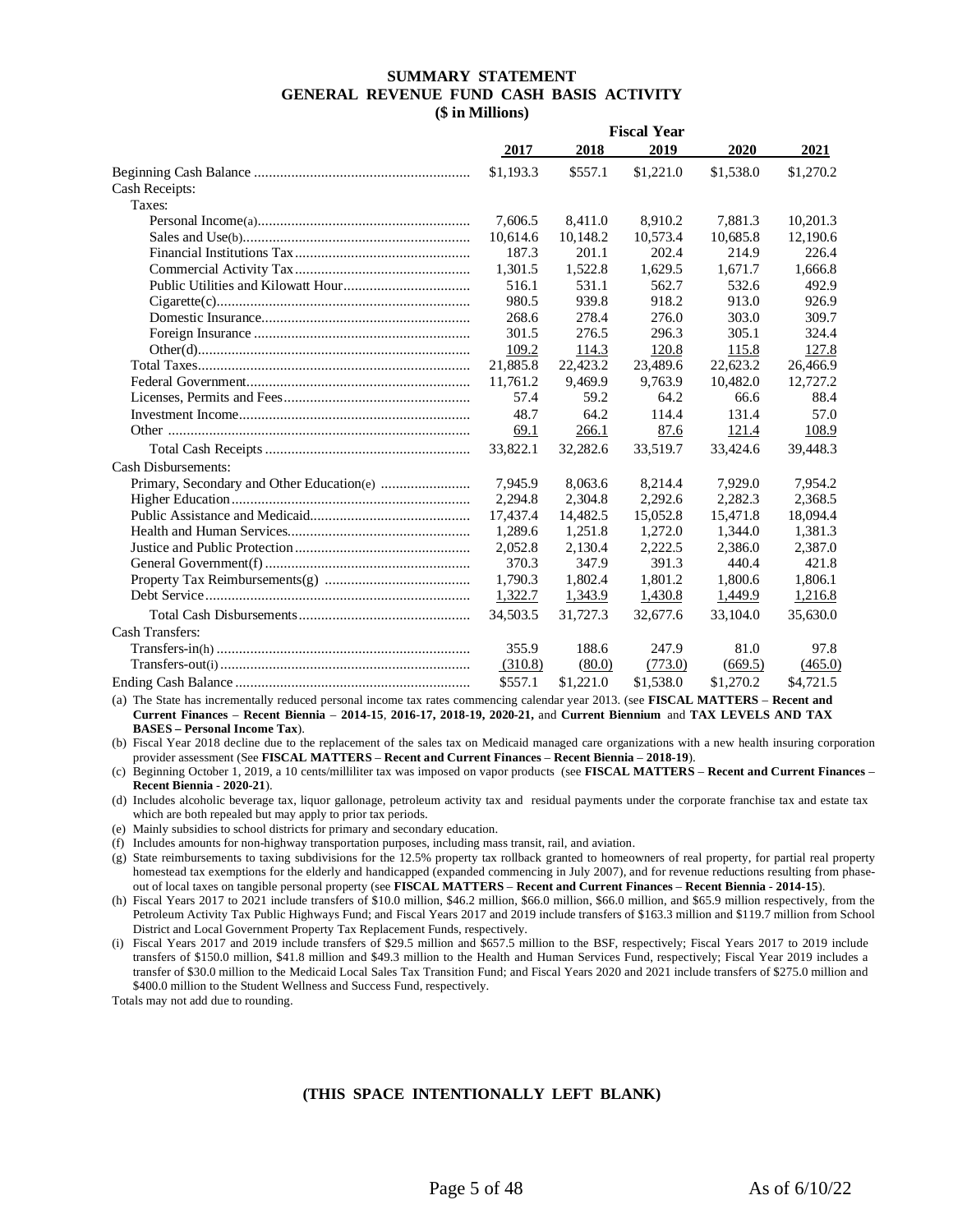# **Recent and Current Finances**

# <span id="page-5-1"></span><span id="page-5-0"></span>**Introductory Information**

The summary statements above identify receipts from specific taxes and excises that are sources of significant amounts of revenue to the State, and particularly to the GRF. As noted, there are constitutional limitations on the use of some taxes and excises, and mandated allocations of portions of some others. As the statements portray, a substantial amount of total State-level revenue is distributed to local governments and school districts under ongoing programs, including local property tax relief.

The GRF ending cash and fund balances for Fiscal Year 2021 were \$4,721.5 million and \$4,032.3 million, respectively, with \$1,498.3 million of that ending fund balance transferred pursuant to statutory designations leaving a balance of \$2,534.0 million. Recent biennium-ending GRF balances were:

| <b>Biennium</b> | Cash<br><b>Balance</b> | Fund<br><b>Balance</b> (a) | <b>Fund Balance less</b><br><b>Designated Transfers(b)</b> |
|-----------------|------------------------|----------------------------|------------------------------------------------------------|
| 2012-13         | \$2,639,249,000        | \$2,278,202,000            | \$1,110,942,000                                            |
| 2014-15         | 1,711,679,000          | 1,286,469,000              | 550,366,000                                                |
| 2016-17         | 557,089,900            | 170,872,600                | 170,872,600                                                |
| 2018-19         | 1,538,011,800          | 1,146,385,400              | 833,985,400                                                |
| 2020-21         | 4,721,519,000          | 4,032,264,036              | 2,533,964,036                                              |

(a) Reflects the ending cash balance less amounts encumbered to cover financial commitments made prior to the end of the Fiscal Year.

(b) Reflects the ending fund balance less any amounts designated for transfer to other funds, including the BSF.

Actions have been and may be taken by the State during less favorable economic periods to ensure revenue/expenditure balance (particularly in the GRF), some of which are described below. None of those actions has been applied to appropriations or expenditures needed for debt service, lease payments, or other payments relating to any State obligations.

The appropriations acts for the 2022-23 biennium included all necessary appropriations for debt service on State obligations and for lease payments relating to lease rental obligations issued by the Treasurer of State and for certificates of participation (see **FISCAL MATTERS – Recent and Current Finances – Current Biennium** and **State Debt – General**).

The Revised Code imposes a limitation on most GRF appropriations commencing with the 2008-09 fiscal biennium. This statutory limitation initially used Fiscal Year 2007 GRF appropriations as a baseline (excluding appropriations for debt service, tax relief and refunds, and certain appropriations reflecting moneys received from the federal government) and then applies an annual growth factor equal to the greater of 3.5% or the sum of the inflation rates and rate of State population change. Every fourth Fiscal Year thereafter becomes a new base year. All GRF appropriations since Fiscal Year 2007 have complied with this limitation.

The following is a selective general discussion of State finances, particularly GRF receipts and expenditures, for recent and the current biennia. As evidenced by the actions discussed, the State administrations and both houses of the General Assembly have been and are committed to, and have taken and are taking, actions that ensure a balance of GRF resources and expenditures.

# <span id="page-5-2"></span>**Recent Biennia**

#### **2012-13**

*2012-13 Biennial Budget and Appropriations.* Consistent with State law, the Governor's Executive Budget for the 2012-13 biennium was released in March 2011 and introduced in the General Assembly. After extended hearings and review, the 2012-13 biennial appropriations Act was passed by the General Assembly and signed (with selective vetoes) by the Governor on June 30, 2011. To address the use of non-recurring funding sources in the prior 2010-11 fiscal biennium including federal stimulus amounts received under ARRA, the Act included targeted spending cuts across most State agencies and major new Medicaid reform and cost containment measures. Reflecting the tax law changes described below and a conservative underlying economic forecast, that Act provided for total GRF biennial appropriations of approximately \$55.8 billion. This reflected a 10.5% increase over the 2010-11 GRF biennial appropriations, based on total expected GRF biennial revenue of approximately \$56.07 billion (a 6% increase from 2010-11 GRF biennial revenues). GRF appropriations for major program categories (including debt service) compared to 2010-11 actual GRF biennial spending reflected increases of 30.2% for Medicaid (due in large part to the absence of ARRA funding in the 2012-13 biennium and the redirection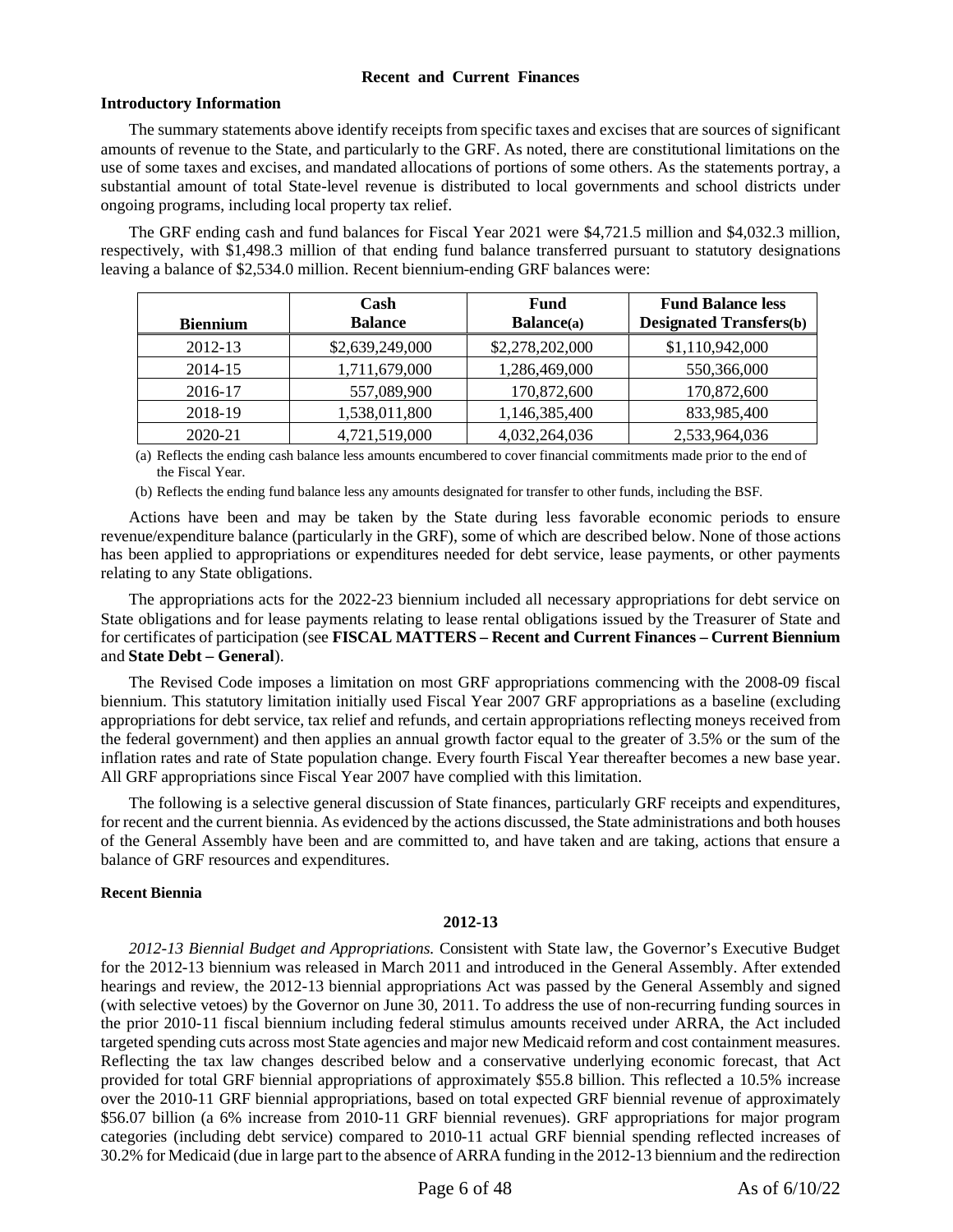of 2012-13 biennial spending from non-GRF to GRF sources); decreases of 3% for elementary and secondary education, 9.1% for higher education, and 8.1% for mental health and developmental disabilities (due to the transfer of community mental health Medicaid services to the Department of Job and Family Services); and flat funding for corrections and youth services. That Act also reflected the restructuring of \$440 million of Fiscal Year 2012 GRF debt service into Fiscal Years 2013 through 2025, approximately three-quarters of which was accomplished by the July 2011 issuance by the Ohio Public Facilities Commission of \$488.8 million in refunding bonds, with the remainder accomplished by the September 2011 issuance by the Ohio Building Authority of \$149.3 million in refunding bonds.

The Executive Budget, the GRF appropriations Act and the separate appropriations acts for the biennium included all necessary debt service and lease rental or other payments related to State obligations (after the restructuring of Fiscal Year 2012 GRF debt service payments).

Major new sources of revenues or expenditure savings reflected in the 2012-13 appropriations Act included:

- Transfer of the State's spirituous liquor system to JobsOhio. On February 1, 2013, the State granted a 25 year franchise on its spirituous liquor system to JobsOhio Beverage System, a nonprofit corporation the sole member of which is JobsOhio, itself a nonprofit corporation created to promote economic development, job creation and retention, job training and the recruitment of business to the State. In exchange for the franchise, the State received a payment of \$1.464 billion, \$500 million of which was deposited in the GRF, \$863.5 million of which was used to make provision for payment of all debt service on \$725.0 million of then outstanding State bonds and notes secured by a pledge of the State's profits from the sale of spirituous liquor, and \$100 million of which was for funding certain revitalization projects. With granting of that franchise to JobsOhio Beverage System, the State stopped receiving annual deposits to the GRF from net liquor profits (those deposits totaled \$153.0 million in Fiscal Year 2011, \$92.5 million in Fiscal Year 2012 and \$167.0 million in Fiscal Year 2013, \$88 million of which was generated through the February 1 granting of the franchise to JobsOhio Beverage System). Litigation commenced in April 2011 and August 2014 that challenged, under various provisions of the Ohio Constitution, certain aspects of both JobsOhio and the General Assembly's February 2011 law that authorized its creation and the 2012-13 appropriations Act that amended various statutes applying to JobsOhio. In August 2011, the Ohio Supreme Court dismissed the first case, and in June 2014, the Ohio Supreme Court affirmed prior judgments of the lower courts in the second case after concluding that the plaintiffs lacked standing to bring this suit. Plaintiffs in the second case subsequently filed additional actions and appeals with the Court of Appeals and the Ohio Supreme Court in an attempt to revive these challenges to JobsOhio and the laws authorizing its creation and the transfer of the State's spirituous liquor system. The Supreme Court ultimately denied plaintiffs' motion for reconsideration in November 2016.
- Sale of five State-owned prison facilities to private operators expected to result in a net payment to the GRF of \$75 million. (Based on the proposals it received for the five prisons, the State opted to sell only one of those facilities that accomplished most of the desired financial result for the 2012-13 biennium.) Litigation commenced in August 2011, and then again in July 2012, challenging the authorization in the 2012-13 appropriations Act to sell these prison facilities. Specifically, this litigation alleged that the provisions in that Act authorizing the sale of these prisons, as well as that entire Act, were enacted in violation of the "one subject rule" of the Ohio Constitution and violated the constitutional right to referendum, and that the sale of the prisons would create a joinder of private and public property interests violating the constitutional prohibition against the State entering into a joint venture. In February 2016, the Ohio Supreme Court upheld the prison sale provisions of the Act, finding their enactment did not violate the "one subject rule" of the Ohio Constitution or its prohibition against the State entering into a joint venture with private enterprise.
- Reduction of local government fund allocations by \$111 million in Fiscal Year 2012 and \$340 million in Fiscal Year 2013. Beginning in Fiscal Year 2014, allocations are made by committing to the local government fund a set percentage of annual tax revenues deposited into the GRF (beginning with Fiscal Year 2013 GRF tax revenues).
- Reduction of public library fund allocations to 95% of Fiscal Year 2011 levels resulting in expenditure reductions of \$52.3 million in Fiscal Year 2012 and \$102.8 million in Fiscal Year 2013. Beginning in Fiscal Year 2014, allocations to public libraries are made by committing to the public library fund a set percentage of annual tax revenues deposited into the GRF (beginning with Fiscal Year 2013 GRF tax revenues).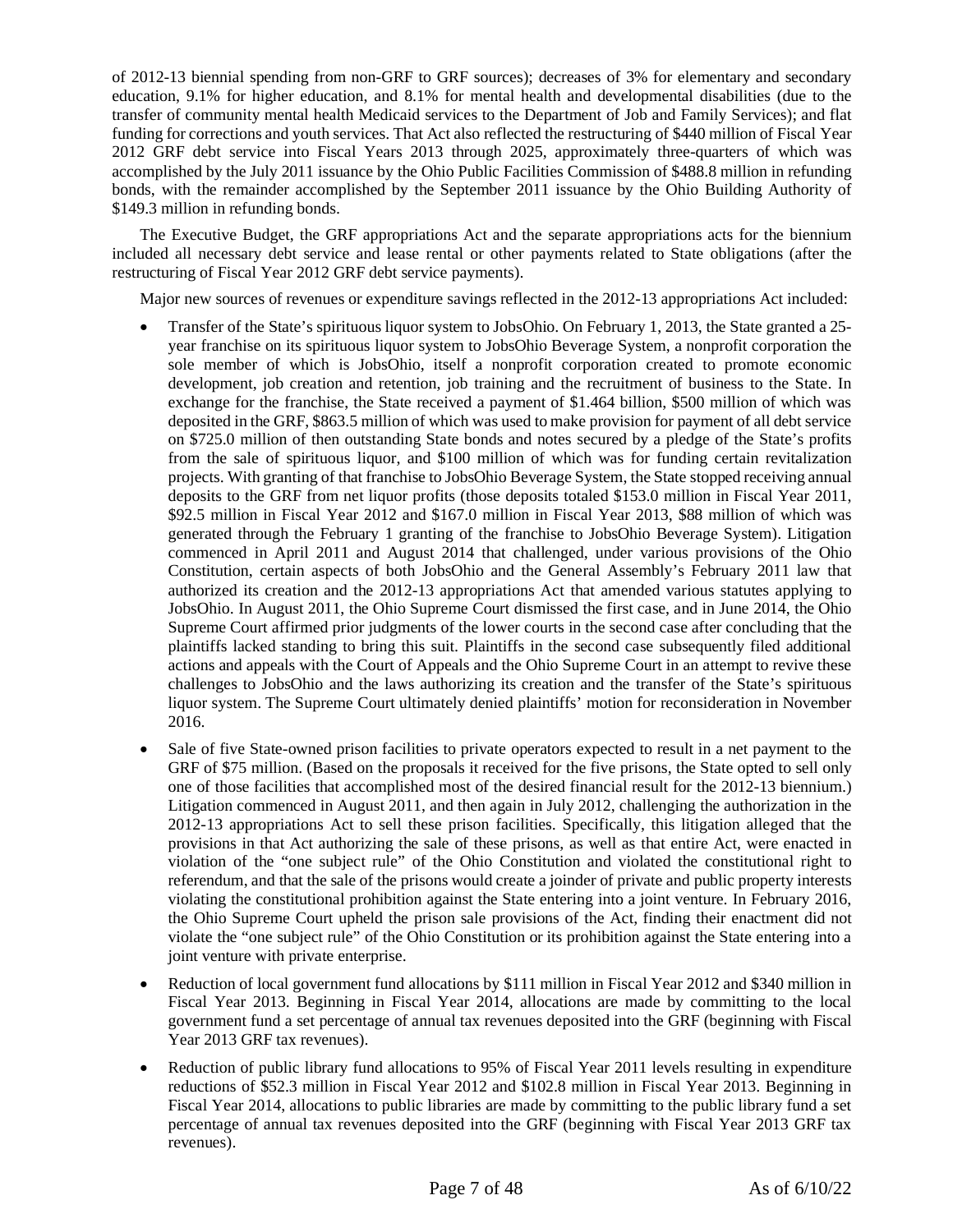- Accelerated phase-out of reimbursement payments to local governments and school districts in connection with the elimination of the tangible personal property tax resulting in an increased share (estimated at \$293.5 million in Fiscal Year 2012 and \$597.7 million in Fiscal Year 2013) of the commercial activity tax being deposited into the GRF (see **TAX LEVELS AND TAX BASES – Property Tax**).
- Accelerated phase-out of reimbursement payments to local governments and school districts for electric power generation deregulation and natural gas deregulation resulting in a larger share (estimated at \$141.6 million in Fiscal Year 2012 and \$147.4 million in Fiscal Year 2013) of the kilowatt-hour tax and the entire (approximately \$66.0 million in Fiscal Year 2012 and \$66.0 million in Fiscal Year 2013) natural gas consumption tax being reallocated to the GRF.
- \$235 million from transfers to the GRF of unclaimed funds and from other non-GRF funds, and \$12 million from a tax amnesty program.

The 2012-13 appropriations Act also reflected the following tax law changes:

- Implementation of the final 4.2% annual decrease in State personal income tax rates resulting in an aggregate 21% decrease (previously, personal income tax rates were reduced 4.2% annually in each of the tax years 2005 through 2008, with this final reduction delayed from tax year 2009 to tax year 2011).
- Elimination of the estate tax beginning January 1, 2013, previously levied at a rate of 6% on estates over \$338,333 and 7% on estates over \$500,000. In Fiscal Year 2010, estate tax collections totaled \$285.8 million of which \$230.8 million was distributed to the local government jurisdictions from which it was collected and with \$55.0 million retained by the State and deposited into the GRF.
- Establishment of the InvestOhio income tax credit program under which investors in small businesses based in Ohio who hold their investments for at least two years may receive 10% income tax credits limited to a maximum of \$10 million per investor per biennium with no more than \$100 million of those credits to be issued over two years.

The 2012-13 biennial appropriations Act created a Medicaid reserve fund and authorized the OBM Director to transfer up to \$130 million from the GRF, if necessary, to provide for the payment of Medicaid costs above the enacted level of appropriations. That Act also created a \$104 million Unemployment Compensation Contingency Fund to pay interest on federal advances to the State Unemployment Compensation Fund, \$70.7 million of which was used to make the interest payment due in September 2011, with the remaining amount applied to the September 2012 interest payment of \$65.8 million. The September 2012 interest payment was also funded by a \$25 million GRF supplemental appropriation and a contribution from the State's Unemployment Compensation Administration Fund.

*2012 Mid-Biennium Review.* On March 14, 2012, the Governor announced a series of policy proposals resulting from a "mid-biennium review" (2012 MBR), with a stated focus on job creation as a priority. The Governor's 2012 MBR included proposals for General Assembly consideration in the areas of: *energy* (including shale oil and gas production opportunities in the Marcellus and Utica fields in the State, and modernizing the State's oil and gas severance tax; electric generation and transmission; coal; cogeneration, alternative fuels and renewables; energy efficiency; and regulatory reform); *personal income tax reduction* (proposing that any new revenue from shale oil and gas production and the 2012 MBR proposal to modernize the State's oil and gas severance tax system be used to reduce personal income tax rates by a commensurate amount); *bank and financial institutions tax reform* (including a modernization, intended to be revenue-neutral, of Ohio's taxes on banks and financial institutions replacing the corporate franchise and dealers in intangibles tax with a new financial institutions tax more accurately reflecting modern banking practices, closing loopholes and reducing the overall tax burden on most banks); *education* (including proposals for strengthening Ohio's "third grade reading guarantee", career education, a new school performance measuring system, expansion of digital and online learning, flexibility for teacher evaluations, new standards for dropout recovery schools, assessments of all publicly funded early childhood programs, and supporting adoption of a school reform plan for the City of Cleveland schools); *workforce development* (creating job opportunities for the developmentally disabled; an improved workforce development program; allowing those undergoing training with an employer to continue collecting unemployment benefits; linking energy companies with trained workers; and matching skilled veterans to in demand jobs); and achieving more *management efficiency* with associated State and local government budgetary savings (including combining the separate Offices of the State Architect and Engineer and the Office of Energy Services into an Ohio Facilities Construction Commission (OFCC) to administer the design and construction of state public facilities, with the Ohio School Facilities Commission retained as an independent agency within the OFCC but sharing employees and facilities). Those 2012 MBR proposals were considered by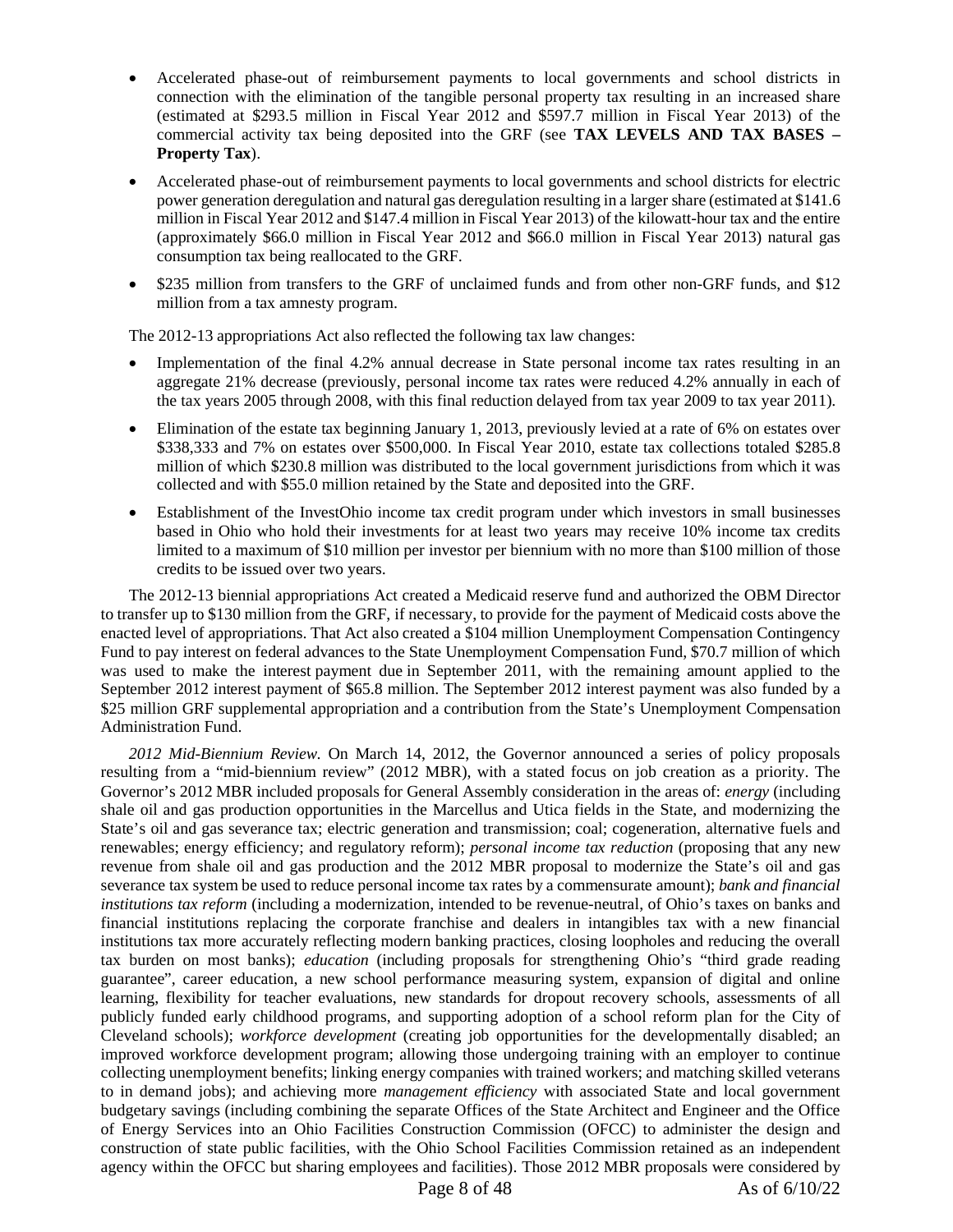the General Assembly commencing in March in twelve separate pieces of legislation, and the General Assembly in May and June passed seven pieces of legislation addressing the subjects of energy (not including the 2012 MBR proposed changes to the State's oil and gas severance tax), tax reform (not including the 2012 MBR personal income tax reduction proposal), education, workforce development, and management efficiency for both state and local governments.

As further implementation of the 2012 MBR, the General Assembly enacted and the Governor signed into law on December 20, 2012, a new financial institutions tax that first applied to tax year 2014. This new tax applies to many companies that were previously subject to Ohio's corporate franchise tax (primarily banks and other corporations classified as financial institutions) and also generally subjects "dealers in intangibles" (e.g., mortgage brokers, stockbrokers, finance and loan companies not classified as financial institutions) to the commercial activity tax. This new financial institutions tax replaced the prior corporate franchise tax on financial institutions and the prior dealers in intangibles tax. The proceeds from the new financial institutions tax are deposited in the GRF like the proceeds from the taxes it replaced. Based on revenue targets and mechanisms established in the legislation, OBM projected the effect of these tax changes to be revenue neutral to the GRF.

*Fiscal Year 2013 Results*. The State ended Fiscal Year 2013 with GRF cash and fund balances of \$2.64 billion and \$2.28 billion, respectively. These ending balances reflect approximately \$1.15 billion in Fiscal Year 2013 underspending due largely to actual Medicaid expenditures \$883.0 million below the original Fiscal Year 2013 spending estimate. Of that ending GRF fund balance, the State deposited \$995.9 million into the BSF increasing its balance to \$1.48 billion which was the then statutorily designated five percent of Fiscal Year 2013 GRF revenues; carried-forward \$963.2 million to offset the one-time cost of accelerating the phase-in of reductions in State personal income tax withholding rates (see **FISCAL MATTERS** – **Recent and Current Finances** – **Recent Biennia** – **2014-15**), and transferred \$120 million into the Unemployment Compensation Contingency Fund to pay interest on federal advances to the State Unemployment Compensation Fund and \$51.3 million into disaster services/emergency funds. The remaining \$147.8 million was reserved in the GRF to maintain the statutory target of one-half of one percent of Fiscal Year 2013 GRF revenues as an ending fund balance.

# **2014-15**

*2014-15 Biennial Budget and Appropriations.* Consistent with State law, the Governor's Executive Budget for the 2014-15 biennium was released in February 2013 and introduced in the General Assembly. After extended hearings and review, the 2014-15 biennial appropriations Act was passed by the General Assembly and signed (with selective vetoes) by the Governor on June 30, 2013. With a stated focus on job creation and continued spending restraint, and based on a conservative economic forecast, that Act provided for total GRF biennial appropriations of approximately \$62.0 billion. This reflected an 11.1% increase over 2012-13 GRF biennial appropriations, and was based on expected total GRF biennial revenue (not including the \$963.2 million carriedforward from the 2012-13 biennium) of approximately \$61.1 billion (a 7.7% increase from 2012-13 GRF biennial revenues).

GRF major program categories (including debt service) reflected the following changes in spending: for Medicaid, increases of 16.8% in Fiscal Year 2014 appropriations over Fiscal Year 2013 expenditures (attributable in part to federal Affordable Care Act induced enrollment of previously eligible individuals and federally mandated physician rate increases) and 6.2% for Fiscal Year 2015 appropriations over Fiscal Year 2014 appropriations; for elementary and secondary education, increases of 5.0% for Fiscal Year 2014 appropriations over Fiscal Year 2013 expenditures and 5.8% for Fiscal Year 2015 appropriations over Fiscal Year 2014 appropriations (due largely to enhancements in the K-12 school funding formula); for higher education, increases of 1.8% for Fiscal Year 2014 appropriations over Fiscal Year 2013 expenditures and 2.1% for Fiscal Year 2015 appropriations over Fiscal Year 2014 appropriations; for corrections and youth services, increases of 0.1% for Fiscal Year 2014 appropriations over Fiscal Year 2013 expenditures and 0.2% for Fiscal Year 2015 appropriations over Fiscal Year 2014 appropriations; and for mental health and developmental disabilities, an increase of 5.0% for Fiscal Year 2014 appropriations over Fiscal Year 2013 expenditures and an increase of 4.0% for Fiscal Year 2015 appropriations over Fiscal Year 2014 appropriations.

The Act also implemented a new school funding formula (see **SCHOOLS AND MUNICIPALITIES – Schools**), allocated a portion of State public higher education funding to institutions based on their graduation rates, and eliminated the Ohio Cultural Facilities Commission by moving the administration of cultural facilities projects to the Ohio Facilities Construction Commission to achieve efficiencies and budgetary savings.

The Executive Budget, the 2014-15 appropriations Act and separate appropriations acts for the biennium included all necessary debt service and lease rental or other payments related to State debt obligations.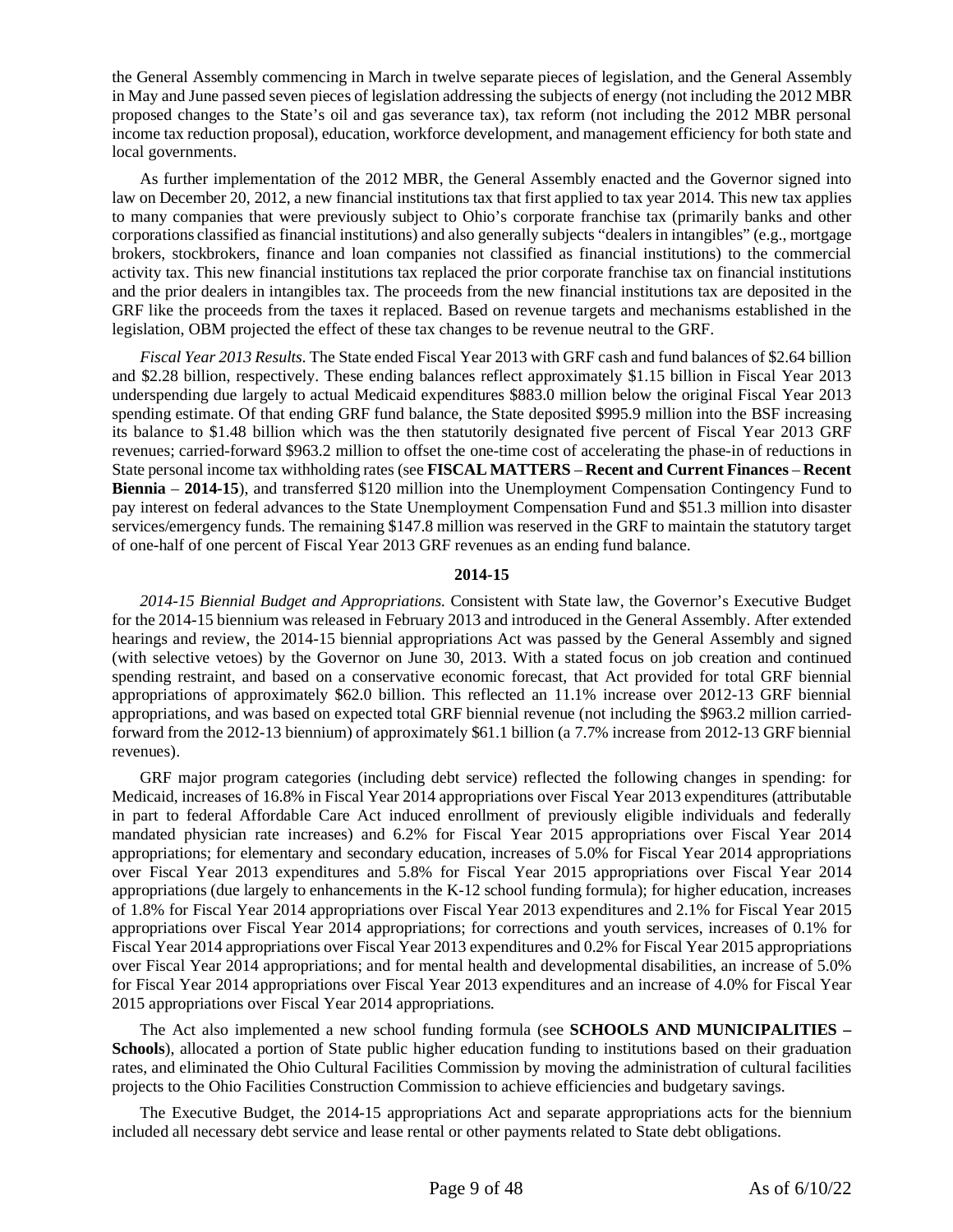The 2014-15 biennial appropriations Act reflected the following reductions and related adjustments of major State taxes (primarily the personal income and sales and use taxes), resulting in an estimated net reduction in GRF revenues of \$1.16 billion in Fiscal Year 2014 and \$771 million in Fiscal Year 2015, including:

- A 10% reduction in State personal income tax rates phased-in over three years (8.5% in calendar year 2013, 0.5% in calendar year 2014, and 1.0% in calendar year 2015), coupled with a freeze on the indexing of the State income tax brackets and the personal exemption for tax years 2013 through 2015 until these rate reductions are fully implemented.
- Creation of a non-refundable earned income tax credit equal to 5% of the federal earned income credit that is limited to 50% of liability for gross income that exceeds \$20,000.
- A new deduction for small businesses of 50% of annual adjusted business net income up to \$250,000.
- Elimination of the \$20 personal income tax exemption for filers with a gross income greater than \$30,000 and of the gambling loss deduction.
- An increase in the State sales and use tax by one-quarter percent (from 5.5% to 5.75%) beginning September 1, 2013.
- Authorization of full membership for the State in the streamlined sales tax project for the collection of State sales taxes on out-of-state companies for catalog and internet purchases.
- Expansion of the State sales tax base to include digital goods such as e-books, music and video downloads and repeal of the exemption for magazine purchases.
- Elimination of the corporate franchise tax (and dealers in intangibles tax) and the initial implementation and collection of the new financial institutions tax in tax year 2014.
- Elimination of the 12.5% property tax roll back for owner-occupied residential property for new voterapproved local property tax levies.
- Reinstituting income requirements for eligibility for new applicants for the State's homestead tax exemption (this exemption was expanded in 2007 to include all senior citizens and disabled Ohioans regardless of income).
- Establishing a variable minimum for the commercial activity tax for businesses with gross receipts greater than \$1 million and an exemption from the CAT for grain handlers.

*Medicaid Expansion.* Subsequent to the passage of the GRF appropriations Act, the seven member State Controlling Board on October 21, 2013 voted 5 to 2 to increase federal Medicaid appropriations by approximately \$562 million in Fiscal Year 2014 and approximately \$2.0 billion in Fiscal Year 2015. These additional federal appropriations were to support the federally-authorized expansion of the Medicaid program to cover those with incomes up to 138% of the federal poverty level using 100% federal funds in fiscal years 2014 and 2015. On October 22, 2013, six State Representatives and two local right to life organizations filed an action in the Ohio Supreme Court against the Controlling Board and the Ohio Department of Medicaid requesting that Court vacate the Controlling Board's October 21 action. The Controlling Board and State Department of Medicaid filed their initial answer to the complaint on November 5 and, after all evidence and briefs of the parties were submitted on the expedited schedule set for this case, the Court on December 20, 2013 issued its decision upholding the Controlling Board's action.

*2014 Mid-Biennium Review.* On March 12, 2014, the Governor announced a series of initiatives across a range of topics resulting from a "mid-biennium review" for 2014-15 (2014 MBR). The Governor's 2014 MBR included a range of proposals in the areas of: *elementary and secondary education* (including proposals for dropout prevention and recovery and making technical and vocational education accessible by more students as early as the seventh grade); *higher education* (including proposals for reforming Ohio's dual credit programming to encourage more students to earn college credit while in high school; extending to two-year community colleges a funding formula tied to successful student outcomes; tying state funding for technical centers to the percentage of their students that find a job and other outcome-based benchmarks; increased use of technology and distance learning; increasing enrollment of international students and their retention in Ohio post-graduation; providing community colleges the option to offer a guaranteed tuition rate; and providing veterans college credit for their military training and experience); *income tax reductions and other tax adjustments* (including proposals to lower income tax rates across all income levels by 8.5% over the next three years; increasing the state's earned income tax credit for low-income Ohioans from 5% to 15% of the federal earned income tax credit; increasing the state income tax personal exemptions for those with annual incomes up to \$80,000; raising the tax on cigarettes by 60 cents to \$1.85 per pack with equivalent taxes on other tobacco products including e-cigarettes; increasing the oil and gas severance tax to 2.75% of producer gross receipts while eliminating that tax for small conventional gas producers and exempting from that tax up to \$8 million of gross receipts per well during the first three years to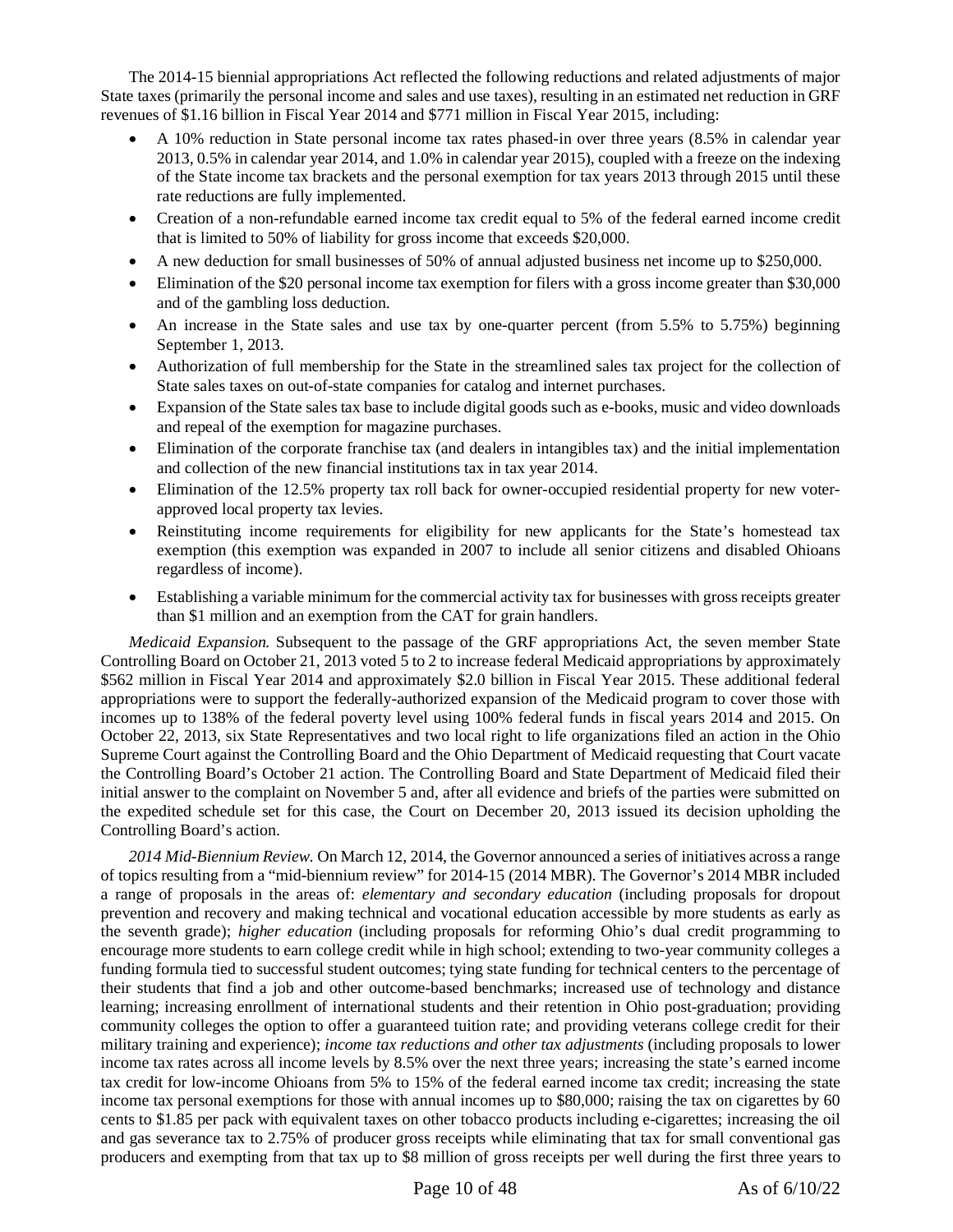help producers recoup their start-up drilling costs, with approximately 20% of severance tax revenue directed to local governments in shale oil and gas producing regions of the state; and updating the commercial activity tax rate from its initial 0.26% rate established in 2005 to 0.30%); *workforce* (aligning the three main federal workforce programs through a single, integrated plan to provide faster and improved training; and expediting professional licensing and certification for veterans and their spouses); and *human services*(including increased access to crisis intervention and safe places for those with mental illness and addictions; allocating \$26.9 million of non-GRF funds to support tobacco prevention and cessation programs; and expanding drug and substance abuse prevention in schools and prioritizing statewide funding for prevention initiatives). The 2014 MBR also proposed increasing appropriations to the Department of Rehabilitation and Correction by \$53.5 million to address a rise in the prison population, and reducing local property tax reimbursement and debt service appropriations for the biennium by \$35 million and \$92 million, respectively, due to lower than expected payments, while continuing all necessary appropriations for debt service and lease rental payments for State obligations.

Those 2014 MBR proposals were introduced in the General Assembly in March as fourteen separate pieces of legislation, seven of which were enacted by the General Assembly in May and June addressing the subjects of elementary and secondary education (including \$5 million for alternative education programs), higher education (including \$3.1 million for the State share of instruction), workforce and human services (including \$16 million for early education and child care, \$16.8 million for adult and child protection services, and \$3.2 million for Family and Children Services). As further implementation of the biennial appropriations Act and due to positive Fiscal Year 2014 financial results, the 2014 MBR legislation passed by the General Assembly also included the following additional reductions and adjustments to the State personal income tax resulting in an estimated net reduction in GRF revenues of \$402 million in Fiscal Year 2015:

- Acceleration into calendar year 2014 of the remaining 1% reduction in State personal income tax rates previously scheduled to be effective in calendar year 2015.
- An increase in the non-refundable earned income tax credit from 5% to 10% of the federal earned income credit that is limited to 50% of liability for gross income that exceeds \$20,000.
- A temporary increase in the deduction for small businesses from 50% up to 75% of annual business net income up to \$250,000 for tax year 2014.
- An increase in the State income tax personal exemption from \$1,700 to \$2,200 for gross income less than \$40,000, and from \$1,700 to \$1,950 for gross income between \$40,000 and \$80,000.

The 2014 MBR legislation passed by the General Assembly also authorized the OBM Director to transfer to a Medicaid reserve fund up to \$300 million from the GRF, if necessary, to provide for the payment of Medicaid costs above the enacted level of appropriations. The full amount of this transfer was made at the end of Fiscal Year 2014 (see next paragraph for further transfers out of the Medicaid reserve fund at the end of Fiscal Year 2015).

*Fiscal Year 2015 Financial Results.* The State ended Fiscal Year 2015 with GRF cash and fund balances of \$1.71 billion and \$1.29 billion, respectively. Of that ending GRF fund balance, the State reserved \$157.4 million to maintain the statutory target of one-half of one percent of State Fiscal Year 2015 GRF revenues as an ending fund balance, carried-forward \$393.0 million to cover the planned for and modest variance of Fiscal Year 2016 GRF appropriations over estimated revenue, transferred \$425.5 million to the BSF, \$50 million to the health and human services fund (see **2016-17** below for discussion on the creation of this fund), \$42 million to the Straight A fund, \$40 million to pay unemployment compensation loan interest and \$20 million for disaster services. The State also made 14 other smaller transfers totaling \$149.3 million with the remaining \$9.1 million transferred to the income tax reduction fund. Of the \$331.1 million Fiscal Year 2015 ending balance in the Medicaid reserve fund, the State transferred \$72.0 million to a school district tangible personal property tax supplement fund, \$101.1 million to the BSF (bringing its balance to \$2.005 billion), and \$158.0 million to the GRF.

# **2016-17**

*2016-17 Biennial Budget and Appropriations*. Consistent with State law, the Governor's Executive Budget for the 2016-17 biennium was released on February 2, 2015 and introduced in the General Assembly. After extended hearings and review, the 2016-17 biennial appropriations Act was passed by the General Assembly and signed (with selective vetoes) by the Governor on June 30, 2015. Reflecting a stated continuing focus on job creation, and based on a conservative economic forecast, that Act provided for total GRF biennial appropriations of approximately \$71.2 billion reflecting a 14.9% increase over the 2014-15 GRF biennial appropriations. Those appropriations were based upon then estimated total expected GRF revenue of \$34.9 billion in Fiscal Year 2016, which excluded the \$393.0 million carried-forward from Fiscal Year 2015 (reflecting a 10.8% increase over Fiscal Year 2015 revenue), and \$36.5 billion in Fiscal Year 2017 (reflecting a 4.6% increase over expected Fiscal Year 2016 revenues) (see discussion below of Fiscal Year 2017 GRF revenue revisions in July 2016 and January 2017).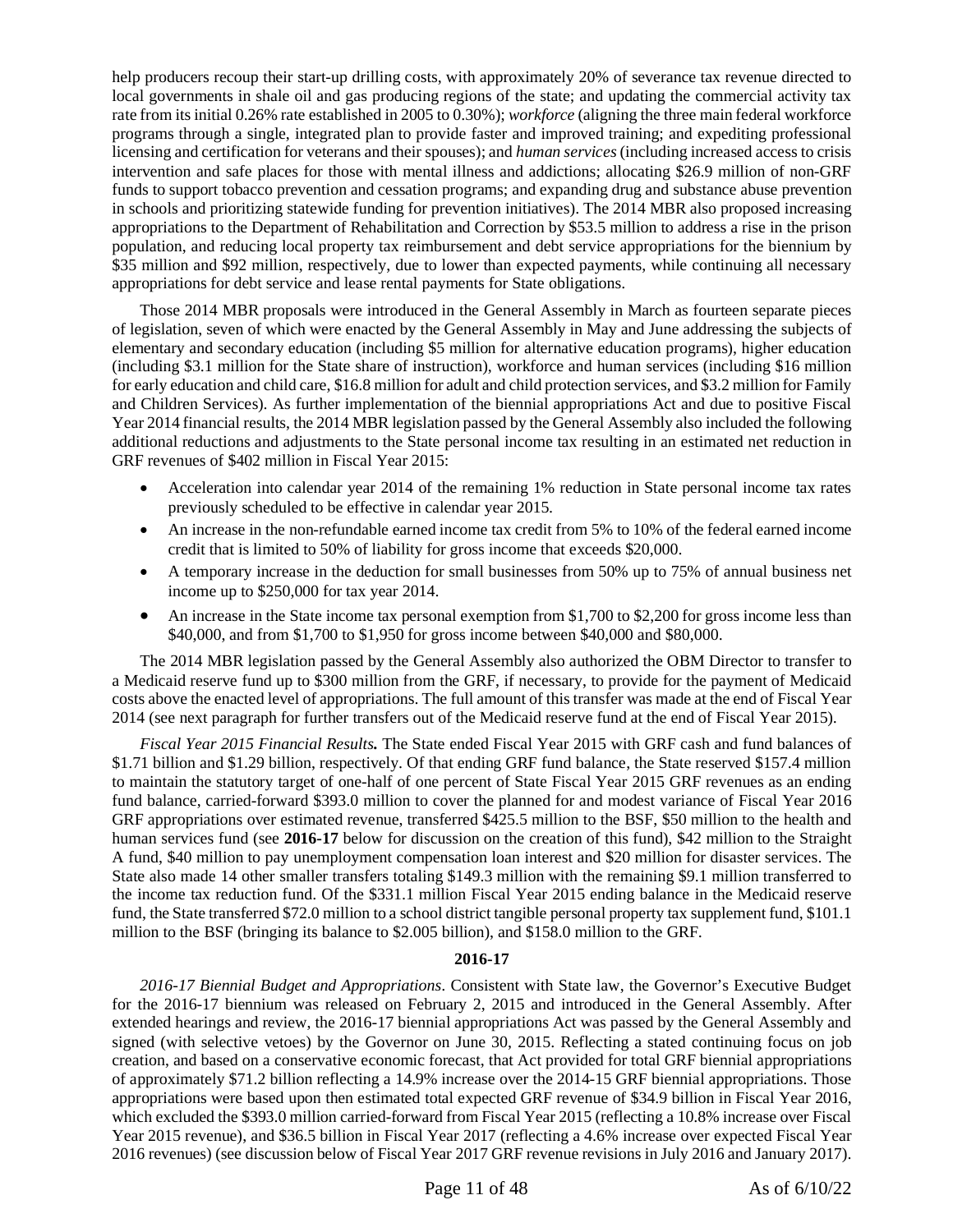Total estimated GRF revenues across the 2016-17 biennium reflected a 17.5% increase from 2014-15 GRF biennial revenues.

GRF major program categories (excluding debt service) reflected the following increases: for Medicaid, 21.8% in Fiscal Year 2016 appropriations over Fiscal Year 2015 expenditures (driven in large part to the shift in funding to the GRF from non-GRF sources beginning in Fiscal Year 2016 for the Medicaid expansion population), and 5.1% for Fiscal Year 2017 appropriations over Fiscal Year 2016 appropriations; for elementary and secondary education, 5.0% for Fiscal Year 2016 appropriations over Fiscal Year 2015 expenditures, and 4.2% for Fiscal Year 2017 appropriations over Fiscal Year 2016 appropriations; for higher education, 4.5% for Fiscal Year 2016 appropriations over Fiscal Year 2015 expenditures, and 3.3% for Fiscal Year 2017 appropriations over Fiscal Year 2016 appropriations; for mental health and developmental disabilities, 9.1% for Fiscal Year 2016 appropriations over Fiscal Year 2015 expenditures, and 7.3% for Fiscal Year 2017 appropriations over Fiscal Year 2016 appropriations; for corrections and youth services, 4.8% for Fiscal Year 2016 appropriations over Fiscal Year 2015 expenditures, and 3.0% for Fiscal Year 2017 appropriations over Fiscal Year 2016 appropriations. The Act also modified the school funding formula to distribute new resources to districts with less capacity to raise revenues locally (see **SCHOOLS AND MUNICIPALITIES – Schools**) and froze tuition and fees for two- and four-year higher education institutions.

The Executive Budget, the 2016-17 biennial appropriations Act and separate appropriations acts for the biennium included all necessary debt service and lease rental or other payment appropriation authority related to State debt obligations.

The 2016-17 biennial appropriations Act reflected the following tax reductions and related adjustments, resulting in an estimated net reduction in GRF revenues relative to prior law of \$869.0 million in Fiscal Year 2016 and \$952.0 million in Fiscal Year 2017, including:

- An across-the-board 6.3% reduction in State personal income tax rates in calendar year 2015.
- Continuation of the 75% exemption on the first \$250,000 of business net income for small businesses in tax year 2015 (previously increased on a temporary basis for tax year 2014 (see **FISCAL MATTERS – Recent and Current Finances – Recent Biennia - 2014-15**)) and completely exempting the first \$250,000 of business net income in tax year 2016 and beyond.
- Beginning in tax year 2015, replaced the multi-bracket tax system for small businesses with a low flat rate of 3% on the amount of business net income. Legislation subsequently passed by the General Assembly clarifying this provision was estimated by OBM to reduce GRF revenues in Fiscal Year 2016 by up to \$81 million.
- Beginning in tax year 2015, limited certain retirement income credits to taxpayers whose individual or joint adjusted gross income is less than \$100,000 (this exemption was previously available to all taxpayers aged 65 years and older).
- Increased the cigarette tax from \$1.25 per pack (of 20 cigarettes) to \$1.60 per pack, effective July 1, 2015.

The 2016-17 biennial appropriations Act also reflected:

- The resumption of the phase-out of reimbursements to local governments and school districts in connection with the elimination of the tangible personal property tax, resulting in an increased share (estimated at \$428.7 million in Fiscal Year 2016 and \$445.3 million in Fiscal Year 2017) of the commercial activity tax being deposited into the GRF (see **TAX LEVELS AND TAX BASES – Property Tax**).
- The continuing phase-out of reimbursements to local governments and school districts for electric power generation deregulation and natural gas deregulation resulting in an increased share (estimated at \$56.3 million in Fiscal Year 2016 and \$56.0 million in Fiscal Year 2017) of the kilowatt-hour tax being reallocated to the GRF.

The 2016-17 biennial appropriations Act also created a health and human services fund to pay for public health programs or services and authorized the OBM Director to transfer from the GRF \$150 million in Fiscal Year 2017 into the fund, which amount is in addition to the \$50 million transferred from the GRF at the end of Fiscal Year 2015 into the fund.

As is customary at the beginning of the second year of a fiscal biennium, OBM in July 2016 revised its Fiscal Year 2017 GRF revenue forecast to reflect updated economic assumptions, actual Fiscal Year 2016 revenue performance, and tax law adjustments enacted by General Assembly after adoption of the 2016-17 biennial appropriations Act. As part of this revision, OBM reduced its estimated Fiscal Year 2017 GRF tax revenue forecast by \$282.0 million, a 1.2% reduction compared to the original Fiscal Year 2017 tax revenue forecast. This reduction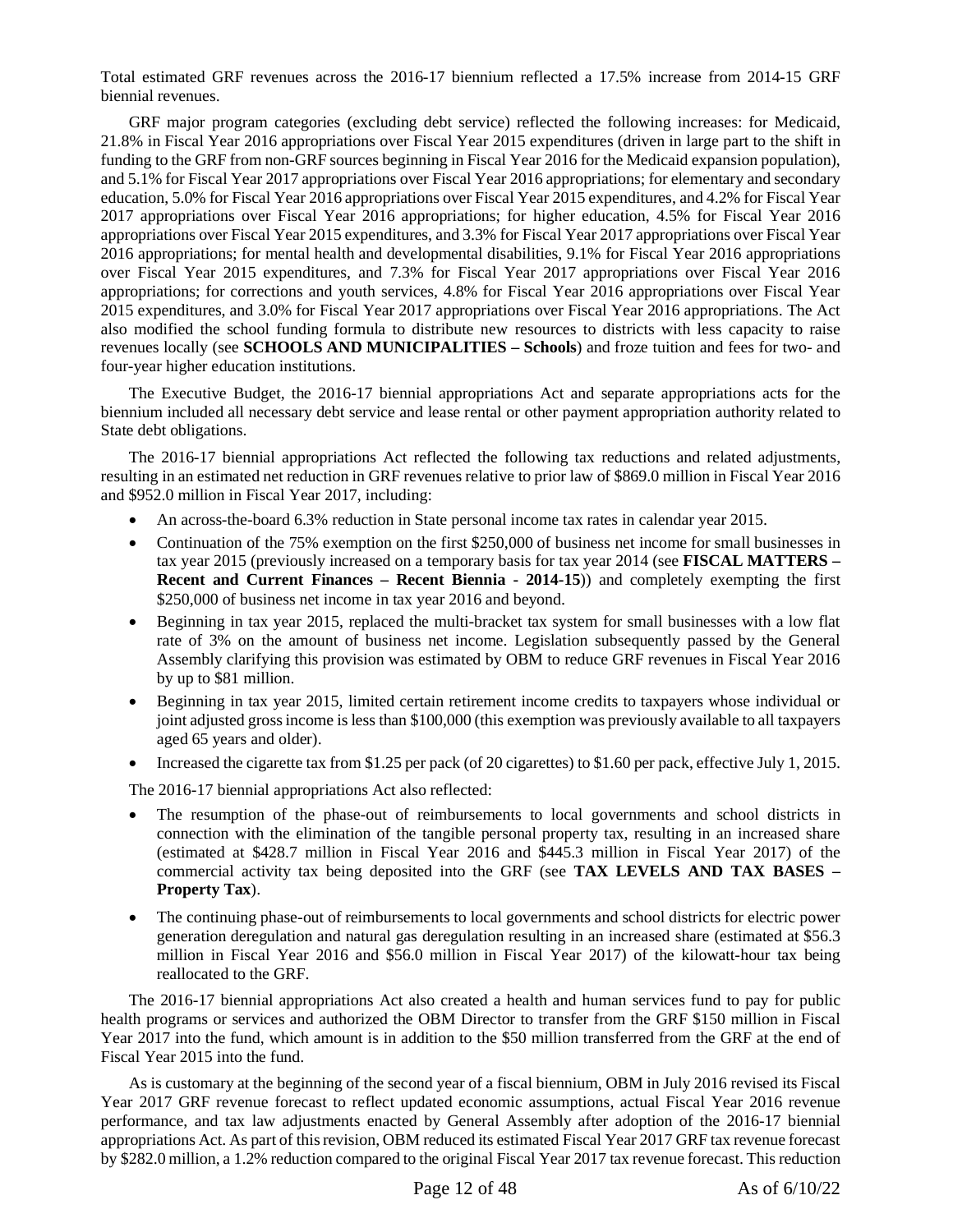in forecasted tax revenues was largely within the personal income and commercial activity taxes. As part of the Governor's Executive Budget proposal for the 2018-19 fiscal biennium (see **2018-19** below), and based on tax revenue underperformance, in January 2017 OBM further reduced its estimated Fiscal Year 2017 GRF tax revenue forecast by \$592.2 million, a 2.7% reduction compared to the July 2016 revision. The largest variances (compared to the July 2016 revision) were in the personal income tax (reduced by \$333.9 million or 4.0%), the sales and use tax (reduced by \$259.3 million or 2.4%), and the commercial activity tax (reduced by \$32.0 million or 2.5%).

*Fiscal Year 2017 Financial Results.* The State ended Fiscal Year 2017 with a GRF cash balance of \$557.1 million and an ending fund balance of \$170.9 million that was reserved to maintain the statutory target of one-half of one percent of State Fiscal Year 2017 GRF revenues as an ending fund balance.

# **2018-19**

Consistent with State law, the Governor's Executive Budget for the 2018-19 fiscal biennium was released on January 30, 2017, and introduced in the General Assembly. After extended hearings and review, the 2018-19 biennial appropriations Act was passed by the General Assembly and signed by the Governor (with selective vetoes) on June 30, 2017.

To address lower GRF revenue estimates for the 2018-19 fiscal biennium, the Act included both across-theboard and targeted spending cuts across most State agencies and programs. Reflecting a stated continuing focus on job creation, and based on a conservative economic forecast, that Act provided for the following GRF appropriations:

|                    |                       | % Change Over      |                    |                  |                |
|--------------------|-----------------------|--------------------|--------------------|------------------|----------------|
| <b>Fiscal Year</b> | <b>Fiscal Year</b>    | <b>Fiscal Year</b> | <b>Fiscal Year</b> | % Change Over    | 2018-19        |
| 2017               | 2018                  | 2017               | 2019               | Fiscal Year 2018 | Biennium Total |
| Expenditures       | <b>Appropriations</b> | Expenditures       | Appropriations     | Appropriations   | Appropriations |
| \$34.5             | \$32.2                | $-6.7\%$           | \$33.3             | 3.5%             | \$65.5         |

**GRF Appropriations 2018-19 Biennium (\$ in billions)**

Major program categories reflected the following GRF appropriation changes (excluding debt service appropriations):

- *Medicaid* Fiscal Year 2018 appropriations decreased 15.0% over Fiscal Year 2017 expenditures (as discussed below, driven largely by the replacement of the Medicaid managed care organization sales tax, the receipts of which were being deposited into the GRF, by a new health insuring corporation provider assessment, the receipts of which are now deposited into a dedicated non-GRF fund), and Fiscal Year 2019 appropriations increased 5.7% over Fiscal Year 2018 appropriations.
- *Elementary and Secondary Education* Fiscal Year 2018 appropriations increased 1.5% over Fiscal Year 2017 expenditures, and Fiscal Year 2019 appropriations increased 1.6% over Fiscal Year 2018 appropriations.
- *Higher Education* Fiscal Year 2018 appropriations increased 0.5% over Fiscal Year 2017 expenditures, and Fiscal Year 2019 appropriations decreased 0.3% over Fiscal Year 2018 appropriations.
- *Mental Health and Developmental Disabilities* Fiscal Year 2018 appropriations decreased 0.9% over Fiscal Year 2017 expenditures (driven by the shift in funding of certain Medicaid expenditures to the Medicaid program category), and Fiscal Year 2019 appropriations increased 2.1% over Fiscal Year 2018 appropriations.
- *Corrections and Youth Services* Fiscal Year 2018 appropriations increased 4.2% over Fiscal Year 2017 expenditures, and Fiscal Year 2019 appropriations increased 1.6% over Fiscal Year 2018 appropriations.

The Act also modified certain components of the school funding formula to better distribute resources to districts with less capacity to raise revenues locally (see **SCHOOLS AND MUNICIPALITIES – Schools**) and limited increases in tuition and fees for two- and four-year higher education institutions.

The Executive Budget, the 2018-19 biennial appropriations Act and separate appropriations acts for the biennium included all necessary debt service and lease rental or other payment appropriation authority related to State debt obligations.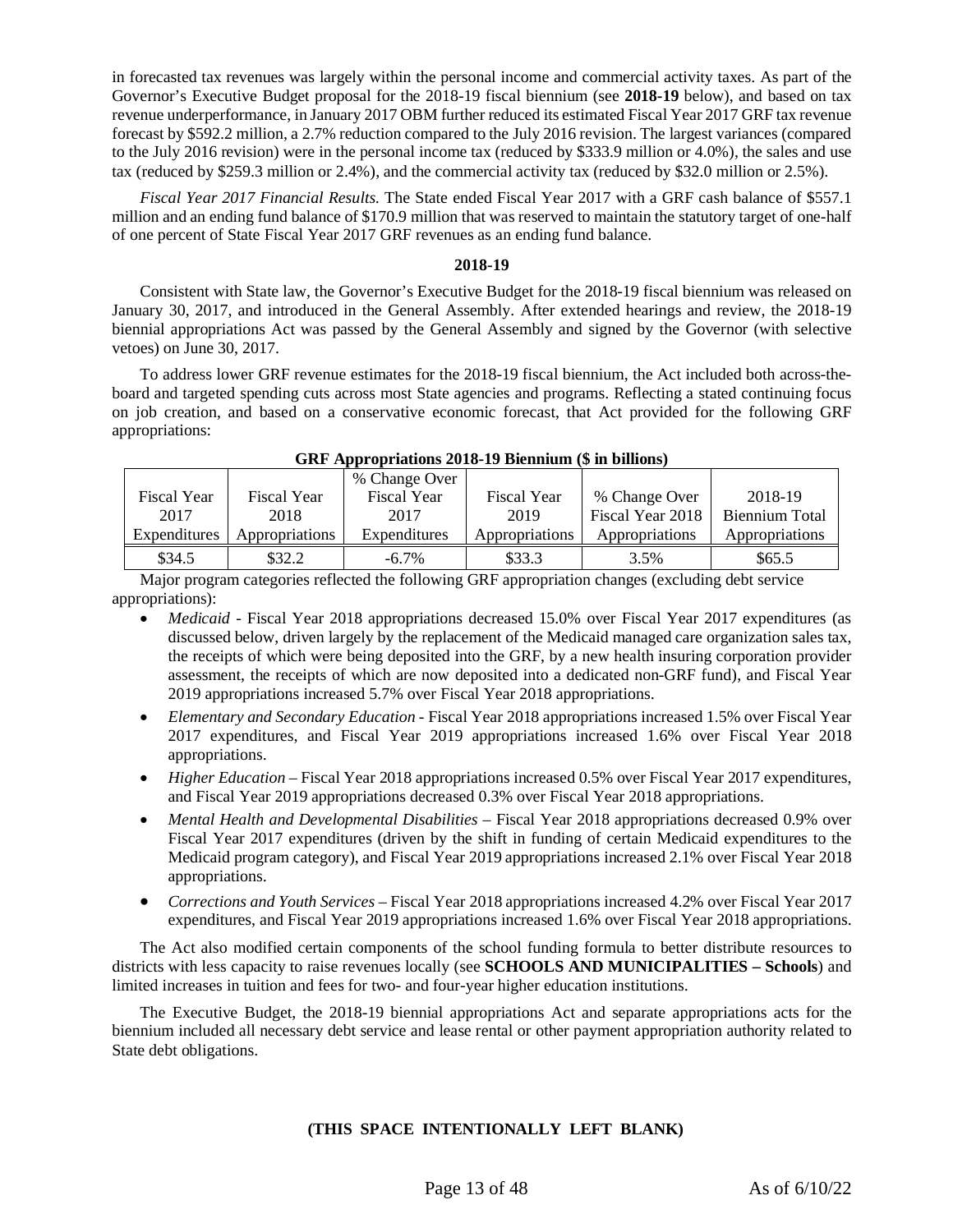The foregoing appropriations were based upon available balances and estimated GRF revenue for the biennium as follows:

| <b>Fiscal Year</b><br>2017 Actual | <b>Fiscal Year</b><br>2018 Est. | % Change Over<br>Fiscal Year 2017 | <b>Fiscal Year</b><br>2019 Est. | % Change Over<br>Fiscal Year 2018 | 2018-19<br><b>Biennium</b> |  |
|-----------------------------------|---------------------------------|-----------------------------------|---------------------------------|-----------------------------------|----------------------------|--|
| Revenue                           | Revenue                         | <b>Actual Revenue</b>             | Revenue                         | Est. Revenue                      | <b>Total Revenue</b>       |  |
| \$34.2                            | \$32.3                          | $-5.5\%$                          | \$33.3                          | 3.2%                              | \$65.6                     |  |

**Estimated GRF Revenue 2018-19 Biennium (\$ in billions)**

Potentially non-recurring sources of revenues reflected in the 2018-19 biennial appropriations Act included \$84.5 million in transfers to the GRF from non-GRF funds, \$200 million from unclaimed funds, \$31 million from the sale of prison farmland, and \$20 million from a tax amnesty program.

The 2018-19 biennial appropriations Act reflected certain tax law changes, resulting in an estimated net GRF revenue increase of \$12.8 million in Fiscal Year 2018 and an estimated net GRF revenue decrease of \$30.8 million in Fiscal Year 2019, including, among others:

- Reduced the number of personal income tax brackets from nine to seven in tax year 2017 and for certain low income taxpayers completely exempted the first \$10,500 of taxable income, with increasing bracketed base rates and percentages up to a maximum on incomes over \$210,600 of \$8,073 plus 4.997% on the amount over \$210,600. (See **TAX LEVELS AND TAX BASES** – **Personal Income Tax**.)
- Increased on a temporary basis the percent of GRF tax revenues deposited into the public library fund to 1.68% from 1.66% in each of Fiscal Years 2018 and 2019.
- Increased the State personal income tax deduction from \$2,000 to \$4,000 for contributions to accounts for college savings and care for disabled individuals.
- Authorized a one-time sales tax holiday on the purchase of clothing and school supplies in August 2018 (separate legislation enacted by the General Assembly authorized a sales tax holiday in August 2017).

The 2018-19 biennial appropriations Act also reflected:

- The creation of a new health insuring corporation provider assessment, the revenues of which are being deposited into a non-GRF dedicated purpose fund, to fully replace the forgone GRF sales tax revenue resulting from the federal policy ruling by the Centers for Medicare and Medicaid Services (CMS) that Ohio's sales tax on Medicaid managed care organizations was impermissible as a means of generating revenues to draw federal matching dollars. The GRF revenue loss was estimated to be approximately \$600 million in each of Fiscal Years 2018 and 2019.
- Increased the portion of the commercial activity tax deposited into the GRF (estimated at \$175 million in Fiscal Year 2018 and \$179 million in Fiscal Year 2019) from 75% to 85% to more closely match the amounts needed to make compensating payments to school districts and local governments in connection with the prior phase-out of the tangible personal property tax. The requirement to transfer funds in excess of the compensating payments formula to the GRF at the end of each Fiscal Year remained unchanged. (See **TAX LEVELS AND TAX BASES** – **Property Tax**.)

As is customary at the beginning of the second year of a fiscal biennium, OBM in July 2018 revised its Fiscal Year 2019 GRF revenue forecast to reflect updated economic assumptions, actual Fiscal Year 2018 revenue performance, and certain minor tax law adjustments enacted by the General Assembly after adoption of the 2018- 19 biennial appropriations Act. As part of this revision, OBM increased its estimated Fiscal Year 2019 GRF tax revenue forecast by \$531.1 million, a 2.4% increase compared to the original Fiscal Year 2019 tax revenue forecast. This increase in forecasted tax revenues was largely within the personal income tax (increased by \$379.5 million or 4.5%) and the sales and use tax (increased by \$129.0 million or 1.3%). Effective January 1, 2019, personal income tax employer withholding rates were reduced by 3.3% in order to fully reflect the income tax rate reductions enacted in the 2016-17 biennial budget. This was estimated to result in a one-time \$148.5 million reduction to personal income tax revenue in Fiscal Year 2019. Fiscal Year 2020 personal income tax revenue was not affected as the reduction in withholding was offset by reduced income tax refunds as final returns were filed for tax year 2019.

*Fiscal Year 2019 Financial Results.* The State ended Fiscal Year 2019 with GRF cash and fund balances of \$1.54 billion and \$1.15 billion, respectively. Of that ending GRF fund balance, the State carried forward \$834.0 million, including \$168.8 million reserved to maintain the statutory target of one-half of one percent of Fiscal Year 2019 GRF revenues as an ending fund balance, and transferred \$172.0 million to the H2Ohio fund (see **2020-21** below for discussion of this fund), \$31.0 million to the statewide treatment and prevention fund, \$39.0 million to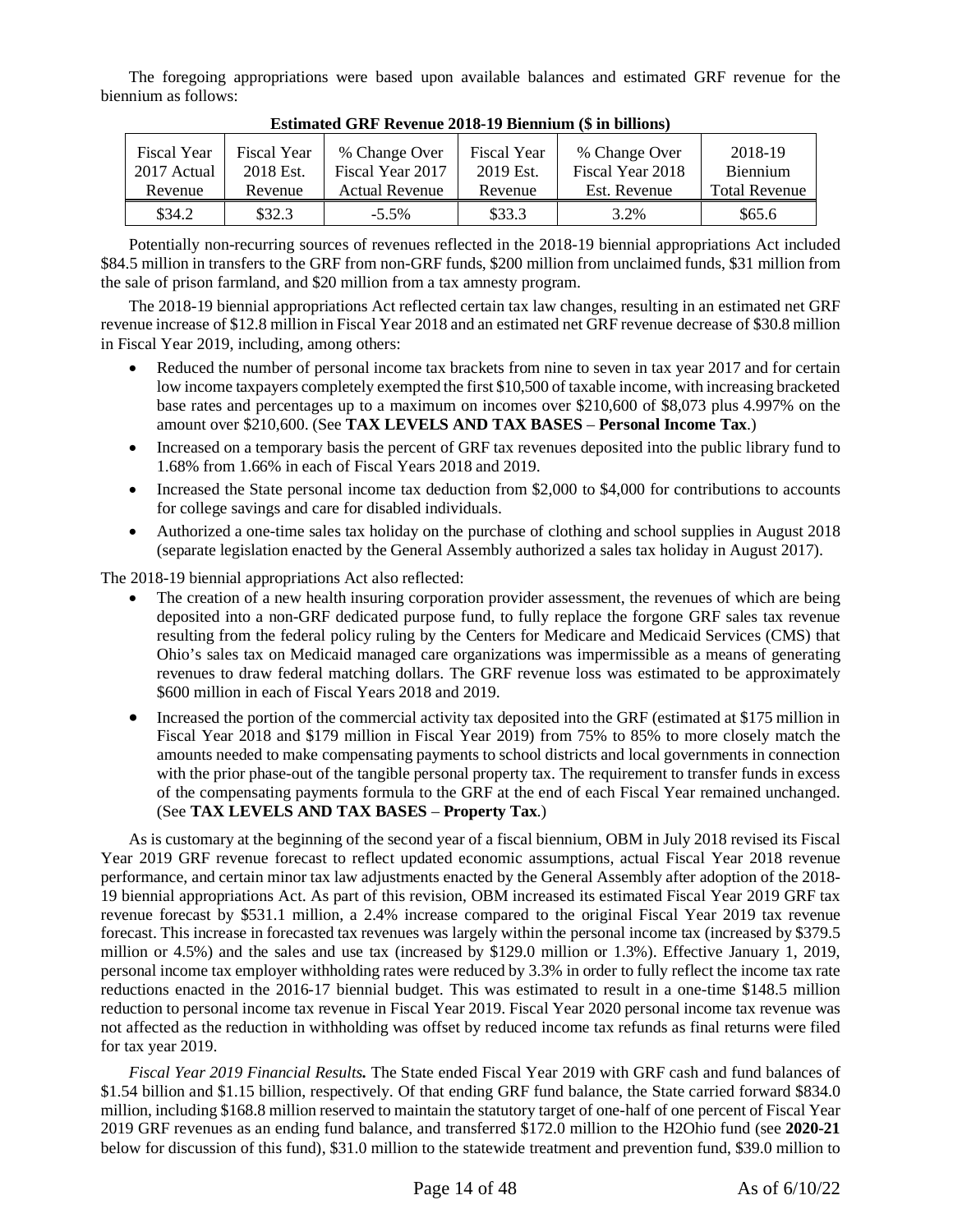the emergency purposes and disaster services funds, \$20.0 million to the school bus purchase fund, \$19 million to the tobacco use prevention fund, and \$31.4 million across six other smaller purposes.

# **2020-21**

Consistent with State law, the Governor's Executive Budget for the 2020-21 fiscal biennium was released on March 15, 2019 and introduced in the General Assembly. After extended hearings and review, the 2020-21 biennial appropriations Act, which was preceded by a 17-day interim appropriations act, was passed by the General Assembly and signed by the Governor (with selective vetoes) on July 18, 2019. Reflecting the tax law changes described below and an underlying economic forecast prepared in the first half of 2019, that Act provided for the GRF appropriations outlined below. The underlying economic forecast did not take into account the economic effects of the outbreak as described below under **Outbreak of COVID-19**.

| <b>Fiscal Year</b><br>2019 | <b>Fiscal Year</b><br>2020 | % Change Over<br>Fiscal Year 2019 | <b>Fiscal Year</b><br>2021 | % Change Over<br>Fiscal Year 2020 | 2020-21<br>Biennium Total |
|----------------------------|----------------------------|-----------------------------------|----------------------------|-----------------------------------|---------------------------|
| Expenditures               | Appropriations             | Expenditures                      | Appropriations             | Appropriations                    | Appropriations            |
| \$32.7                     | \$34.0                     | 4.0%                              | \$36.0                     | $6.0\%$                           | \$70.0                    |

# **GRF Appropriations 2020-21 Biennium (\$ in billions)**

Major program categories reflected the following GRF appropriation changes (excluding GRF debt service appropriations):

- *Medicaid* Fiscal Year 2020 appropriations increased 3.3% over Fiscal Year 2019 expenditures, and Fiscal Year 2021 appropriations increased 11.8% over Fiscal Year 2020 appropriations.
- *Elementary and Secondary Education* including transfers from the GRF in support of student wellness and success, Fiscal Year 2020 appropriations increased 3.9% over Fiscal Year 2019 expenditures, and Fiscal Year 2021 appropriations increased 0.2% over Fiscal Year 2020 appropriations.
- *Higher Education* Fiscal Year 2020 appropriations increased 4.6% over Fiscal Year 2019 expenditures, and Fiscal Year 2021 appropriations increased 2.6% over Fiscal Year 2020 appropriations.
- *Mental Health and Developmental Disabilities* excluding Medicaid program services, Fiscal Year 2020 appropriations decreased 1.4% over Fiscal Year 2019 expenditures, and Fiscal Year 2021 appropriations increased 2.8% over Fiscal Year 2020 appropriations.
- *Corrections and Youth Services* Fiscal Year 2020 appropriations increased 4.0% over Fiscal Year 2019 expenditures, and Fiscal Year 2021 appropriations increased 3.5% over Fiscal Year 2020 appropriations.

The 2020-21 biennial appropriations Act also created the H2Ohio fund to pay for water quality projects in Lake Erie and across Ohio's rivers, lakes and waterways. The H2Ohio fund was initially funded by a \$172 million transfer from the Fiscal Year 2019 ending GRF fund balance.

The Executive Budget, 17-day interim appropriations act, the 2020-21 biennial appropriations Act and separate appropriations acts for the biennium all included necessary debt service and lease rental or other payment appropriation authority related to State debt obligations for the entire biennium.

The foregoing appropriations were based upon available balances and estimated GRF revenue for the biennium and have been adjusted with updated revenue forecasts as of June 10, 2020 as follows:

| DUUC WI CUCHI QIAL IACTORUC STST SICHRIMII WIR DRIITUR |                    |                  |             |                  |                |  |
|--------------------------------------------------------|--------------------|------------------|-------------|------------------|----------------|--|
| <b>Fiscal Year</b>                                     | <b>Fiscal Year</b> | % Change Over    | Fiscal Year | % Change Over    | 2020-21        |  |
| 2019                                                   | 2020               | Fiscal Year 2019 | 2021        | Fiscal Year 2020 | Biennium Total |  |
| Revenue                                                | Revenue            | Revenue          | Revenue     | Revenue          | Revenue        |  |
| \$33.8                                                 | \$33.2             | $-1.6\%$         | \$36.0      | 8.5%             | \$69.3         |  |

# **State & Federal GRF Revenue 2020-21 Biennium (\$ in billions)**

The 2020-21 biennial appropriations Act reflected the following tax policy and allocation changes, among others, that resulted in a net GRF revenue decrease of \$410 million in Fiscal Year 2020 and \$177 million in Fiscal Year 2021:

 An across-the-board 4.0% reduction in State personal income tax rates and elimination of the bottom two income tax brackets (effective in tax year 2019), coupled with a freeze on the indexing of the income tax brackets (through tax year 2020). The tax bracket changes eliminated any tax liability for individuals with taxable income less than \$21,750. (See **TAX LEVELS AND TAX BASES – Personal Income Tax**).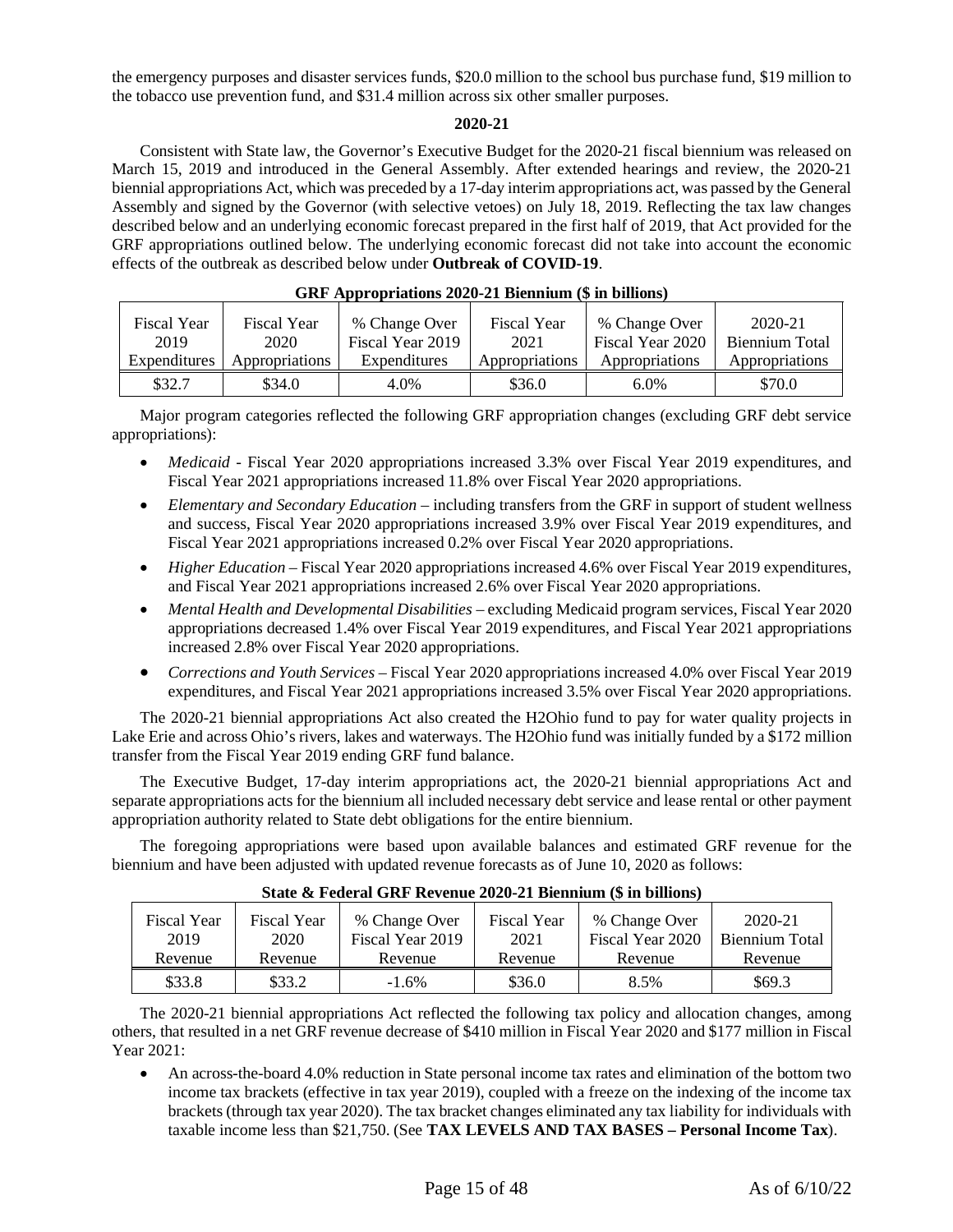- Modified eligibility for various means-tested State personal income tax credits such that high-income taxpayers with little non-business income are not eligible for the tax credits (effective tax year 2019).
- Created two new non-refundable tax credits, one for lead abatement expenses capped at \$5 million annually (effective in tax year 2020) and one for Qualified Opportunity Zone investments that is limited to no more than \$50 million per fiscal biennium (effective in tax year 2019).
- Increased the legal age to purchase tobacco products from 18 to 21 years old and created a tax on the volume of nicotine-containing vapor products (effective October 2019).
- Modified the definition of substantial nexus with Ohio in accordance with *South Dakota v. Wayfair, Inc.* for purposes of collecting the sales and use tax on retail sales through "marketplace facilitators" (effective October 2019).
- Increased on a temporary basis the percent of GRF tax revenues deposited into the local government fund from 1.66% to 1.68% in each of Fiscal Years 2020 and 2021.
- Increased on a temporary basis the percent of GRF tax revenues deposited into the public library fund from 1.66% to 1.70% in each of Fiscal Years 2020 and 2021.

As is customary at the beginning of the second year of a fiscal biennium, OBM updated its Fiscal Year 2021 GRF revenue forecast to reflect updated economic assumptions (influenced largely by the COVID-19 Pandemic) and actual Fiscal Year 2020 revenue performance. For further information relating to the updated Fiscal Year 2021 GRF revenue forecast see **Outbreak of COVID-19** below.

*Fiscal Year 2021 Financial Results:* The State ended Fiscal Year 2021 with GRF cash and fund balances of \$4.72 billion and \$4.03 billion, respectively. As authorized in the 2022-2023 biennial appropriations act, the entire fund balance was carried forward into Fiscal Year 2022, including \$197.7 million reserved to maintain the statutory target of one-half of one percent of Fiscal Year 2021 GRF revenues as an ending fund balance, and \$1,200.0 million transferred to the Health and Human Services Fund, \$132.0 million transferred to the H2Ohio Fund, \$100.0 million transferred to the Investing in Ohio Fund, and \$66.3 million transferred across three other smaller purposes.

Fiscal Year 2021 GRF tax revenues were considerably greater than both the original forecast derived in July 2019 for the enacted Fiscal Year 2020-21 operating budget as well as the updated forecast issued with the Fiscal Year 2022-23 Executive operating budget. Tax revenues for the year were \$1.54 billion above the original forecast. Of the \$1.54 billion positive variance, \$774.6 million occurred during the last quarter of the fiscal year, with sales tax revenues exceeding estimates by large margins in each month of the quarter.

# <span id="page-15-0"></span>**Current Biennium**

Consistent with State law, the Governor's Executive Budget for the 2022-23 fiscal biennium was released on February 1, 2021 and introduced in the General Assembly. After extended hearings and review, the 2022-23 biennial appropriations Act was passed by the General Assembly and signed by the Governor (with selective vetoes) on June 30, 2021. Reflecting the tax law changes described below and a conservative underlying economic forecast, that Act provides for the following GRF appropriations:

| <b>Fiscal Year</b> | <b>Fiscal Year</b> | % Change Over    | <b>Fiscal Year</b> | % Change Over    | 20202-23       |
|--------------------|--------------------|------------------|--------------------|------------------|----------------|
| 2021               | 2022               | Fiscal Year 2021 | 2023               | Fiscal Year 2022 | Biennium Total |
| Expenditures       | Appropriations     | Expenditures     | Appropriations     | Appropriations   | Appropriations |
| \$35.6             | \$34.9             | $-2.0\%$         | \$39.3             | 12.6%            | \$74.3         |

# **GRF Appropriations 2022-23 Biennium (\$ in billions)**

Major program categories reflected the following GRF appropriation changes (excluding GRF debt service appropriations):

- *Medicaid* Fiscal Year 2022 appropriations decreased 11.7% over Fiscal Year 2021 expenditures, and Fiscal Year 2023 appropriations increased 26.1% over Fiscal Year 2022 appropriations.
- *Elementary and Secondary Education –* including transfers from the GRF in support of student wellness and success, Fiscal Year 2022 appropriations increased 5.8% over Fiscal Year 2021 expenditures, and Fiscal Year 2023 appropriations increased 2.0% over Fiscal Year 2022 appropriations.
- *Higher Education* Fiscal Year 2022 appropriations increased 2.7% over Fiscal Year 2021 expenditures, and Fiscal Year 2023 appropriations increased 0.1% over Fiscal Year 2022 appropriations.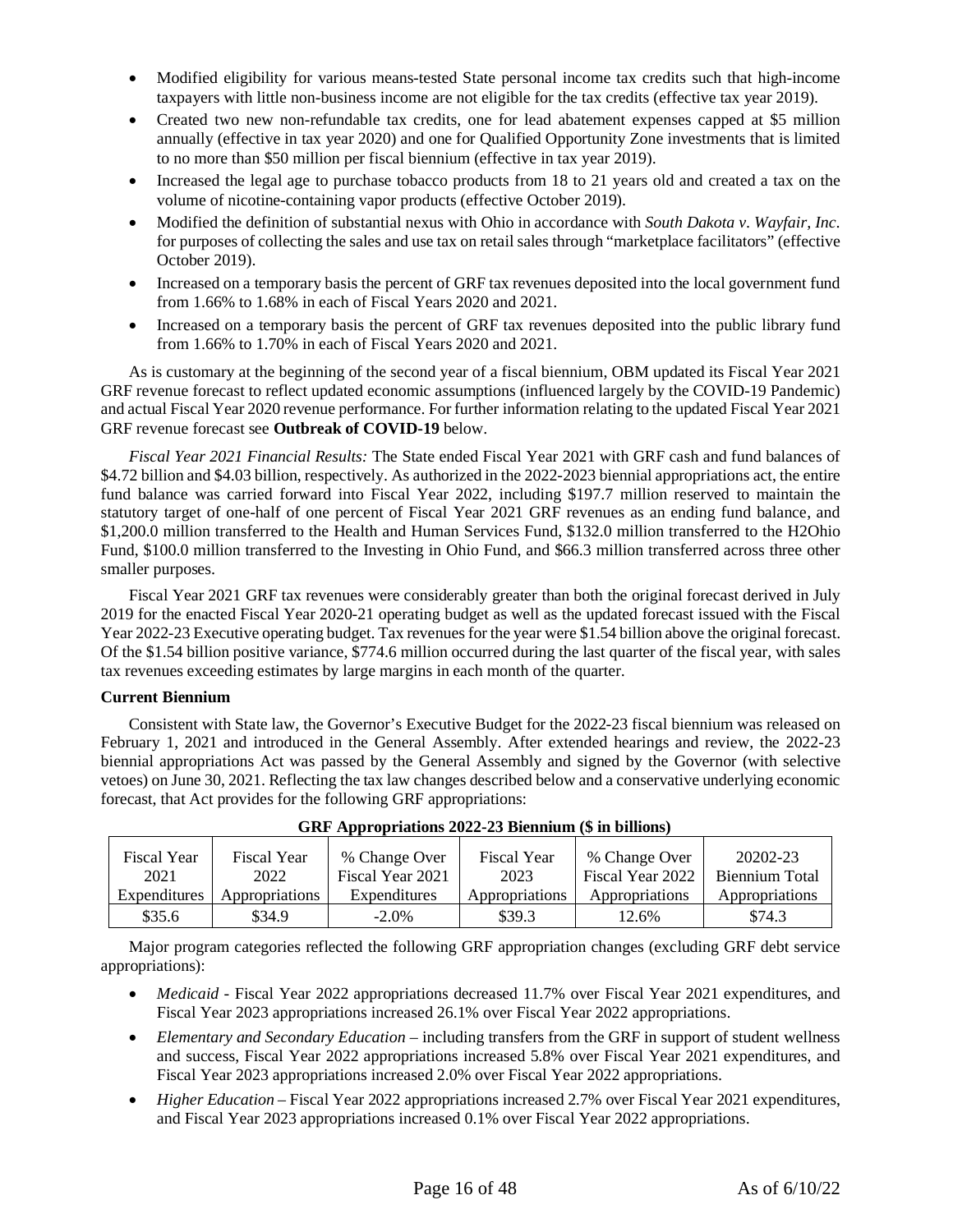The 2022-23 biennial appropriations Act revised the school funding formula to consider resident income levels in addition to property tax values (see **SCHOOLS AND MUNICIPALITIES – Schools**). The Act also authorized the BSF to retain interest earnings.

The foregoing appropriations were based upon available balances and estimated GRF revenue for the biennium as follows:

|                            | LOUMANNOU D'AND LE CUVILLE CILLE AND D'AIND MUMME AU LOUMANNAIS (V AIS D'AISSURD) |                                   |                                 |                                   |                           |  |  |
|----------------------------|-----------------------------------------------------------------------------------|-----------------------------------|---------------------------------|-----------------------------------|---------------------------|--|--|
| Fiscal Year<br>2021 Actual | Fiscal Year<br>2022 Est.                                                          | % Change Over<br>Fiscal Year 2021 | <b>Fiscal Year</b><br>2023 Est. | % Change Over<br>Fiscal Year 2022 | 2022-23<br>Biennium Total |  |  |
| Revenue                    | Revenue                                                                           | <b>Actual Revenue</b>             | Revenue                         | Est. Revenue                      | Revenue                   |  |  |
| \$39.5                     | \$36.6                                                                            | $-7.5\%$                          | \$39.9                          | 9.3%                              | \$76.6                    |  |  |

# **Estimated State & Federal GRF Revenue 2022-23 Biennium (\$ in billions)**

Because of an extension in the filing date for tax year 2019 returns, an estimated \$719.0 million in income tax revenue was received in Fiscal Year 2021 rather than in Fiscal Year 2020, thereby impacting the Fiscal Year 2021- 2022 growth rate.

Amended Substitute House Bill 110, the biennial budget for Fiscal Years 2022-2023, included several transfers from the General Revenue Fund. Estimated Fiscal Year 2022 transfers from the General Revenue Fund total \$2.98 billion. The largest transfer of which is \$1.2 billion for Health and Human Services Fund.

The 2022-23 biennial appropriations Act reflected the following tax policy and allocation changes, among others, that were estimated to result in a net GRF revenue decrease of \$1.0 billion in Fiscal Year 2022 and \$977.0 million in Fiscal Year 2023:

- Across-the-board 4.0% reductions in State personal income tax rates and elimination of the bottom two income tax brackets (effective in tax year 2019), coupled with a freeze on the indexing of the income tax brackets (through tax year 2020).
- Increases the threshold for zero tax liabilities on individuals with taxable incomes of less than \$25,000.
- Contains a one-year (tax year 2021) suspension of bracket indexing, and two-year (tax years 2021 and 2022) suspension of personal exemption indexing.
- Establishes new non-refundable tax credits for home-schooling expenses, for tuition paid to non-chartered private schools, and for contributions made to non-profit scholarship granting organizations.
- Repeals sales and use tax on employment services; also enacted an exemption for sales of investment coins and bullion.
- Continues on a temporary basis the percent of GRF tax revenues deposited into the public library fund to 1.70% from 1.66% in each of Fiscal Years 2022 and 2023.

OBM is currently projecting a positive GRF fund balance at the end of Fiscal Year 2022 and Fiscal Year 2023. As noted above, the State is effectively precluded by its Constitution from ending a Fiscal Year or a biennium in a "deficit" position. OBM continually monitors and analyzes revenues and expenditures and related developments (including pending litigation) and prepares a Monthly Financial Report, the most recent of which is accessible at [https://www.obm.ohio.gov/Budget/monthlyfinancial/.](https://www.obm.ohio.gov/Budget/monthlyfinancial/)

On January 21, 2022, Governor Mike DeWine announced Intel Corporation plans to invest \$20 billion to construct a new semiconductor manufacturing plant in Ohio for which the state plans to commit \$691 million for state and local infrastructure improvement, \$600 million for onshoring incentive grants, and an estimated \$650 million 30-year job creation tax credit. The Ohio Legislature and Job Creation and Tax Credit Committee must take actions to finalize incentives, which will include performance benchmarks allowing the State to recover proceeds disbursed should the company fail to meet contracted obligations. The State's assistance is anticipated to come from available resources and not funded by debt proceeds. It is anticipated that the positive impact of this development on Ohio will lead to 20,000 additional jobs – 3,000 direct Intel jobs, 7,000 construction jobs throughout the build period, and 10,000 or more indirect and support jobs.

# <span id="page-16-0"></span>**Outbreak of COVID-19**

As has been widely reported, the outbreak of COVID-19, a new strain of coronavirus that can result in severe respiratory disease, was first detected in December of 2019, and has spread across six continents impacting many countries, including the United States. COVID-19 has been declared a pandemic by the World Health Organization. The COVID-19 outbreak is altering the behavior of businesses and people in a manner that is expected to have negative effects on global and local economies, including the State. In response to the public health crisis, Governor DeWine and the Director of the Ohio Department of Health (ODH) have taken certain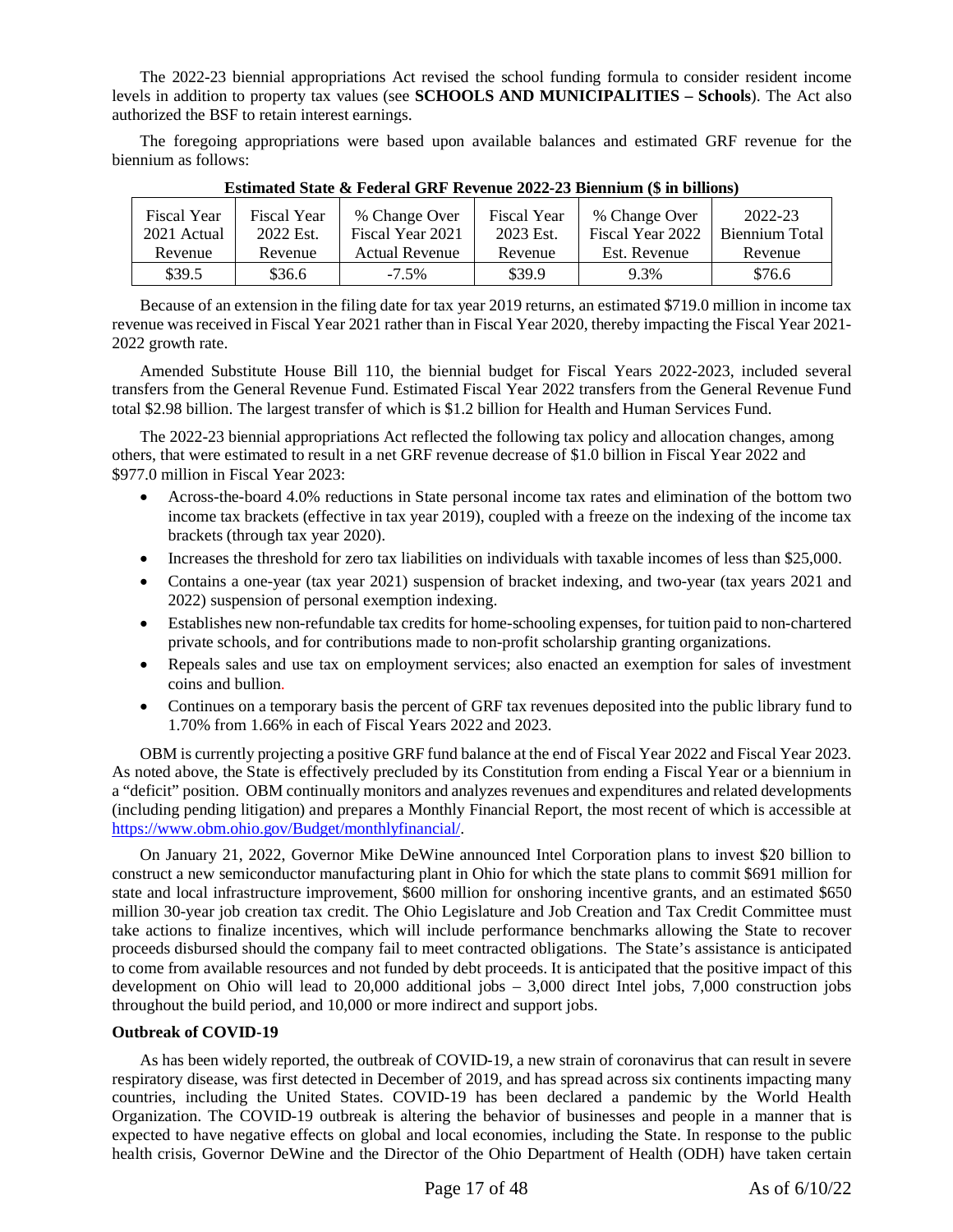actions to limit the spread of the virus and its impact on the State's local communities and health care services, including the declaration of a state of emergency in the State on March 9, 2020 and the closure of all non-essential businesses from March 23, 2020 through May 1, 2020. In addition, the Governor (and the General Assembly as discussed below) took certain actions to mitigate the economic effect of the COVID-19 outbreak on the State's financial position by reducing non-essential expenditures including implementing various State employment related freezes, restricting new contracting by State agencies, and ordering reductions in expenditures of State agencies for the remainder of Fiscal Year 2020 and Fiscal Year 2021.

On March 27, 2020 President Trump signed the Coronavirus Aid, Relief and Economic Security Act (CARES Act) to address the economic disruption caused by the COVID-19 pandemic. Under the CARES Act the State was directly allocated a minimum of \$2.49 billion of the total \$4.53 billion granted by the Federal Government to the State and its eligible local governments. These funds are being used for costs that are necessary expenditures incurred due to COVID-19. The State maintains a comprehensive presentation of financial and transactional data online, The Ohio Checkbook [\(https://checkbook.ohio.gov](https://checkbook.ohio.gov/)), and more information on Federal Funding for COVID-19 in Ohio can be found at <https://checkbook.ohio.gov/Coronavirus/>.

To balance the State budget in Fiscal Year 2020 (due to anticipated declines in revenue and increased costs relating to the State's response to the COVID-19 pandemic), Governor DeWine directed spending cuts of approximately \$775 million for the remainder of the fiscal year (June 30, 2020), including: \$210 million in Medicaid spending; \$300 million in K-12 education spending; \$110 million in higher education spending; \$55 million in other education spending; and \$100 million in other State agencies and programs spending. The State also continued the previously announced hiring freezes, travel limitations, and contracting restrictions.

 Initial revised Fiscal Year 2021 revenue projections indicated that available State revenue receipts and balances in the GRF were projected to be \$36.0 billion, approximately \$2.43 billion less than originally estimated. This estimated shortfall was \$200 million less than the reserve held in the BSF as stated above. Those projections did not include any offset for savings the State realized from additional budgetary responses, such as those described below or the temporary 6.2 percentage-point increase in Federal Medical Assistance Percentages (Federal revenue receipts), which are used in determining the amount of Federal payments to the State for medical services.

In response to those updated revenue projections for Fiscal Year 2021 and in addition to the budgetary controls already in place, OBM and the Department of Administrative Services (DAS) implemented cost savings measures to further reduce expenditures by State agencies, boards, and commissions. Such measures included a continuation of employment related freezes as authorized by the 133<sup>rd</sup> General Assembly in Amended Substitute House Bill 481 (HB 481) and instituting mandatory cost savings programs for exempt employees for Fiscal Year 2021 (which reduced wages of exempt employees by approximately 3.8% and salaries of cabinet directors by approximately 4.0%). On March 25, 2021, DAS rescinded the order that froze all exempt employee pay rates and step increases effective with the pay period beginning April 11, 2021 in accordance with Section 37 of HB 481. OBM and DAS continue to partner to identify personnel and cost containment strategies to balance the State budget as needed.

On January 22, 2021, Governor DeWine signed an executive order formally finalizing the Fiscal Year 2021 budget reductions at \$390 million across all agencies. Because this reduction was less than the previously anticipated cuts matching those made in Fiscal Year 2020, the Governor authorized the Department of Education to allot an additional \$160 million and the Department of Higher Education to allot an additional \$100 million of enacted Fiscal Year 2021 GRF appropriations previously withheld.

On March 11, 2021, President Biden signed into law the American Rescue Plan Act of 2021 (ARPA). This \$1.9 trillion economic stimulus and COVID-19 relief package was aimed at providing emergency assistance to individuals, businesses, and state and local governments affected by COVID-19, among other measures. Under ARPA, the Federal Government allocated approximately \$5.6 billion directly to the State with an additional \$274 million allocated specifically for use in State capital projects out of a total \$11.2 billion granted to the State and its eligible local governments to continue efforts to mitigate the fiscal effects stemming from COVID-19. To provide further relief for Ohioans and to align with the extended Federal tax filing deadline, the State also adjusted its 2020 tax filing date from April 15, 2021 to May 17, 2021.

In addition, ODH is continuing to work to distribute COVID-19 vaccines to Ohio residents as quickly and safely as possible and is following prioritization guidelines from the Centers for Disease Control and Prevention Advisory Committee on Immunization Practices and the National Academies of Sciences, Engineering and Medicine. The vaccine is being distributed according to Ohio's vaccine distribution plan as doses become available. Information about ODH's vaccination plan can be found at <https://coronavirus.ohio.gov/wps/portal/gov/covid-19/covid-19-vaccination-program>, and data regarding the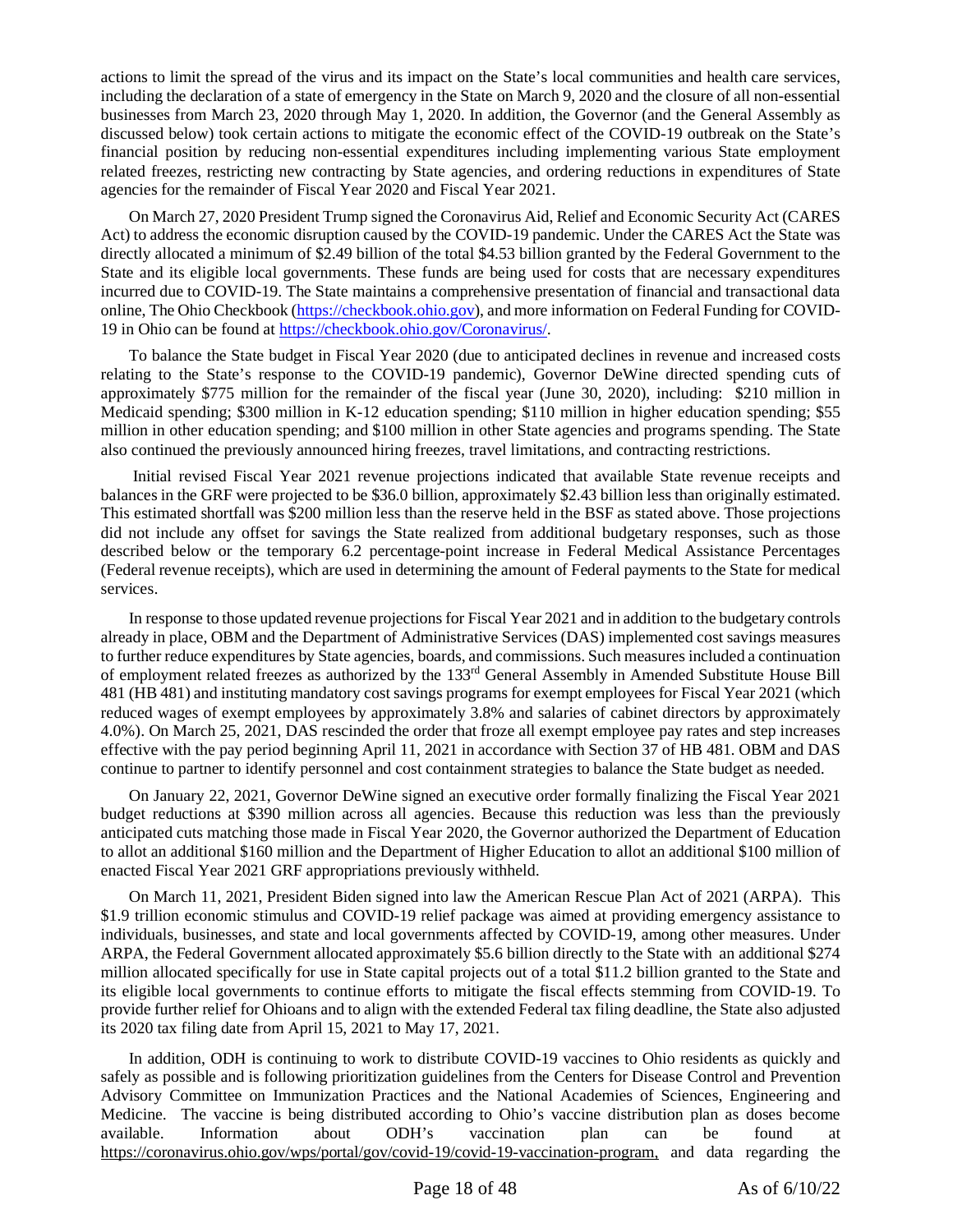number of individuals vaccinated in Ohio can be found at [https://coronavirus.ohio.gov/wps/portal/gov/covid-](https://coronavirus.ohio.gov/wps/portal/gov/covid-19/dashboards/covid-19-vaccine/covid-19-vaccination-dashboard)[19/dashboards/covid-19-vaccine/covid-19-vaccination-dashboard](https://coronavirus.ohio.gov/wps/portal/gov/covid-19/dashboards/covid-19-vaccine/covid-19-vaccination-dashboard).

Furthermore, the COVID-19 outbreak caused a sudden spike in unemployment and furloughs. As a result of this spike in unemployment, Ohio's Unemployment Trust Fund balance was completely drawn down between March 1, 2020 and June 30, 2020. Because of this increased demand, the State applied for federal assistance and began drawing funds on June 16, 2020. On June 29, 2021, Governor DeWine signed Amended Substitute House Bill 168 of 134<sup>th</sup> General Assembly into law, authorizing the repayment of the State's \$1.5 billion unemployment Federal advances using ARPA monies provided to Ohio. The repayment to the United States Treasury was completed on September 2, 2021. Similar to other states, Ohio is aware of and is investigating allegations of overpayment or fraud with respect to unemployment claims, and will pursue repayment where warranted. Such potential overpayment or fraud, and repayment thereof, will have no material effect on the State's ability to pay debt service on its bonded indebtedness. The State has improved preventative safeguards to limit overpayments or fraudulent payments of unemployment compensation.

As the effects of the COVID-19 pandemic continue to evolve, OBM remains committed to monitoring and analyzing revenues, expenditures, and related developments (including pending litigation) for inclusion in its Monthly Financial Report, available at [https://obm.ohio.gov/wps/portal/gov/obm/areas-of-interest/budget-and](https://obm.ohio.gov/wps/portal/gov/obm/areas-of-interest/budget-and-planning/monthly-financial-reports/monthly-financial-reports)[planning/monthly-financial-reports/monthly-financial-reports](https://obm.ohio.gov/wps/portal/gov/obm/areas-of-interest/budget-and-planning/monthly-financial-reports/monthly-financial-reports).

# **Cash Flow**

<span id="page-18-0"></span>Because GRF cash receipts and disbursements do not precisely coincide, temporary GRF cash flow deficiencies often occur in some months, particularly the middle months, of a Fiscal Year. Statutory provisions provide for effective management of cash flow by permitting the adjustment of payment schedules (as was done during some prior Fiscal Years) and the use of the Total Operating Fund (TOF). The State has not done and does not do external revenue anticipation borrowing.

The TOF includes the total consolidated cash balances, revenues, disbursements and transfers of the GRF and several other specified funds (including the BSF). The TOF cash balances are consolidated only for the purpose of meeting cash flow requirements, and, except for the GRF, a positive cash balance must be maintained for each discrete fund included in the TOF. The GRF is permitted to incur a temporary cash deficiency by drawing upon the available consolidated cash balance in the TOF. The amount of that permitted GRF cash deficiency at any time is limited by statute to 10% of GRF revenues for the then preceding Fiscal Year. The State plans for and manages monthly GRF cash flow deficiencies within each Fiscal Year and those deficiencies have been within the TOF limitations discussed above.

# <span id="page-18-1"></span>**STATE DEBT**

# **General**

<span id="page-18-2"></span>The incurrence or assumption of debt by the State without a popular vote is, with limited exceptions, prohibited by the State Constitution. The State is authorized to incur debt limited in amount to \$750,000 to cover casual deficits or to address failures in revenues or to meet expenses not otherwise provided for. The Constitution expressly precludes the State from assuming the debts of any county, city, town or township, or of any corporation. (An exception in both cases is for debts incurred to repel invasion, suppress insurrection, or defend the State in war.) The Constitution provides that "Except the debts above specified...no debt whatever shall hereafter be created by, or on behalf of the state."

By 20 constitutional amendments approved from 1921 to present, Ohio voters have authorized the incurrence of State general obligation debt and the pledge of taxes or excises to its payment, all related to the financing of capital facilities, except for three that funded bonuses for veterans, one to fund coal technology research and development, and one to fund specified research and development activities. Currently, tax supported general obligation debt of the State is authorized to be incurred for the following purposes: highways, local infrastructure, coal development, natural resources and parks, higher education, common schools, conservation, and research and development. Authorizations for site development and veterans compensation purposes have been fully exhausted or expired. Although supported by the general obligation pledge, highway debt is also backed by a pledge of and has always been paid from the State's motor fuel taxes and other highway user receipts that are constitutionally restricted in use to highway related purposes.

State special obligation debt, the owners or holders of which are not given the right to have excises or taxes levied by the General Assembly to pay principal and interest, is authorized for purposes specified by Section 2i of Article VIII of the Constitution. The Treasurer of State currently issues the special obligations authorized under that Section 2i for parks and recreation and mental health facilities, and for facilities to house branches and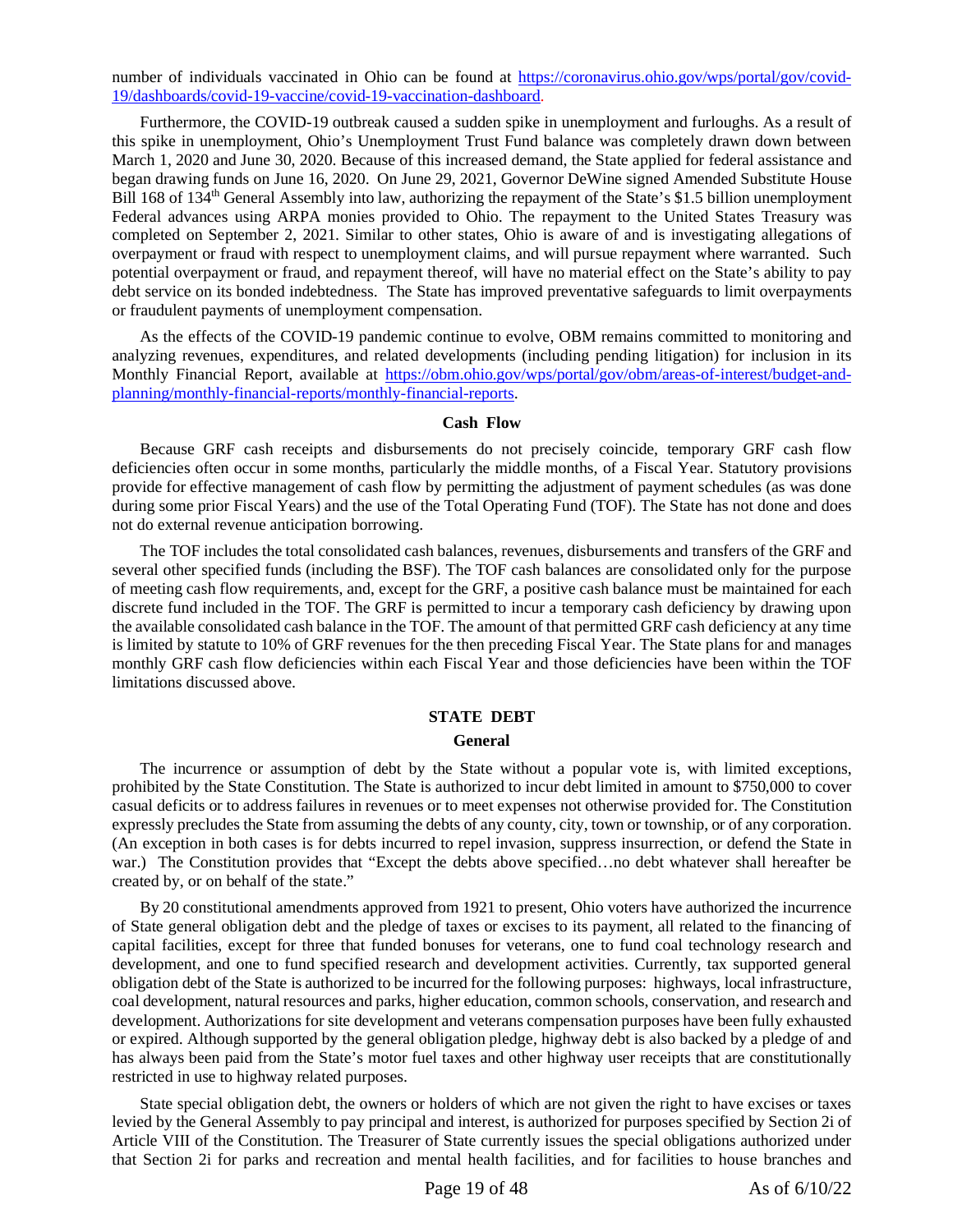agencies of State government and their functions, including: State office buildings and facilities for the Department of Administrative Services (DAS) and others, the Ohio Department of Transportation (ODOT), correctional and juvenile detention facilities for the Departments of Rehabilitation and Correction (DRC) and Youth Services (DYS), various cultural facilities, and formerly for the Department of Public Safety (DPS). Debt service on all these special obligations is paid from GRF appropriations, with the exception of debt issued for ODOT and DPS facilities which is paid from highway user receipts. All of those debt service payments are subject to biennial appropriations by the General Assembly pursuant to leases or other agreements entered into by the State.

*Certificates of Participation (COPs).* State agencies also have participated in buildings and equipment, information systems and non-highway transportation projects that have local as well as State use and benefit, in connection with which the State has entered into lease-purchase agreements with terms ranging from 8 to 20 years. Certificates of Participation (COPs) have been issued in connection with those agreements that represent fractionalized interests in and are payable from the State's anticipated lease payments. The maximum annual payment from GRF appropriations under those existing agreements is \$48.1 million in Fiscal Year 2023 and the total GRF-supported principal amount outstanding is \$238.6 million as of June 10, 2022. Payments by the State are subject to biennial appropriations by the General Assembly with the lease terms subject to automatic renewal for each biennium for which those appropriations are made. The approval of the OBM Director and either the General Assembly or the State Controlling Board is required if COPs are to be publicly offered in connection with those agreements.

*Revenue Bonds.* Certain State agencies issue revenue bonds that are payable from revenues from or relating to revenue producing facilities, such as those issued by the Ohio Turnpike and Infrastructure Commission. As confirmed by judicial interpretation, such revenue bonds do not constitute "debt" under the constitutional provisions described above. The Constitution authorizes State bonds for certain economic development and housing purposes (the latter issued by the Ohio Housing Finance Agency) to which tax moneys may not be obligated or pledged. See the discussion of expanded housing finance authority, and permitted pledges to it, below under **Additional Authorizations**.

*Tax Credits in Support of Other Long-Term Obligations.* The State has authorized the issuance of fully refundable tax credits in support of "credit-collateralized bonds" issued from time to time by the Columbus-Franklin County Finance Authority to provide funding for the Ohio Capital Fund (OCF) to promote venture capital investment in Ohio and any additional bonds that may be issued to refinance those outstanding bonds or provide additional funding for that purpose. Those tax credits may be claimed by the bond trustee for the purpose of restoring the bond reserve fund for those credit-collateralized bonds in the event it is drawn upon and its required balance is not restored from other sources. Those credits may not be claimed after June 30, 2036, and the maximum amount of tax credits that may be claimed is \$20 million in any Fiscal Year. The bond trustee has filed such tax credit claims in connection with the payment of Bond Service Charges on February 15, 2017, August 15, 2017, February 15, 2018, August 15, 2018, February 15, 2019, August 15, 2019, February 18, 2020, August 17, 2020, February 16, 2021 and August 16, 2021. Tax credit payments have been received totaling \$7.5 million in Fiscal Year 2017, \$15.4 million in Fiscal Year 2018, \$13.5 million in Fiscal Year 2019, \$15.2 million in Fiscal Year 2020, \$10.7 million in Fiscal Year 2021, and \$10.0 million in Fiscal Year 2022. Total outstanding principal on the credit-collateralized bonds after the February 15, 2022 payment date is \$78.86 million with the highest annual debt service payment due on the outstanding credit-collateralized bonds occurring in Fiscal Year 2022 in the amount of approximately \$17.7 million. Proceeds of the OCF bonds fund investments in venture capital funds to promote investment in seed and early-stage Ohio-based business enterprises.

*Prior Economic Development and Revitalization Obligations.* Prior to the February 1, 2013 granting of a 25 year franchise on the State's spirituous liquor system to JobsOhio, there were outstanding \$725.0 million of State bonds and notes secured by a pledge of the State's profits from the sale of spirituous liquor. In connection with the granting of that franchise, provision was made for the payment of all the debt service on those bonds and notes which are defeased and no longer outstanding obligations of the State (see **FISCAL MATTERS – Recent and Current Finances – Recent Biennia - 2012-13)**. Those bonds and notes were originally issued to fund a statewide economic development program that assisted in the financing of facilities and equipment for industry, commerce, research and distribution, including technology innovation, by providing loans and loan guarantees. Under its franchise agreement with JobsOhio, the State may not issue additional obligations secured by a pledge of profits from the sale of spirituous liquor during the 25-year term of that franchise.

*Obligations and Funding Commitments for Highway Projects Payable from Highway-Related Non-GRF Funds.* As described above, the State issues general obligations for highway infrastructure and special obligations for ODOT and DPS transportation facilities that are paid from the State's motor fuel tax and other highway user receipts that are constitutionally restricted in use to highway related purposes. In addition, the State has and expects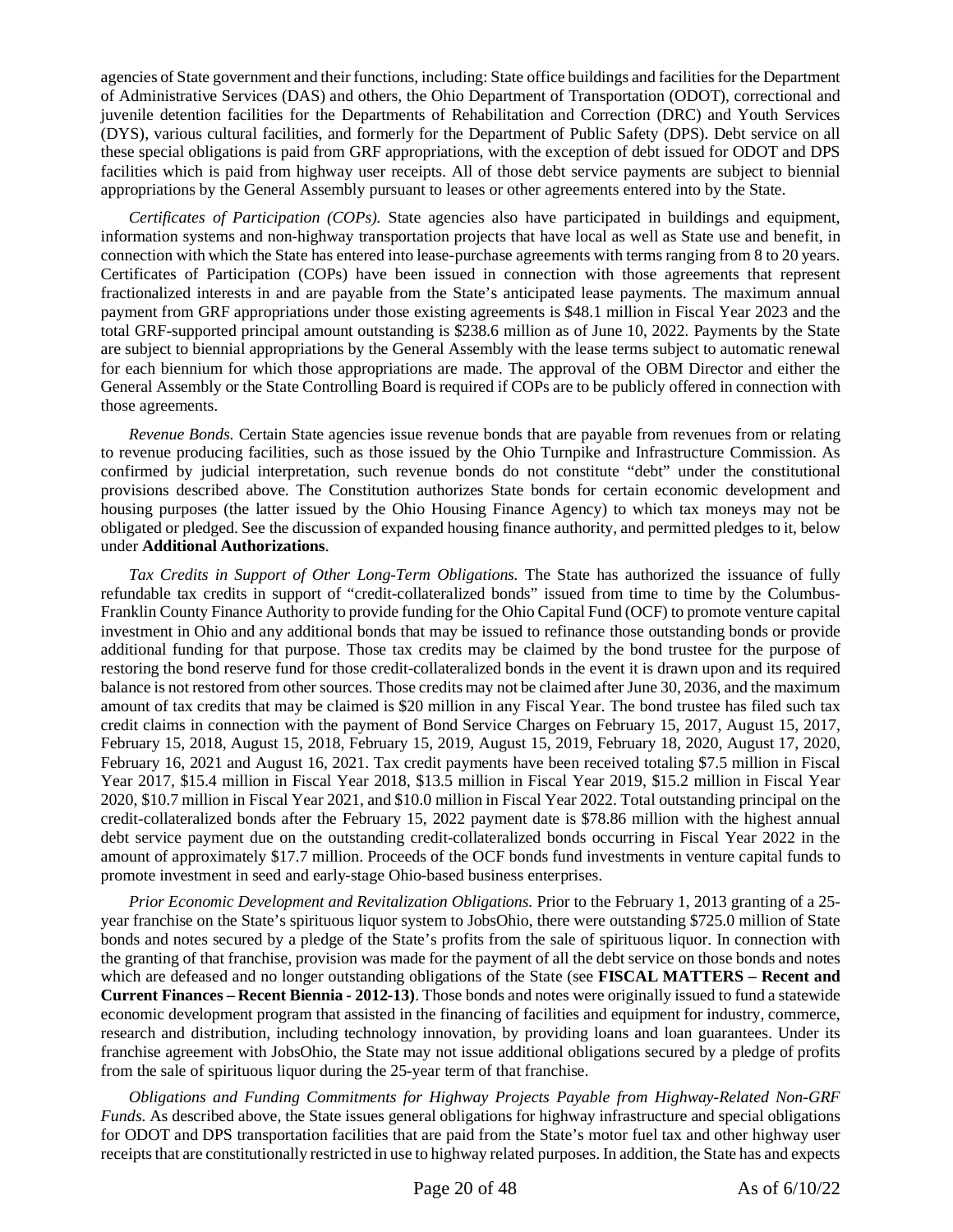to continue financing selected highway infrastructure projects by issuing federal highway grant anticipation revenue (GARVEE) bonds and entering into agreements that call for debt service payments to be made from federal Title 23 transportation funds allocated to the State, subject to biennial appropriations by the General Assembly. The highest annual State payment under those agreements in the current or any future fiscal year is \$133.2 million in Fiscal Year 2022. In the event of any insufficiency in the anticipated federal allocations to make payments on GARVEE bonds, the payments are to be made from any lawfully available moneys appropriated to ODOT for the purpose.

In December 2014, ODOT also entered into its first public-private agreement to provide "availability payments" in support of the development and operation of a State highway improvement project. Those availability payments commenced in December 2018 and are paid from non-GRF funds available to ODOT remaining after the payment of debt service on highway general obligations, ODOT special obligations and GARVEE bonds. The availability payment in Fiscal Year 2021 was \$25.9 million, with availability payments estimated to increase modestly each year from \$26.2 million in Fiscal Year 2022 to a maximum payment of \$39.2 million in Fiscal Year 2053. Availability payments are subject to biennial appropriation by the General Assembly with the public-private agreement subject to automatic renewal for each biennium if and when those availability payments are appropriated for that biennium.

# **Variable Rate Debt**

The State currently has \$435,775,000 in outstanding variable rate debt as follows with liquidity provided by the State for all of these issues:

<span id="page-20-0"></span>

| Outstanding<br><b>Dated Date</b> |              | <b>Purpose/Series</b>                | Rate          | <b>Final Maturity</b> |
|----------------------------------|--------------|--------------------------------------|---------------|-----------------------|
|                                  |              |                                      | <b>Period</b> |                       |
| 12/15/2003                       | \$28,025,000 | Common Schools, 2003D                | Weekly        | 3/15/2024             |
| 3/3/2004                         | 8,580,000    | Infrastructure Refunding, 2004A      | Weekly        | 2/1/2023              |
| 4/1/2005                         | 37,670,000   | Common Schools, 2005A/B              | Weekly        | 3/15/2025             |
| 6/7/2006                         | 62,880,000   | Common Schools, 2006B/C              | Weekly        | 6/15/2026             |
| 10/26/2016                       | 64,620,000   | DRC Prison Facilities, 2016B/C       | Weekly        | 10/1/2036             |
| 8/7/2019                         | 45,000,000   | DRC Prison Facilities, 2019C         | Weekly        | 10/1/2039             |
| 8/12/2020                        | 57,000,000   | Parks & Recreation Facilities, 2020B | Weekly        | 12/1/2040             |
| 4/21/2021                        | 57,000,000   | DRC Prison Facilities, 2021B         | Weekly        | 10/1/2040             |
| 1/5/2022                         | 75,000,000   | Parks & Recreation Facilities, 2022B | Weekly        | 12/1/2041             |

#### **Interest Rate Swaps**

<span id="page-20-1"></span>As part of its debt management, the State is also party to the following floating-to-fixed interest rate swap agreements with a total notional amount currently outstanding of \$137,155,000:

| Outstanding<br><b>Notional</b><br>Amount | <b>Related Bond</b><br><b>Series</b> | <b>State</b><br><b>Pays</b> | <b>State</b><br><b>Receives</b> | <b>Counterparty</b>              | <b>Effective</b><br>Date | <b>Termination</b><br>Date |
|------------------------------------------|--------------------------------------|-----------------------------|---------------------------------|----------------------------------|--------------------------|----------------------------|
| \$28,025,000                             | Common<br>Schools 2003D              | 3.414%                      | LIBOR <sup>1</sup>              | JP Morgan/<br><b>Wells Fargo</b> | 9/14/2007                | 3/15/2024                  |
| 8,580,000                                | Infrastructure<br>2004A Refunding    | 3.510\%                     | LIBOR <sup>1</sup>              | Wells Fargo                      | 3/3/2004                 | 2/1/2023                   |
| 37,670,000                               | Common<br>Schools 2005A/B            | 3.102%                      | SIFMA <sup>2</sup>              | <b>JP</b> Morgan                 | 3/15/2007                | 3/15/2025                  |
| 62,880,000                               | Common<br>Schools $2006B/C$          | 3.202%                      | LIBOR <sup>1</sup>              | US Bank/<br><b>RBC</b>           | 6/15/2006                | 6/15/2026                  |

<sup>1</sup>Variable interest rate based on a percentage of one-month London Inter-Bank Offered Rate (LIBOR) plus a fixed increment. <sup>2</sup> Variable interest rate based on SIFMA beginning September 15, 2021.

For all its swap agreements, the State has established minimum uncollateralized counterparty rating thresholds of AA-/Aa3. Under each of these agreements, the counterparty is required to progressively post collateral securing the State's position if the counterparty's credit ratings fall below these minimum thresholds.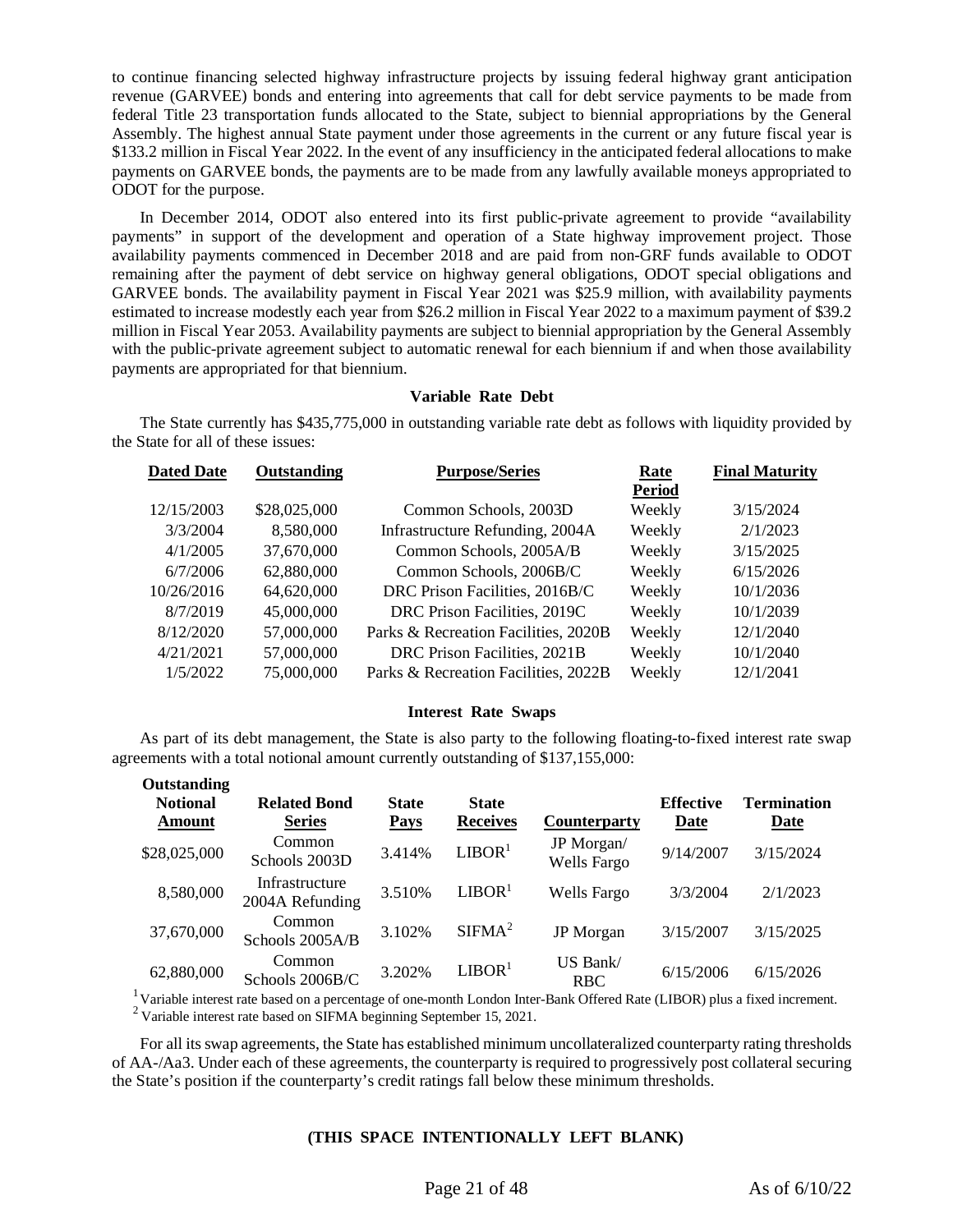### **Constitutional Limitation on Annual Debt Service**

<span id="page-21-0"></span>A 1999 constitutional amendment provides an annual debt service "cap" applicable to most future issuances of State general obligations and other State direct obligations payable from the GRF or net State lottery proceeds. Generally, new obligations may not be issued if debt service for any future Fiscal Year on those new and the then outstanding obligations of those categories would exceed 5% of the total of estimated GRF revenues (excluding GRF receipts from the American Recovery and Reinvestment Act of 2009) plus net State lottery proceeds for the Fiscal Year of issuance. Those direct obligations of the State include general obligations and special obligations that are paid from the State's GRF, but exclude (i) general obligation debt for third frontier research and development, development of sites and facilities, and veterans compensation, and (ii) general obligation debt payable from non-GRF funds (such as highway bonds that are paid from highway user receipts). Pursuant to the implementing legislation, the Governor has designated the OBM Director as the State official responsible for making the 5% determinations and certifications. Application of the 5% cap may be waived in a particular instance by a three-fifths vote of each house of the Ohio General Assembly and may be changed by future constitutional amendments.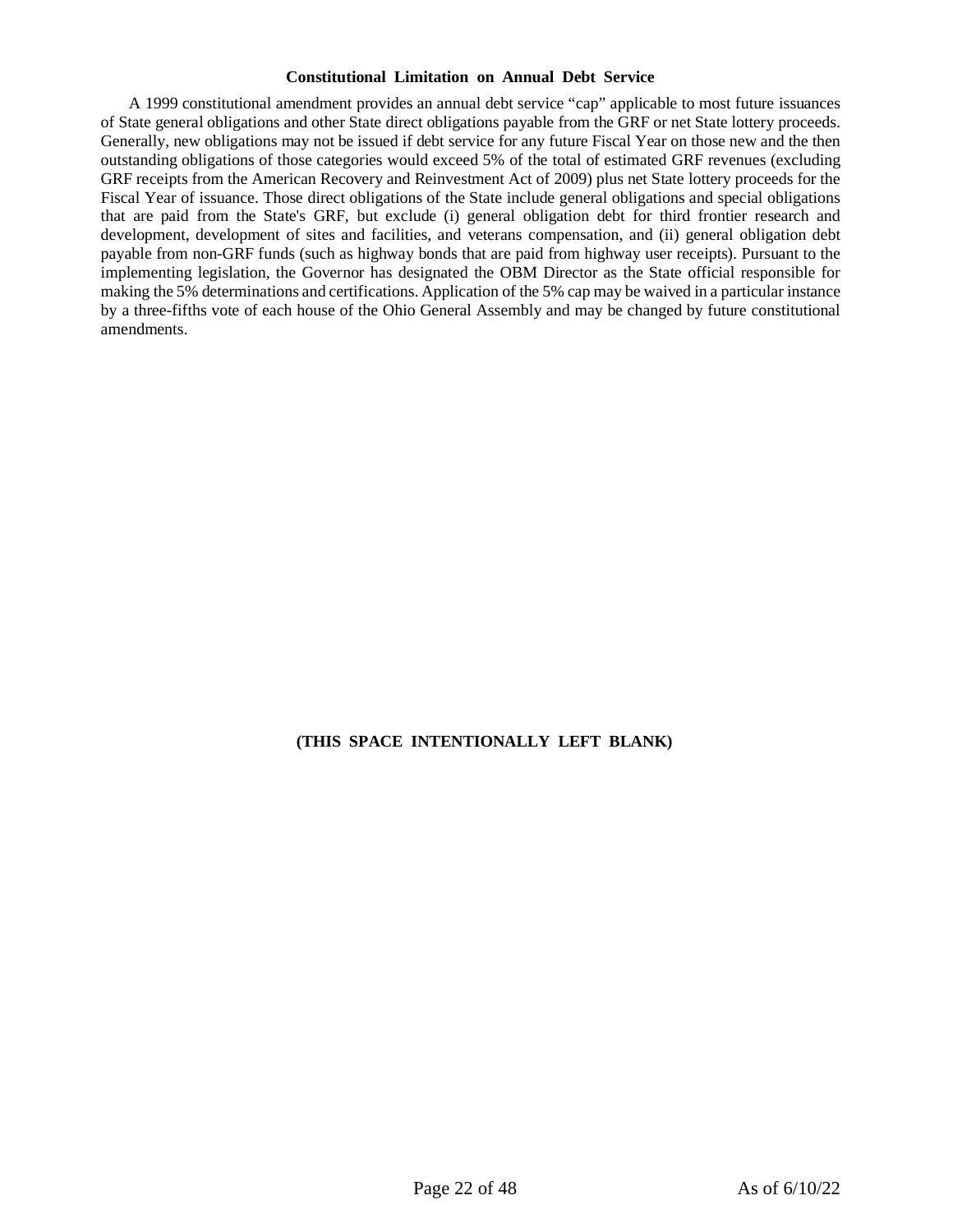The following table presents a current summary of State debt authorizations and the principal that has been issued and is outstanding against those authorizations. The General Assembly has appropriated sufficient moneys to meet debt service requirements for the current biennium (ending June 30, 2023) on all of the obligations included in this and the accompanying tables.

|                                                    | <b>Authorized by</b>    |                 |                       |
|----------------------------------------------------|-------------------------|-----------------|-----------------------|
|                                                    | <b>General Assembly</b> | Is sued(a)      | <b>Outstanding(b)</b> |
| <b>Obligations Payable from the GRF</b>            |                         |                 |                       |
| <b>General Obligations</b>                         |                         |                 |                       |
| Coal Development(c)                                | \$262,000,000           | \$254,000,000   | \$23,005,000          |
| Infrastructure $(d,e)$                             | 4,900,000,000           | 4,517,936,136   | 1,848,920,000         |
| Natural Resources(f)                               | 512,000,000             | 484,490,000     | 118,540,000           |
| Common School Facilities(e)                        | 6,045,000,000           | 5,611,200,000   | 2,376,440,000         |
| <b>Higher Education Facilities</b>                 | 4,853,000,000           | 4,374,445,000   | 2,076,700,000         |
| Conservation(g)                                    | 800,000,000             | 682,625,000     | 321,480,000           |
| Research & Development(h)                          | 1,200,000,000           | 971,000,000     | 227,040,000           |
| Site Development                                   | 150,000,000             | 150,000,000     | 4,500,000             |
| Veterans Compensation(i)                           | 200,000,000             | 83,910,000      | 15,185,000            |
|                                                    |                         | Total:          | \$7,011,810,000       |
| <b>Special Obligations</b>                         |                         |                 |                       |
| <b>DAS</b> Facilities                              | \$2,169,700,000         | \$2,069,900,000 | \$516,565,000         |
| DRC Prison Facilities(e)                           | 2,737,000,000           | 2,346,500,000   | 553,660,000           |
| <b>DYS</b> Facilities                              | 430,000,000             | 400,000,000     | 93,965,000            |
| Cultural & Sports Facilities                       | 790,000,000             | 740,475,000     | 177,940,000           |
| <b>Mental Health Facilities</b>                    | 2,000,000,000           | 1,817,085,000   | 266,920,000           |
| Parks & Recreation Facilities(e)                   | 1,303,400,000           | 1,089,000,000   | 595,785,000           |
|                                                    |                         | Total:          | \$2,204,835,000       |
| <b>Obligations Payable from Non-GRF Sources(j)</b> |                         |                 |                       |
| <b>Highway User Receipts</b>                       |                         |                 |                       |
| $G.O.$ Highway $(k)$                               | \$3,797,000,000         | \$3,462,760,000 | \$866,165,000         |
| <b>ODOT</b> Facilities                             | 385,000,000             | 326,590,000     | 122,225,000           |
|                                                    |                         | Total:          | \$988,390,000         |
| <b>Federal Transportation Grants</b>               |                         |                 |                       |
| ODOT GARVEE Highway(1)                             | n.a.                    | \$2,905,920,000 | \$764,735,000         |

- (a) Excludes refunding bonds; includes bonds refunded; reflects payments of amounts due as of June 10, 2022.
- (b) Excludes refunded bonds; includes refunding bonds; reflects payments of amounts due as of June 10, 2022.
- $(c)$  Not more than \$100,000,000 may be outstanding at any time.
- (d) Not more than \$5,625,000,000 may be issued with the annual issuance currently limited to no more than \$175,000,000 in each Fiscal Year beginning in Fiscal Year 2018 through Fiscal Year 2022 and \$200,000,000 in each Fiscal Year beginning in Fiscal Year 2023 through Fiscal Year 2027, plus any obligations unissued from previous Fiscal Years.
- (e) Includes adjustable rate bonds.
- (f) Not more than \$50,000,000 may be issued in any Fiscal Year and not more than \$200,000,000 may be outstanding at any time.
- (g) Not more than \$50,000,000 may be issued in any Fiscal Year plus any obligations unissued from previous Fiscal Years and not more than \$400,000,000 may be outstanding at any time.
- (h) Not more than \$1,200,000,000 may be issued with the annual issuance now limited to no more than \$175,000,000 in any Fiscal Year plus any obligations unissued from previous Fiscal Years.
- (i) Constitutional authorization was self-implementing and did not require further General Assembly authorization. No more new obligations may be issued under this authorization.
- (j) See discussion above of "availability payments" under ODOTs first public-private agreement, which payments are expected to be made from biennial appropriations of non-GRF funds available to ODOT and remaining after the payment of debt service on highway general obligations, special obligations and GARVEE bonds shown above.
- (k) Not more than \$220,000,000 may be issued in any Fiscal Year plus any amount unissued from previous Fiscal Years, and not more than \$1,200,000,000 may be outstanding at any time.
- (l) Debt service on these "GARVEE" bonds is paid from federal transportation grants apportioned to the State (Title 23 of the U.S. Code).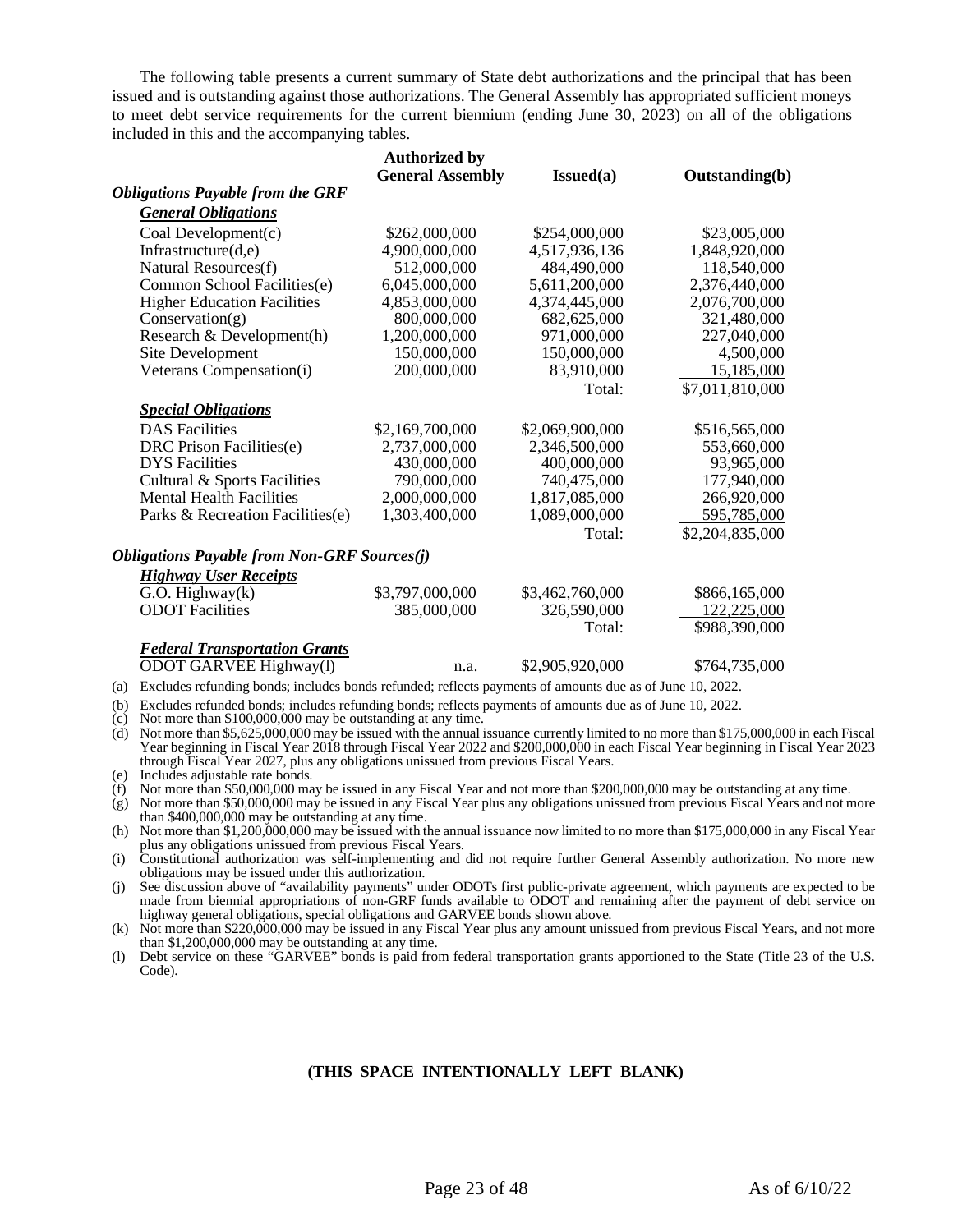The following table shows total debt service by Fiscal Year on State obligations payable from the GRF:

# **Annual Debt Service Requirements on State Obligations Paid from the GRF**

<span id="page-23-0"></span>

|           |                  | <b>General Obligations</b> |                          |               | <b>Special Obligations</b> |                |                  | <b>Total GRF Debt Service(f)</b> |                  |
|-----------|------------------|----------------------------|--------------------------|---------------|----------------------------|----------------|------------------|----------------------------------|------------------|
|           | <b>Education</b> | Infra-                     | All                      | <b>DAS</b>    | <b>DRC</b>                 | All            |                  |                                  |                  |
| <b>FY</b> | (a,b,e)          | structure(b,e)             | Other(c,e)               | Facilities(e) | Facilities(b)(e)           | Other(b)(d)(e) | Principal(e)     | Interest(b,e)                    | Total(b,e)       |
| 2022      | \$743,178,055    | \$236,233,816              | \$156,093,257            | \$83,567,813  | \$74,549,906               | \$149,272,156  | \$1,013,535,000  | \$429,360,002                    | \$1,442,895,002  |
| 2023      | 671,270,272      | 231,473,576                | 145,773,202              | 80,812,461    | 73,378,126                 | 159,679,750    | 966,370,000      | 396,017,387                      | 1,362,387,387    |
| 2024      | 628,008,482      | 219,322,633                | 125,391,628              | 70,751,453    | 71,523,019                 | 158,888,794    | 920,290,000      | 353,596,008                      | 1,273,886,008    |
| 2025      | 572,550,377      | 228,976,291                | 103,300,732              | 65,105,947    | 66,887,386                 | 152,401,831    | 876,545,000      | 312,677,564                      | 1,189,222,564    |
| 2026      | 467, 307, 587    | 194, 295, 768              | 97,211,658               | 42,436,383    | 43,403,733                 | 135,937,050    | 704,605,000      | 275,987,178                      | 980,592,178      |
| 2027      | 376,915,106      | 191,981,258                | 78,916,673               | 42,486,022    | 43,530,543                 | 126,417,375    | 615,265,000      | 244,981,977                      | 860,246,977      |
| 2028      | 344,532,917      | 174,950,058                | 76,833,486               | 42,750,237    | 43,480,126                 | 120,031,769    | 585,500,000      | 217,078,592                      | 802,578,592      |
| 2029      | 337,129,943      | 164, 343, 371              | 61,696,643               | 42,603,532    | 43,504,333                 | 109,680,156    | 569,060,000      | 189,897,977                      | 758,957,977      |
| 2030      | 348,963,167      | 150,760,951                | 42,897,375               | 38,276,891    | 40,640,156                 | 105,163,844    | 562,760,000      | 163,942,383                      | 726,702,383      |
| 2031      | 357, 314, 715    | 150,590,105                | 38,428,900               | 35,532,388    | 40,647,962                 | 93,115,750     | 576,510,000      | 139,119,821                      | 715,629,821      |
| 2032      | 309, 385, 760    | 126,836,286                | 28,751,850               | 35,855,752    | 35,321,068                 | 59,567,969     | 479,815,000      | 115,903,684                      | 595,718,684      |
| 2033      | 268,550,009      | 119,151,898                | 19,250,200               | 33,441,741    | 35,244,957                 | 40,257,895     | 419,650,000      | 96,246,699                       | 515,896,699      |
| 2034      | 250,687,874      | 108,323,170                | 15,876,450               | 29,779,898    | 35,509,123                 | 27,321,690     | 388,175,000      | 79,323,205                       | 467,498,205      |
| 2035      | 226,845,442      | 84,709,832                 | 7,213,500                | 29,784,086    | 32,343,976                 | 27,317,506     | 344,390,000      | 63,824,342                       | 408,214,342      |
| 2036      | 202,652,500      | 84,688,082                 |                          | 23,809,672    | 32, 365, 845               | 27,324,252     | 322,225,000      | 48,615,351                       | 370,840,351      |
| 2037      | 155,414,400      | 72,812,650                 |                          | 23,807,402    | 26,763,053                 | 27,314,386     | 271,740,000      | 34, 371, 891                     | 306,111,891      |
| 2038      | 108,538,050      | 61,557,200                 | $\overline{\phantom{a}}$ | 18,172,625    | 21,444,191                 | 27,320,658     | 214,855,000      | 22, 177, 724                     | 237,032,724      |
| 2039      | 62,131,900       | 48, 103, 375               | $\overline{\phantom{a}}$ | 18, 171, 375  | 13,718,631                 | 27,315,302     | 156,575,000      | 12,865,583                       | 169,440,583      |
| 2040      | 37,330,100       | 22,916,500                 |                          | 12,680,750    | 13,715,298                 | 16,694,910     | 96,345,000       | 6,992,558                        | 103,337,558      |
| 2041      | 37,332,050       | 10,920,000                 |                          | 6,216,000     | 6,582,275                  | 16,694,014     | 74,725,000       | 3,019,339                        | 77,744,339       |
| 2042      |                  |                            |                          |               |                            | 8,678,601      | 8,550,000        | 128,601                          | 8,678,601        |
|           |                  |                            |                          |               |                            |                | \$10,167,485,000 | \$3,206,125,076                  | \$13,373,610,076 |

(a) Consists of common schools and higher education general obligation bonds.

(b) Includes estimated debt service on adjustable rate bonds at an assumed rate of 3%.

(c) Includes natural resources, coal development, conservation, research and development, site development and veteran's compensation general obligation bonds.

(d) Includes lease-rental bonds for mental health, parks and recreation, cultural and sports facilities, and facilities for the Department of Youth Services.

(e) Excludes refunded bonds; includes refunding bonds; as of June 10, 2022.

Totals may not foot due to rounding.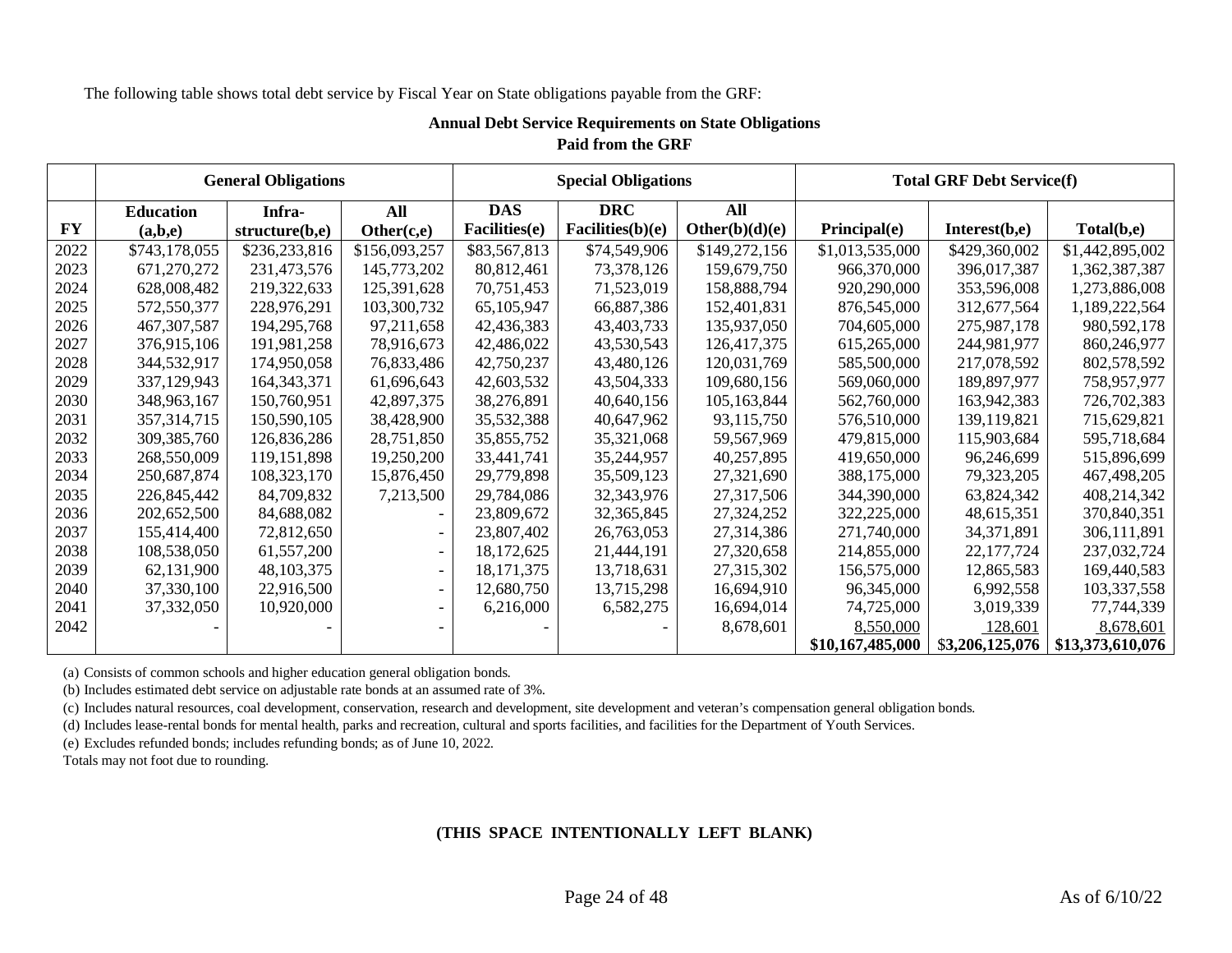<span id="page-24-0"></span>The following table shows total debt service by Fiscal Year on certain State obligations payable from the indicated non-GRF revenues:

|      | <b>Highway User Receipts</b> | <b>GARVEE</b>                    |               |                                                 |
|------|------------------------------|----------------------------------|---------------|-------------------------------------------------|
| FY   | <b>Highway</b><br>G.O.       | <b>ODOT/DPS</b><br>Facilities(a) | Total(b)      | Federal<br><b>Transportation</b><br>$Grants(c)$ |
| 2022 | \$153,638,402                | \$16,522,000                     | \$170,160,402 | \$133,178,800                                   |
| 2023 | 158,077,550                  | 16,526,250                       | 165,485,956   | 132,411,545                                     |
| 2024 | 154,552,727                  | 16,520,500                       | 161,807,727   | 131,665,703                                     |
| 2025 | 135,896,145                  | 16,524,000                       | 143, 427, 145 | 130,924,705                                     |
| 2026 | 105,788,550                  | 16,520,000                       | 113,588,050   | 95,969,375                                      |
| 2027 | 102,438,300                  | 16,522,500                       | 110,512,800   | 95,970,500                                      |
| 2028 | 99,042,550                   | 16,519,750                       | 107,386,800   | 95,969,500                                      |
| 2029 | 81,880,550                   | 16,520,500                       | 90,498,050    | 95,971,250                                      |
| 2030 | 62,247,000                   | 16,518,000                       | 71,134,500    | 71,873,000                                      |
| 2031 | 59,675,500                   | 8,375,750                        | 60,693,250    | 30,588,875                                      |
| 2032 | 41,909,250                   | 8,379,000                        | 43,202,750    | 30,591,750                                      |
| 2033 | 40,103,000                   | 8,379,000                        | 41,669,000    | 10,203,875                                      |
| 2034 | 24,671,750                   |                                  | 18, 131, 250  |                                                 |
| 2035 | 11,071,750                   |                                  | 4,803,750     |                                                 |
| 2036 | 6,000,500                    |                                  |               |                                                 |
| 2037 | 5,727,750                    |                                  |               |                                                 |

# **Annual Debt Service Requirements on State Obligations Paid from Non-GRF Revenues**

(a) Lease rental payments are paid from highway user receipts for these Ohio Department of Transportation and Department of Public Safety facilities.

(b) As of June 10, 2022.

(c) Debt service paid from federal transportation grants apportioned to the State under Title 23 of the U.S. Code.

Totals may not foot due to rounding.

The following table shows the principal amount of those obligations that are currently scheduled to be outstanding as of July 1 of the indicated years, as of June 10, 2022:

# **Obligations Payable from the GRF <b>Non-GRF Obligations**

|             |                 |                 | <b>Special</b>  | <b>Highway User</b> |
|-------------|-----------------|-----------------|-----------------|---------------------|
| <u>Year</u> | Education(a)    | Other $GO(b)$   | Obligations(c)  | Receipts(d)         |
| 2022        | \$4,390,445,000 | \$2,558,670,000 | \$2,204,835,000 | \$988,390,000       |
| 2027        | 2.442.970.000   | 1,368,685,000   | 1.259.220.000   | 432,005,000         |
| 2032        | 1.161.205.000   | 565,535,000     | 570,490,000     | 87,540,000          |
| 2037        | 225,325,000     | 132,190,000     | 193,535,000     |                     |

(a) Includes bonds for common school and higher education capital facilities.

(b) Includes natural resources, coal development, infrastructure improvement, conservation, research and development, site development and veterans compensation general obligation bonds.

(c) Includes lease-rental bonds for various State capital facilities.

(d) Includes general obligations for highways and lease-rental bonds for ODOT and DPS facilities.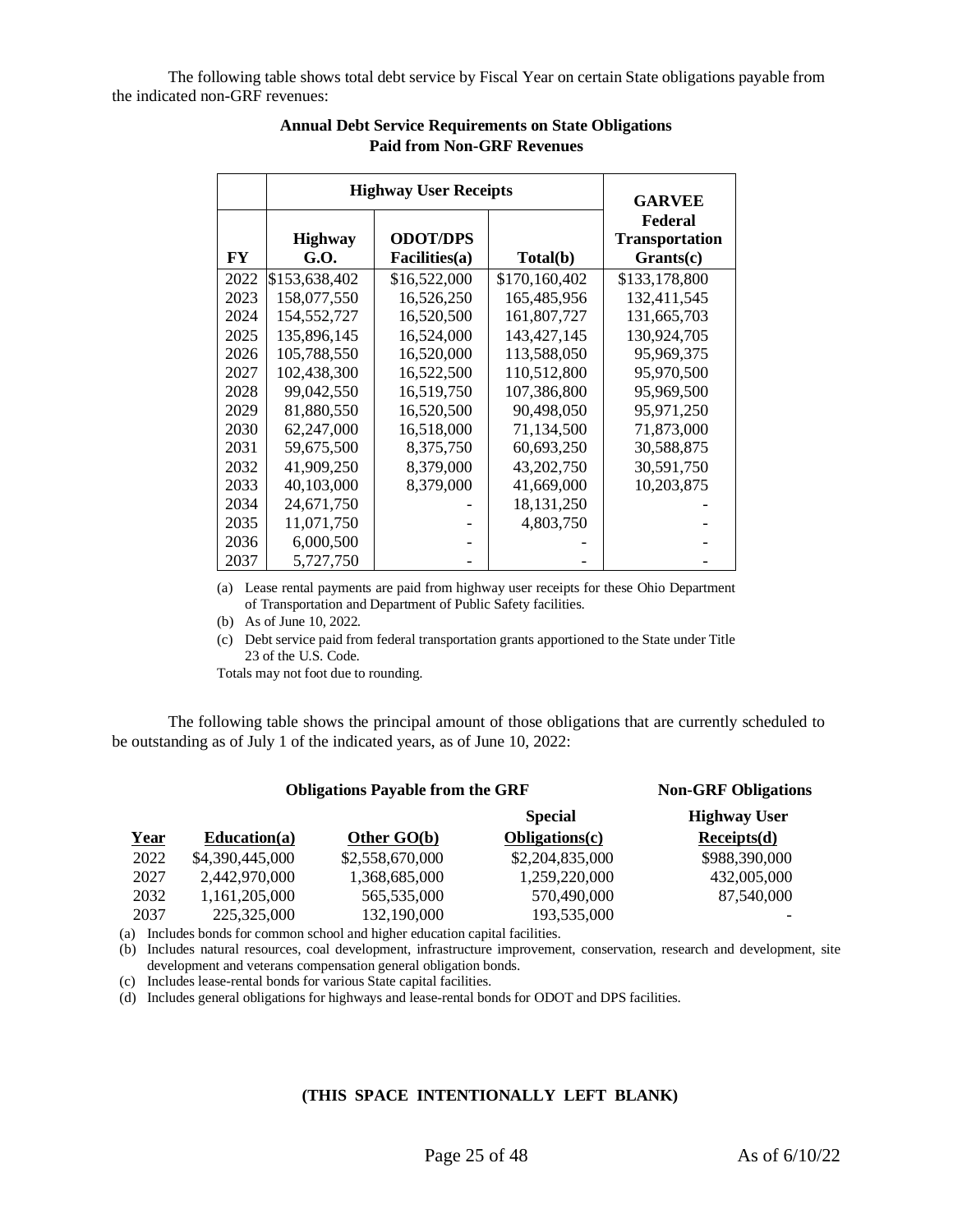The following tables show certain historical debt information and comparisons. These tables include only outstanding obligations of the State for which debt service is paid from the GRF.

|               |                         |                         | <b>Outstanding Debt</b> |
|---------------|-------------------------|-------------------------|-------------------------|
| <b>Fiscal</b> | <b>Principal Amount</b> | <b>Outstanding Debt</b> | as % of Annual          |
| <u>Year</u>   | Outstanding             | Per Capita              | <b>Personal Income</b>  |
| 1980          | \$1,991,915,000         | \$184                   | 1.86%                   |
| 1990          | 3,707,055,058           | 342                     | 1.83                    |
| <b>2000</b>   | 6,308,680,025           | 556                     | 1.94                    |
| 2010          | 8,586,655,636           | 744                     | 2.03                    |
| 2017          | 9,450,790,000           | 810                     | 1.73                    |
| 2018          | 9,746,900,000           | 834                     | 1.73                    |
| 2019          | 9,496,850,000           | 812                     | 1.68                    |
| 2020          | 9,432,955,000           | 807                     | 1.60                    |
| 2021          | 9,818,225,000           | 840(a)                  | 1.58(b)                 |

| <b>Fiscal</b> | <b>Debt Service</b> | <b>Total GRF Revenue</b><br>and Net State | <b>Debt Service</b><br>as % of GRF Revenue | <b>Debt Service</b><br>as % of Annual |
|---------------|---------------------|-------------------------------------------|--------------------------------------------|---------------------------------------|
| Year          | <b>Pavable</b>      | <b>Lottery Proceeds</b>                   | and Lottery Proceeds                       | <b>Personal Income</b>                |
| 1980          | \$187,478,382       | \$4,835,670,223                           | 3.88%                                      | 0.18%                                 |
| 1990          | 488,676,826         | 12,230,682,298                            | 4.00                                       | 0.24                                  |
| 2000          | 871,313,814         | 20,711,678,217                            | 4.21                                       | 0.27                                  |
| 2010          | 710,284,236*        | 24,108,466,000**                          | 2.95                                       | 0.17                                  |
| 2017          | 1,328,276,711       | 35,218,700,000                            | 3.77                                       | 0.24                                  |
| 2018          | 1,338,395,923       | 33,642,813,000                            | 3.98                                       | 0.24                                  |
| 2019          | 1,402,757,299       | 34,921,508,000                            | 4.02                                       | 0.25                                  |
| 2020          | 1,414,866,835       | 34,551,772,000                            | 4.09                                       | 0.24                                  |
| 2021          | 1,176,720,278*      | 40,723,295,400                            | 2.89                                       | 0.19(b)                               |

(a) Based on July 2020 Census estimate.

(b) Based on preliminary 2020 personal income data.

Reduction is due in large part to the restructuring of certain GRF debt service payments resulting in net savings of \$416.8 million in Fiscal Year 2010 and \$363.7 million in Fiscal Year 2021.

\*\* Excludes federal funds from the American Recovery and Reinvestment Act of 2009.

#### **Recent Debt Authorizations**

<span id="page-25-0"></span>Only a portion of State capital needs can be met by direct GRF appropriations, so additional State borrowing for capital and other purposes has been and will continue to be required. For the 2021-22 capital biennium, the General Assembly approved \$2.69 billion in new capital appropriations, with \$2.28 billion of those new capital appropriations to be funded by GRF-supported debt authorizations, and \$113 million to be funded from cash. The following additional GRF-supported debt authorizations reflect all of the new 2021-22 capital appropriations:

General Obligation

- \$400,000,000 for capital improvements for elementary and secondary public schools.
- \$475,000,000 for local infrastructure projects.
- \$400,000,000 for higher education facilities.
- \$20,000,000 for natural resources facilities.
- \$100,000,000 for conservation purposes.
- \$2,000,000 for coal development purposes.

# Special Obligation

- \$275,000,000 for prisons and local jails.
- \$30,000,000 for youth services facilities.
- \$100,000,000 for State administrative facilities.
- \$65,000,000 for cultural facilities (including both arts and sports facilities).
- \$150,000,000 for mental health facilities (including local projects).
- \$255,000,000 for parks and recreation facilities (including local projects).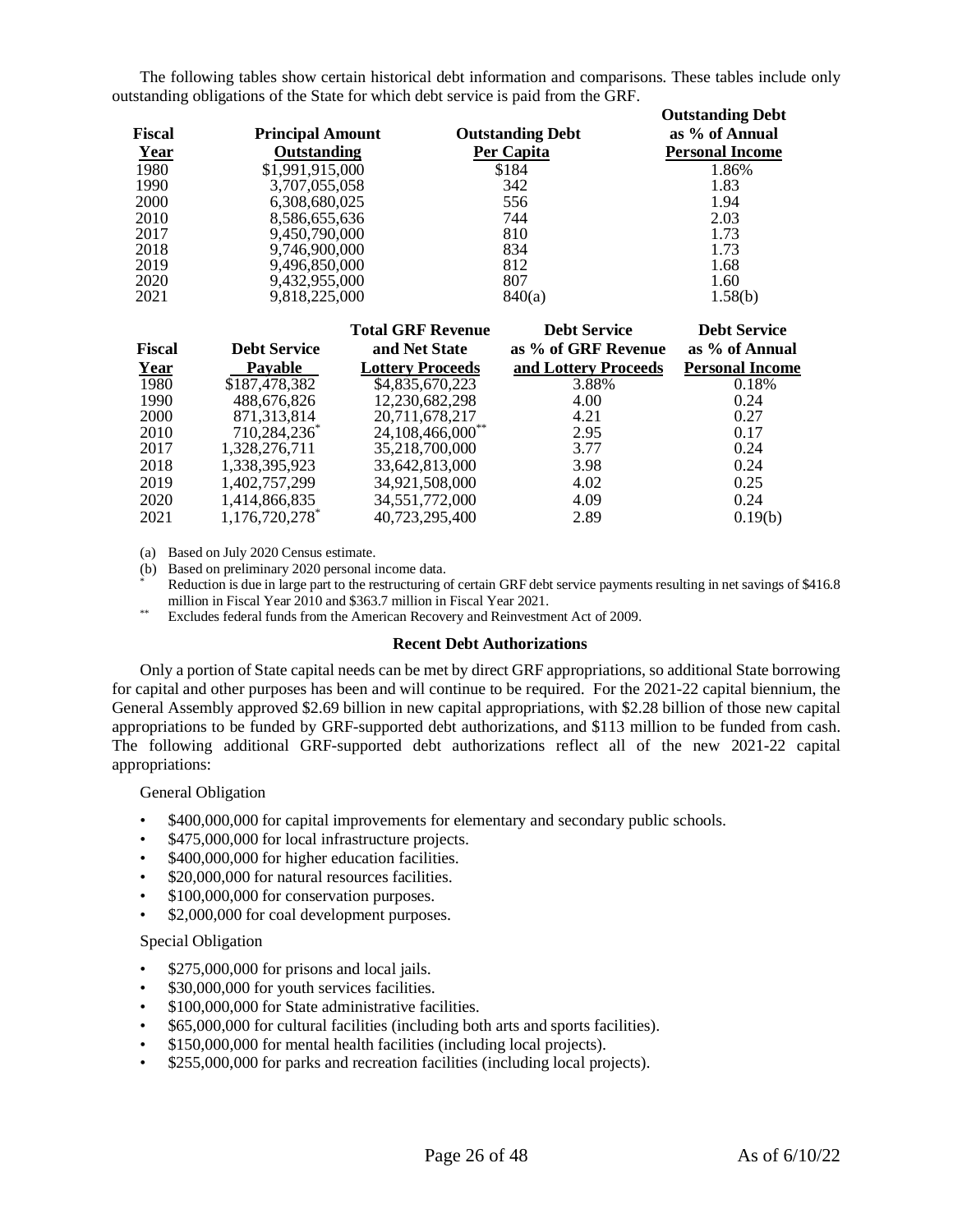Recent constitutional authorizations are:

- o 2014 authorizes an additional \$1.875 billion of general obligation debt for public infrastructure as a ten-year extension of the existing local government infrastructure program authorized in 2005, with an increase in the annual issuance amount from \$150 million to \$175 million in the first five Fiscal Years and \$200 million in each Fiscal Year thereafter.
- o 2010 authorizes the issuance of \$700 million of State general obligation debt to renew and continue programs for research and development in support of Ohio industry, commerce, and business, with those obligations not subject to the 5% debt service cap described above. The authorization is in addition to the below-referenced 2005 constitutional amendment for the same purpose. The amount of all State general obligations that may be issued for, and the amounts of proceeds from those State general obligations that may be committed to, those research and development purposes, are limited to no more than \$450 million total for the period including State Fiscal Years 2006 through 2011, no more than \$225 million in Fiscal Year 2012 and no more than \$175 million in any Fiscal Year thereafter, plus any amounts that in any prior Fiscal Year could have been but were not issued.
- o 2009 authorized the issuance of State general obligation debt to provide compensation to persons who have served in active duty in the United States armed forces at any time during the Persian Gulf, Afghanistan, and Iraq conflicts, with those obligations not subject to the 5% direct obligation debt service cap described above. Not more than \$200 million in obligations could have been issued no later than December 31, 2013.
- o 2008 authorizes the issuance of State bonds for land conservation and revitalization purposes (including statewide brownfields clean-up). For each of the two purposes, the authorization is for not more than \$50 million in principal amount to be issued in any Fiscal Year plus any amount unissued from previous Fiscal Years and not more than \$200 million to be outstanding at any time. The bonds for conservation purposes are general obligations, and those for revitalization purposes are special obligations payable from revenues and receipts designated by the General Assembly (previously a portion of the State's net liquor profits; see **FISCAL MATTERS – Recent and Current Finances – Recent Biennia - 2012-13**). The authorization is in addition to the 2000 constitutional amendment for the same purposes.
- o 2005 authorizes the issuance over ten years of \$500 million of State general obligation debt in support of research and development, and \$150 million of State general obligation debt for the development of sites for industry, commerce, distribution and research and development, with those obligations not subject to the 5% debt service cap described above. Also authorizes an additional \$1.35 billion of general obligation debt for public infrastructure as a ten-year extension of the existing local government infrastructure program, with an increase in the annual issuance amount from \$120 million to \$150 million in the last five Fiscal Years, which continues to be subject to that 5% debt service cap.
- o 2000 authorizes the issuance of State bonds for land conservation and revitalization purposes (including statewide brownfields clean-up). For each of the two purposes, the amendment authorizes not more than \$50 million in principal amount to be issued in any Fiscal Year plus any amount unissued from previous Fiscal Years and not more than \$200 million to be outstanding at any time. The bonds for conservation purposes are general obligations, and those for revitalization purposes are special obligations payable from revenues and receipts designated by the General Assembly (previously a portion of the State's net liquor profits; see **FISCAL MATTERS – Recent and Current Finances – Recent Biennia - 2012-13**.
- o 1999 authorizes State general obligation debt to pay costs of facilities for a system of common schools throughout the state and for state-supported and state-assisted institutions of higher education. The amendment also provides for the 5% direct obligation debt service cap described above.
- o 1995 authorizes additional highway bonds and extends the local infrastructure bond program. For the latter, it authorized an additional \$1.2 billion of State's full faith and credit obligations to be issued over 10 years, with not more than \$120 million to be issued in any Fiscal Year. The highway finance portion authorizes not more than \$1.2 billion to be outstanding at any time and not more than \$220 million to be issued in any Fiscal Year.
- o 1994 pledges the State's full faith and credit and taxing power to meet certain guarantees under the State's tuition credit program, a program that provides for the purchase of tuition credits which are guaranteed to cover a specified amount when applied to tuition and other eligible higher education costs.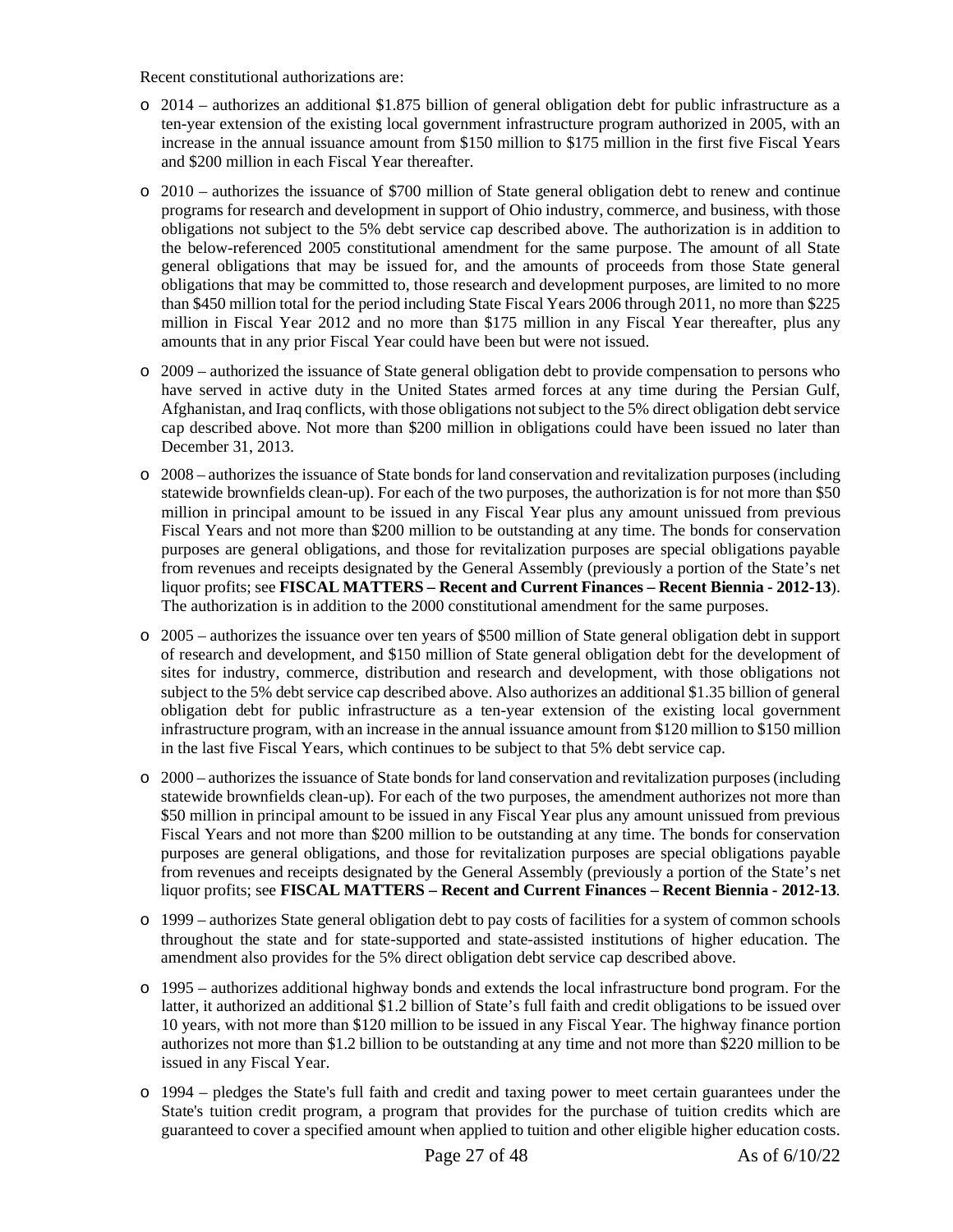Under the amendment, to secure the tuition guarantees, the General Assembly shall appropriate money sufficient to offset any deficiency that occurs in the trust fund, at any time necessary to make payment of the full amount of any tuition payment or refund required by a tuition payment contract.

- o 1990 authorizes greater State and political subdivision participation in the provision of individual and family housing. This supplements the previous constitutionally authorized loans-for-lenders and other housing assistance programs, financed in part with State revenue bonds. The amendment authorizes the General Assembly to provide for State assistance for housing in a variety of ways, including State borrowing for the purpose by the issuance of obligations secured by a pledge of all or such portion of State revenues or receipts as it authorizes (but not by a pledge of the State's full faith and credit).
- o 1985 authorizes the issuance of general obligation debt to finance grants or make or guarantee loans for research and development of coal technology that will encourage the use of Ohio coal. Those grants or loans are available to any individual, association, or corporation doing business in the State or to any educational or scientific institution located in the State. Not more than \$100 million may be outstanding at any time.

# **ECONOMY AND EMPLOYMENT**

<span id="page-27-0"></span>Although manufacturing (including auto-related manufacturing) in Ohio remains an integral part of the State's economy, the greatest growth in Ohio's economy in recent years has been in the non-manufacturing sectors. Ohio's 2020 economic output, as measured by gross state product (GSP), totaled \$675.0 billion, 3.20% of the national GDP and seventh largest among the states. The State ranks third within the manufacturing sector as a whole (\$106.9 billion) and fourth in durable goods (\$59.4 billion). As a percent of Ohio's 2020 GSP, 15.8% was attributable to manufacturing, with 21.4% attributable to the goods-producing sectors and 33.6% to the business services sectors, including finance, insurance and real estate. Ohio is the seventh largest exporting state with 2020 merchandise exports totaling \$45.0 billion. The State's leading export products are machinery (including electrical machinery), motor vehicles (including parts), aircraft/spacecraft and plastics, which together accounted for 41.7% of that total.

Non-farm payroll employment in Ohio, in a diversifying employment base, decreased in 2001 through 2003, increased in 2004 through 2006, decreased in 2007 through 2010, and increased in 2011 through 2019. In the last three decades, there has been a shift toward the services industry, with manufacturing employment decreasing since its 1969 peak. The "non-manufacturing" sector employs approximately 87.4% of all non-farm payroll workers in Ohio. The changing mix of employment sectors nationally and in Ohio are shown in the following tables.

# **Ohio Nonfarm Payroll Jobs by Industry Type Not Seasonally Adjusted (in 000)**

|                                          | 1980             |       |       | 2010* | 2020* |
|------------------------------------------|------------------|-------|-------|-------|-------|
|                                          | 31               | 18    | 13    | 11    |       |
|                                          | 167              | 192   | 246   | 169   | 219   |
|                                          | 1.264            | 1.060 | 1.021 | 621   | 653   |
| Trade, Transportation & Public Utilities | 1.180            | 963   | 1.115 | 945   | 1.006 |
|                                          | 204              | 255   | 305   | 277   | 303   |
|                                          | 831 <sup>1</sup> | n.a.  | n.a.  | n.a.  | n.a.  |
| Professional & Business Services         | n.a.             | 455   | 647   | 629   | 694   |
|                                          | n.a.             | 539   | 679   | 839   | 895   |
|                                          | n.a.             | 400   | 483   | 475   | 466   |
|                                          | n.a.             | 279   | 331   | 284   | 253   |
|                                          | 690              | 722   | 785   | 786   | 759   |
| TOTAI                                    | 4.367            | 4.882 | 5.624 | 5.036 | 5.256 |

\* Reflects change in the bases for industry classification from the 1987 Standard Industrial Classification (SIC) system to the current 2017 North American Industry Classification System (NAICS). Data since 1990 reflects this change.

<sup>1</sup> Data under SIC system included professional and business, education and health, leisure and hospitality, information and 'other' services under a single "Services" industry category.

Totals may not foot due to rounding.

Source: U.S. Department of Labor, Bureau of Labor Statistics, National and State Current Employment Statistics.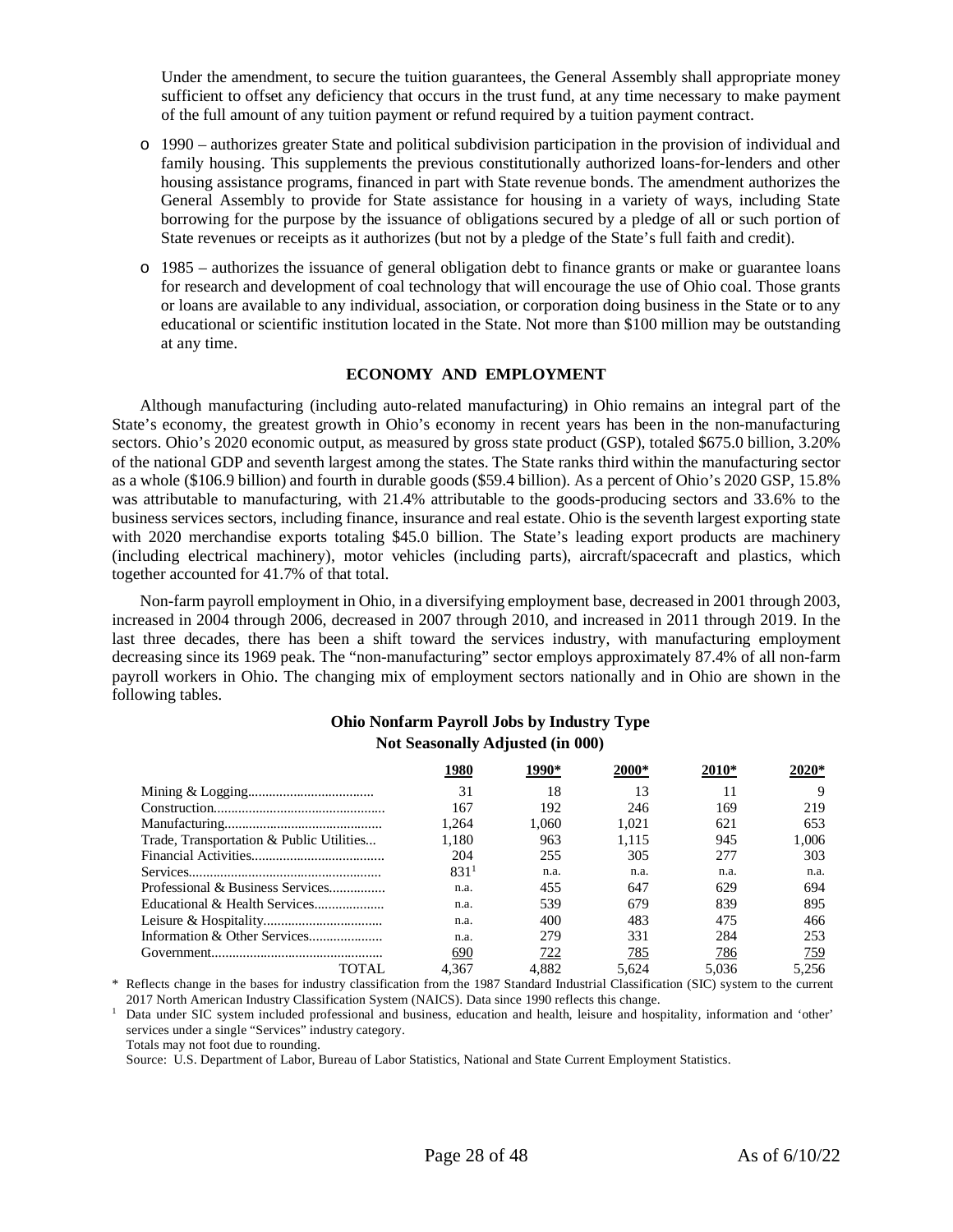| Distribution of Nonfarm Payroll Jobs by Industry Type (%) |             |                                     |      |             |      |       |      |         |      |         |  |
|-----------------------------------------------------------|-------------|-------------------------------------|------|-------------|------|-------|------|---------|------|---------|--|
|                                                           | 1980        |                                     |      | 1990*       |      | 2000* |      | $2010*$ |      | $2020*$ |  |
|                                                           | Ohio        | U.S                                 | Ohio | <b>U.S.</b> | Ohio | U.S.  | Ohio | U.S.    | Ohio | U.S.    |  |
|                                                           | 0.7         | 1.1                                 | 0.4  | 0.7         | 0.2  | 0.5   | 0.2  | 0.5     | 0.2  | 0.4     |  |
|                                                           | <b>3.8</b>  | 4.8                                 | 3.9  | 4.8         | 4.4  | 5.1   | 3.4  | 4.2     | 4.2  | 5.1     |  |
|                                                           | 28.9 22.4   |                                     | 21.7 | 16.2        | 18.2 | 13.1  | 12.3 | 8.8     | 12.4 | 8.6     |  |
| Trade, Transportation & Public Utilities                  | $27.0$ 28.2 |                                     | 19.7 | 20.7        | 19.8 | 19.9  | 18.8 | 18.9    | 19.1 | 18.7    |  |
|                                                           | 4.7         | 5.7                                 | 5.2  | 6.0         | 5.4  | 5.9   | 5.5  | 5.9     | 5.8  | 6.1     |  |
|                                                           |             | 19.0 <sup>1</sup> 19.8 <sup>1</sup> | n.a. | n.a.        | n.a. | n.a.  | n.a. | n.a.    | n.a. | n.a.    |  |
| Professional & Business Services                          | n.a.        | n.a.                                | 9.3  | 9.9         | 11.5 | 12.6  | 12.5 | 12.8    | 13.2 | 14.2    |  |
| Educational & Health Services                             | n.a.        | n.a.                                | 11.0 | 10.1        | 12.1 | 11.6  | 16.7 | 15.3    | 17.0 | 16.3    |  |
|                                                           | n.a.        | n.a.                                | 8.2  | 8.5         | 8.6  | 9.0   | 9.4  | 10.0    | 8.9  | 9.4     |  |
| Information & Other Services                              | n.a.        | n.a.                                | 5.7  | 6.3         | 5.9  | 6.7   | 5.6  | 6.2     | 4.8  | 5.7     |  |
|                                                           | 15.8        | 18.0                                | 14.8 | 16.8        | 14.0 | 15.7  | 15.6 | 17.3    | 14.4 | 15.4    |  |

\* Reflects change in the bases for industry classification from the 1987 Standard Industrial Classification (SIC) system to the current 2017 North American Industry Classification System (NAICS). Data since 1990 reflects this change.

<sup>1</sup> Data under SIC system included professional and business, education and health, leisure and hospitality, information and 'other' services under a single "Services" industry category.

Totals may not foot due to rounding.

 Source: U.S. Department of Labor, Bureau of Labor Statistics, National and State Current Employment Statistics. The distribution percentages are as calculated by OBM.

Ohio and U.S. unemployment rates have been as follows:

| Year         | Ohio   | <u>U.S.</u> |
|--------------|--------|-------------|
| Year         | Ohio   | <u>U.S.</u> |
|              | 8.4%   | 7.1%        |
|              | 5.6    | 5.6         |
|              | 4.0    | 4.0         |
|              | 5.9    | 5.1         |
|              | 5.4    | 4.6         |
|              | 5.6    | 4.6         |
|              | 6.4    | 5.8         |
|              | 10.3   | 9.3         |
|              | 10.3   | 9.6         |
|              | 8.8    | 8.9         |
|              | 7.4    | 8.1         |
|              | 7.5    | 7.4         |
|              | 5.8    | 6.2         |
|              | 4.9    | 5.3         |
|              | 5.0    | 4.9         |
|              | 5.0    | 4.4         |
| 2018         | 4.6    | 3.9         |
|              | 4.2    | 3.7         |
|              | 8.2    | 8.1         |
|              | 5.0    | 5.4         |
|              | 4.3    | 4.0         |
|              | 4.2    | 3.8         |
|              | 4.1    | 3.6         |
|              | 4.0    | 3.6         |
|              | $3.9*$ | 3.6         |
| *Preliminary |        |             |

# **Average Monthly Unemployment Rates (Seasonally Adjusted)**

Source: U.S. Bureau of Labor Statistics.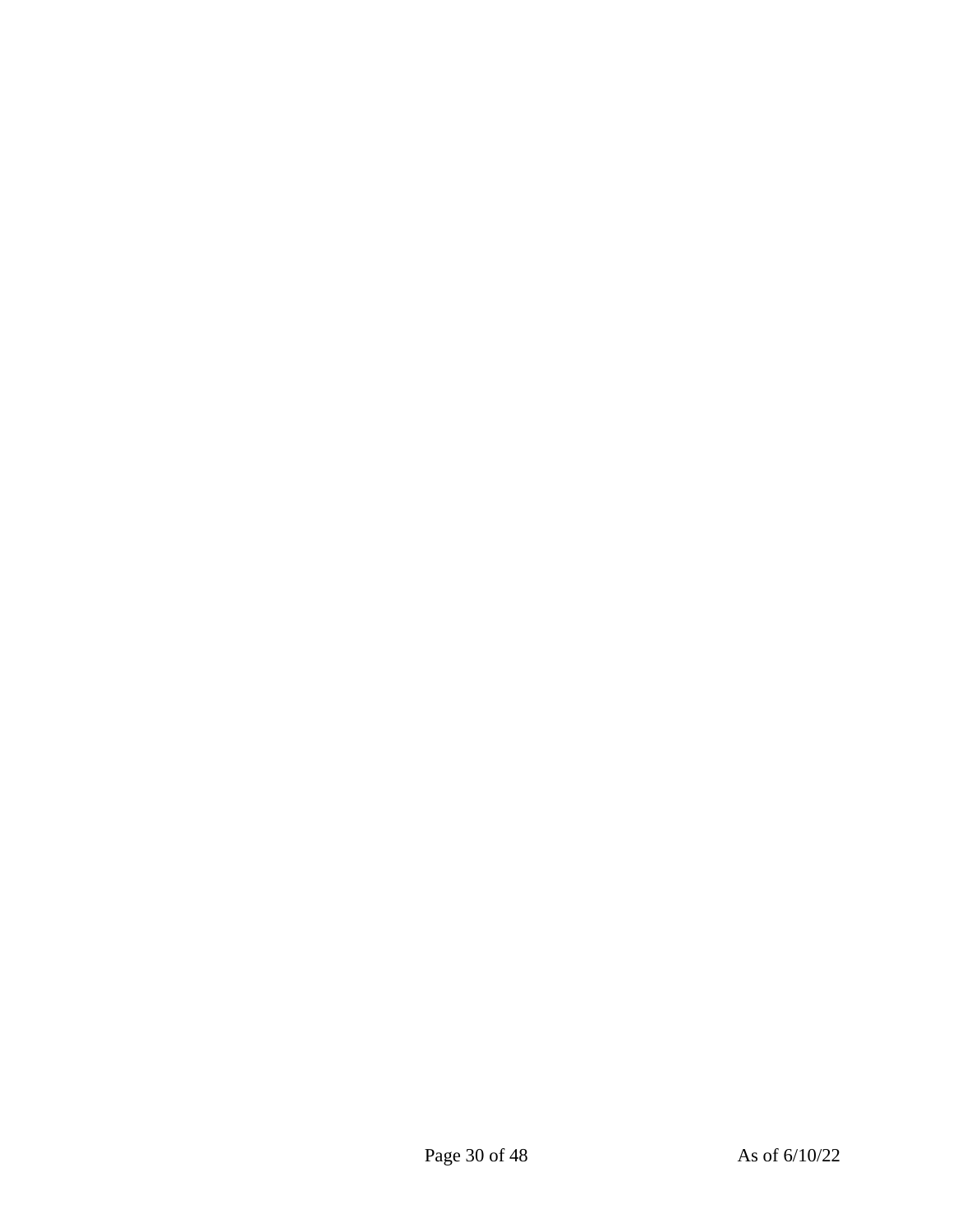The following are the private sector employers that had the highest number of full-time equivalent employees (estimated and rounded) in Ohio in 2020:

| OHIO'S TOP 25 PRIVATE SECTOR EMPLOYERS – 2020 |                                                                                                                  |                                   |  |  |  |  |
|-----------------------------------------------|------------------------------------------------------------------------------------------------------------------|-----------------------------------|--|--|--|--|
| Company                                       | <b>Employment Headcount (Estimated)</b>                                                                          | <b>Sector</b>                     |  |  |  |  |
| <b>Cleveland Clinic Health System</b>         | 52,800                                                                                                           | <b>Health Care</b>                |  |  |  |  |
| Wal-Mart Stores Inc                           | 50,400                                                                                                           | Retail: General Merchandise       |  |  |  |  |
| <b>Kroger Company</b>                         | 35,950                                                                                                           | <b>Retail: Food Stores</b>        |  |  |  |  |
| <b>Mercy Health</b>                           | 32,300                                                                                                           | <b>Health Care</b>                |  |  |  |  |
| <b>University Hospitals Health System</b>     | 30,650                                                                                                           | <b>Health Care</b>                |  |  |  |  |
| Ohio Health                                   | 30,000                                                                                                           | <b>Health Care</b>                |  |  |  |  |
| Amazon Inc.                                   | 23,500                                                                                                           | Retail: General Merchandise       |  |  |  |  |
| JPM organ Chase & Co.                         | 21,000                                                                                                           | Finance: Bank                     |  |  |  |  |
| Giant Eagle Inc.                              | 20,450                                                                                                           | <b>Retail: Food Stores</b>        |  |  |  |  |
| <b>ProMedica Health System</b>                | 17,450                                                                                                           | <b>Health Care</b>                |  |  |  |  |
| Cincinnati Children's Hospital Medical System | 16,450                                                                                                           | <b>Health Care</b>                |  |  |  |  |
| <b>Nationwide Mutual Insurance Company</b>    | 14,000                                                                                                           | Finance: Insurance                |  |  |  |  |
| <b>Kettering Health Network</b>               | 13,750                                                                                                           | <b>Health Care</b>                |  |  |  |  |
| Honda Motor Co Ltd.                           | 13.200                                                                                                           | Manufacture: Motor Vehicles       |  |  |  |  |
| Nationwide Children's Hospital                | 13,000                                                                                                           | <b>Health Care</b>                |  |  |  |  |
| <b>Progressive Corporation</b>                | 12,650                                                                                                           | Finance: Insurance                |  |  |  |  |
| Home Depot Inc                                | 12,500                                                                                                           | Retail: Home Improvement          |  |  |  |  |
| <b>TriHealth Inc.</b>                         | 12,100                                                                                                           | <b>Health Care</b>                |  |  |  |  |
| Lowe's Company Inc.                           | 12,000                                                                                                           | Retail: Home Improvement          |  |  |  |  |
| Meijer Inc.                                   | 11,300                                                                                                           | Retail: General Merchandise       |  |  |  |  |
| Golden Gate Capital LP/Bob Evans              | 11,200                                                                                                           | <b>Hospitality: Restaurants</b>   |  |  |  |  |
| L Brands Inc.                                 | 11,000                                                                                                           | Retail: Clothing                  |  |  |  |  |
| <b>Premier Health Partners</b>                | 10,900                                                                                                           | <b>Health Care</b>                |  |  |  |  |
| <b>Cedar Fair LP</b>                          | 10,500                                                                                                           | <b>Entertainment: Theme Parks</b> |  |  |  |  |
| <b>Huntington Bancshares Inc.</b>             | 10,500                                                                                                           | Finance: Bank                     |  |  |  |  |
|                                               | 2. Del ferri indicate des domentes d'in Okie, Comerce Demlaument Comitae, Arange, Office of Decessale, Dec. 2020 |                                   |  |  |  |  |

# **OHIO'S TOP 25 PRIVATE SECTOR EMPLOYERS – 2020**

<span id="page-30-0"></span>\* Boldface indicates headquartered in Ohio. Source: Development Services Agency, Office of Research, Dec. 2020.

# **POPULATION**

Ohio's 2020\* decennial census population of 11,693,217 indicated a 1.4% population growth over 2010 and ranked Ohio seventh among the states in population. The following tables show selected census figures:

# **Ohio Population — Total and by Age Group**

|         |              | Rank          | <b>Decennial</b> |           |           |           |
|---------|--------------|---------------|------------------|-----------|-----------|-----------|
|         |              | Among         | Growth           | $0-19$    | $20 - 64$ | $65$ and  |
| Year    | <b>Total</b> | <b>States</b> | Rate             | Years     | Years     | Over      |
| 1970    | 10,652,017   | 6             | 9.7%             | 4,124,400 | 5,539,600 | 993,500   |
| 1980    | 10,797,630   | 6             | 1.4              | 3,502,900 | 6,125,200 | 1,169,500 |
| 1990    | 10,847,115   | 7             | 0.5              | 3,141,000 | 6,299,100 | 1,407,000 |
| 2000    | 11,353,140   | 7             | 4.7              | 3,216,000 | 6,629,400 | 1,507,800 |
| 2010    | 11,536,504   | 7             | 1.6              | 3,067,126 | 6,847,363 | 1,622,015 |
| $2020*$ | 11,693,217   | 7             | 1.4              | 2,868,455 | 6,727,124 | 2,097,638 |

\* Estimate as of July 1, 2020.

Source: U.S. Census Bureau Web Site, Metropolitan Area Population Estimates v. 2020.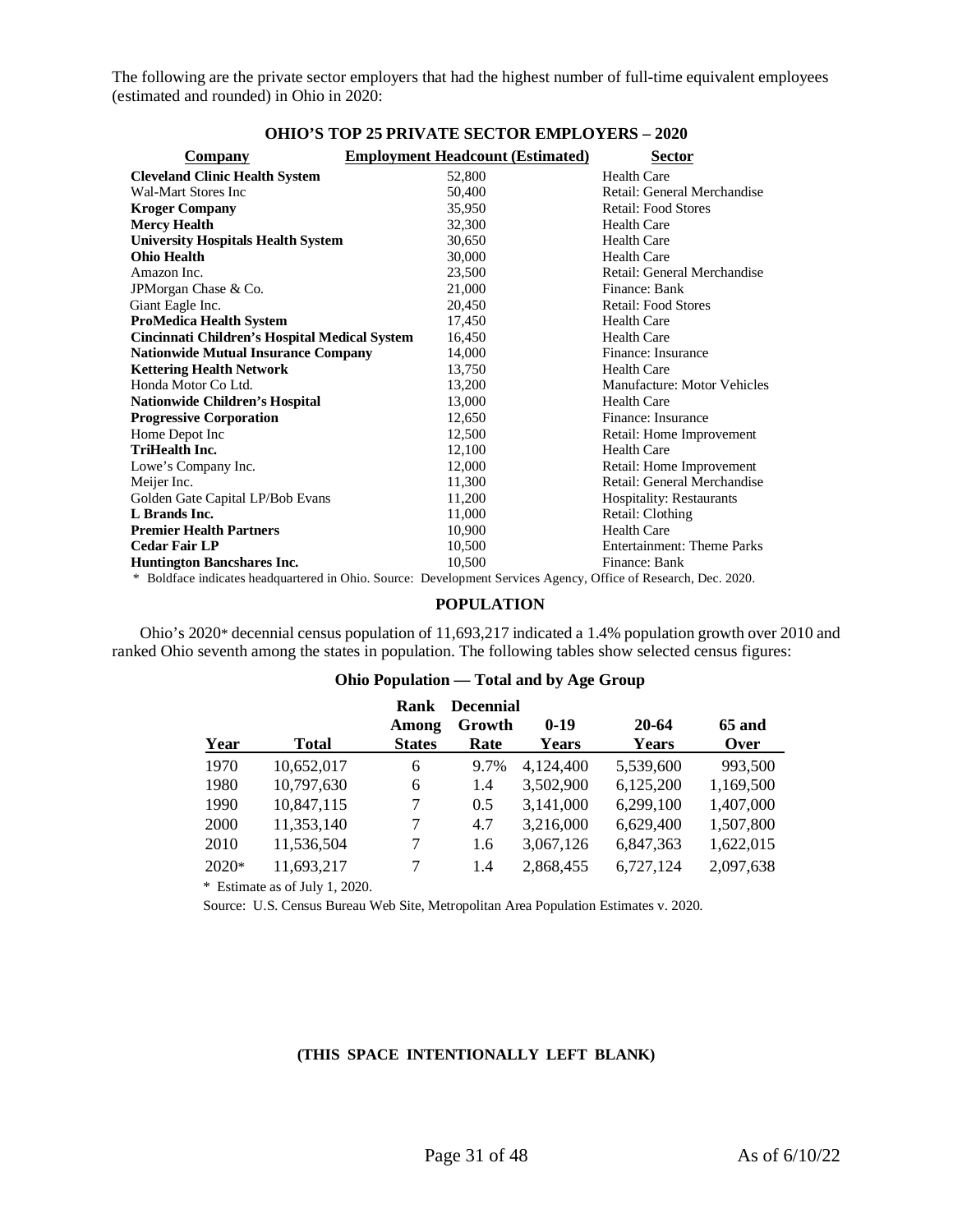| Population of Ohio Metropolitan Areas(a) |  |  |
|------------------------------------------|--|--|
|------------------------------------------|--|--|

|                   | 1970    | 1980      | 1990         | <b>2000</b>  | 2010         | 2020         |
|-------------------|---------|-----------|--------------|--------------|--------------|--------------|
|                   |         | 1.898.825 | 2,202,069(b) | 2,250,871(b) | 2,077,240(b) | 2,043,807(b) |
|                   |         | 1.100.983 | 1,526,092(c) | 1.646.395(c) | 2,130,151(d) | 2,232,907(i) |
|                   |         | 1,093,316 | 1,345,450(e) | 1,540,157(e) | 1,836,536(e) | 2,138,946    |
|                   |         | 830,070   | 951,270(f)   | 950,558(f)   | 979,835(f)   | 809,248(j)   |
|                   |         | 660.328   | 657.575      | 694.960      | 703,200      | 701.449      |
|                   |         | 656,940   | 614.128      | 618.203      | 651,429      | 641,549      |
| Youngstown-Warren | 537.124 | 531.350   | 600,895(g)   | 594,746(g)   | 565,773(g)   | 531,420(g)   |
|                   | 393.789 | 404.421   | 394,106      | 406.934      | 404,422      | 396.669      |
|                   |         | 274,909   | (b)          | (b)          | (b)          | (b)          |
|                   |         | 258,787   | 291,479      | 332,807      | (d)          | (d)          |
|                   |         | 218,244   | 154,340      | 155,084      | 106.331      | 101.980      |
|                   |         | 131,205   | 174,007(g)   | 175,818(g)   | 124.475      | 120.891      |
|                   | 96.193  | 91.564    | 142.523(h)   | 132,008(h)   | 124.454(h)   | 115.184(h)   |

(a) SMSAs in 1970 & 1980, MSAs in 1990, 2000 & 2010 (PMSA's for Cleveland, Cincinnati, Akron, and Hamilton-Middletown).

(b) Lorain-Elyria included with Cleveland.

(c) Includes 12 counties (two in Indiana and six in Kentucky).

(d) Includes 15 counties (three in Indiana and seven in Kentucky); includes Hamilton-Middletown.

(e) Newark added.

(f) Springfield added.

(g) Includes three counties.

(h) Weirton added; includes two counties in West Virginia.

(i) Includes 16 counties (four in Indiana and seven in Kentucky); includes Hamilton-Middletown

(j) Springfield removed

Source: U.S. Census Bureau Web Site, Metropolitan Area Population Estimates v.2020

# **AGRICULTURAL AND RESOURCES BASES**

<span id="page-31-0"></span>With 13.6 million acres (of a total land area of 26.4 million acres) in farmland and an estimated 77,800 individual farms, agriculture combined with related agricultural sectors is an important segment of Ohio's economy. Ohio's 2020 crop production value of \$5.3 billion ranked thirteenth among states and represented 2.7% of the U.S. total value. Ohio's 2020 livestock production value of \$3.4 billion ranked nineteenth among states and represented 2.1% of the U.S. total value. As of 2020, Ohio accounts for 3.5% of total U.S. cash receipts for corn and 6.3% for soybeans. In 2020, Ohio's agricultural sector output (consisting of crops, livestock, poultry and dairy, services and forestry, and all farm-related income) totaled \$8.7 billion and represented 2.4% of the U.S. total value. Ohio farm expenses and purchased inputs (feed, seed, chemicals, fertilizer, livestock, utilities, labor, and machinery) totaled \$7.7 billion. The net farm income on Ohio farms in 2020 was \$2.8 billion.

The availability of natural resources, such as water and energy, is of vital nationwide concern. Ohio has large quantities of these important natural resources. With Lake Erie and the Ohio River on the State's borders, and many lakes and streams throughout the State, water is readily available for all uses. Additionally, Ohio is a strong energy producing state. As of 2020, Ohio ranks sixth in consumer-grade natural gas production, generating 2.3 trillion cubic feet and has sizable coal resources ranking sixteenth among the states in both coal reserves and coal production in 2020.

# **STATE EMPLOYEES AND COLLECTIVE BARGAINING AGREEMENTS**

<span id="page-31-1"></span>Since 1985, the number of regular State employees (excluding employees who are not paid by State warrant such as state university employees) has ranged from a low of 50,217 in April 2021, to a high of 68,573 in 1994. The State engages in collective bargaining with five employee unions representing 14 bargaining units, and generally operates under three-year agreements. The State is currently in the process of bargaining contract agreements.

# **RETIREMENT SYSTEMS**

<span id="page-31-2"></span>The State has established five public retirement systems to provide retirement, disability retirement and survivor benefits, and other post-employment benefits such as retiree health care. None of these benefits are guaranteed under the Ohio Constitution or under State law, or subject to bargaining under the State's current public employee collective bargaining law.

The Public Employees Retirement System (PERS), the largest of the five, covers both State and local public employees and non-teaching employees at public higher education institutions. The State Teachers Retirement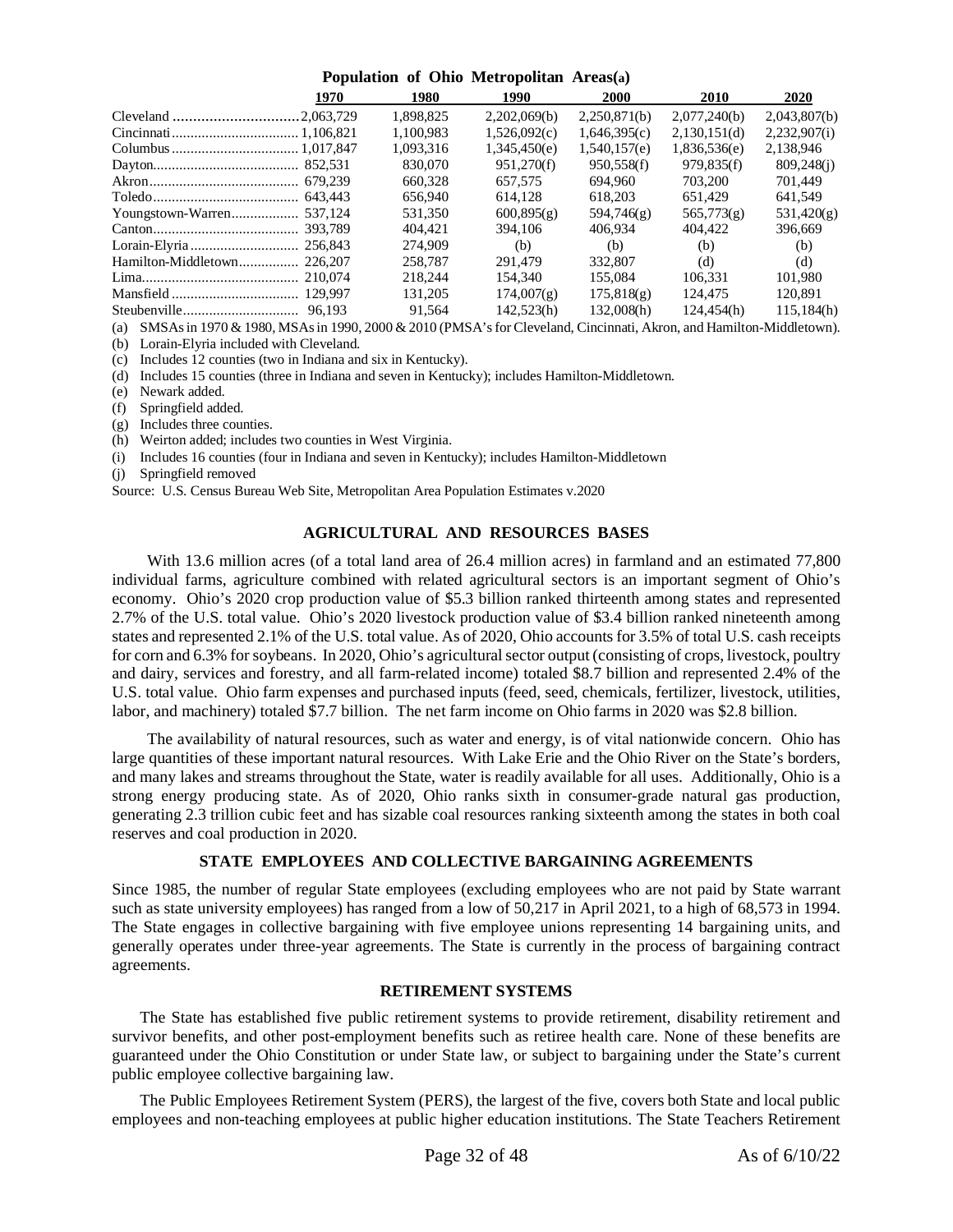System (STRS) covers teaching employees at school districts and public higher education institutions. The School Employees Retirement System (SERS) covers non-teaching employees at school districts and community colleges. The Highway Patrol Retirement System (HPRS) covers State troopers, and the Ohio Police and Fire Pension Fund (OP&F) covers local safety forces. Full financial information for each retirement system can be found on its website in that system's Comprehensive Annual Financial Report and/or annual report .

The five retirement systems began reporting pensions in accordance with GASB Statement No. 67, Financial Reporting for Pension Plans, in Fiscal Year 2014, and the State began reporting pensions in accordance with GASB Statement No. 68, Accounting and Financial Reporting for Pensions, in Fiscal Year 2015. The retirement systems also began reporting in accordance with GASB Statement No. 74, Financial Reporting for Postemployment Benefit Plans Other Than Pension Plans, in Fiscal Year 2017, and the State began reporting in accordance with GASB Statement No. 75, Accounting and Financial Reporting for Postemployment Benefits Other Than Pensions, in Fiscal Year 2018.

The retirement systems were created by and operate pursuant to State law. As reflected in the 2012 pension reform acts discussed below, the General Assembly has the power to amend the structure and benefit levels, impose or revise contribution rates or amounts, and to make other changes. The systems have never been subject to the funding and vesting requirements of the federal Employee Retirement Income Security Act (ERISA). Federal law requires employees hired on or after April 1, 1986 to participate in the Medicare program, with matching employer and employee contributions, each now 1.45% of the wage base. Otherwise, State employees covered by a State retirement system are not currently covered under the federal Social Security Act. Congress has from time to time considered legislation relating to public sector retirement funds and to other aspects of public employee retirement.

Funding for the retirement systems is provided by a combination of public employer and employee contributions based on percentages of each employee's compensation, with the employees' contributions being deducted from their paychecks. Employee contribution percentages are either established in State law or by the retirement system board subject to a maximum contribution amount established in State law. With the exception of employee contributions for PERS law enforcement and public safety personnel, the current contribution percentages for each system (set forth in the following table under **Pension Benefits**) reflect the maximums permitted under State law.

In 1968, the Ohio General Assembly created the Ohio Retirement Study Council (ORSC) to oversee the state's five public retirement systems and to advise and inform the legislature on all matters relating to the benefits, funding, investment, and administration of those systems. The ORSC consists of nine voting members: three members of the House appointed by the Speaker; three members of the Senate appointed by the President; and three members appointed by the Governor (one representing the State, one representing local governments, and the third representing public education institutions). The five executive directors of the retirement systems also serve as nonvoting members of the ORSC.

Under State law, each retirement system's board is required to establish a period of not more than thirty years to amortize its unfunded actuarial accrued pension liability (UAAL). If in any year the period required to amortize that UAAL exceeds thirty years, the board must prepare and submit to the ORSC and the applicable committees in the Ohio General Assembly, a plan to reduce that amortization period to not more than thirty years. Based on their most recent reporting years reflected in the table below under **Pension Benefits**, all of the retirement systems meet the 30-year funding requirement, with the number of years to fully amortize UAAL at fourteen years for STRS, eighteen years for PERS, twenty-two years for HPRS, twenty-three years for SERS, and twenty-four years for OP&F. Prior to the 2012 pension reform acts described below, the board of each of the five retirement systems had approved and submitted to the ORSC and the Ohio General Assembly a plan to reduce or maintain its amortization period at not more than thirty years. Pursuant to this continuing requirement, the OP&F board increased (effective January 1, 2014) contributions to its pension fund by reducing from 2.85% to 0.5% the amount of employer contributions directed to health care and redirecting the 2.35% difference to pensions, and the STRS board increased (effective July 1, 2014) contributions to its pension fund by redirecting to pensions the 1.0% of employer contributions previously directed to healthcare. The HPRS board also increased (effective January 1, 2018) contributions to its pension fund by reducing from 4.0% to 3.5% the amount of employer contributions directed to its health care fund.

After extensive review, the General Assembly in September 2012 enacted, and the Governor signed into law effective January 7, 2013, five pension reform acts to implement with modifications plans previously submitted by the five retirement systems to reduce or maintain their UAAL periods to or at not more than thirty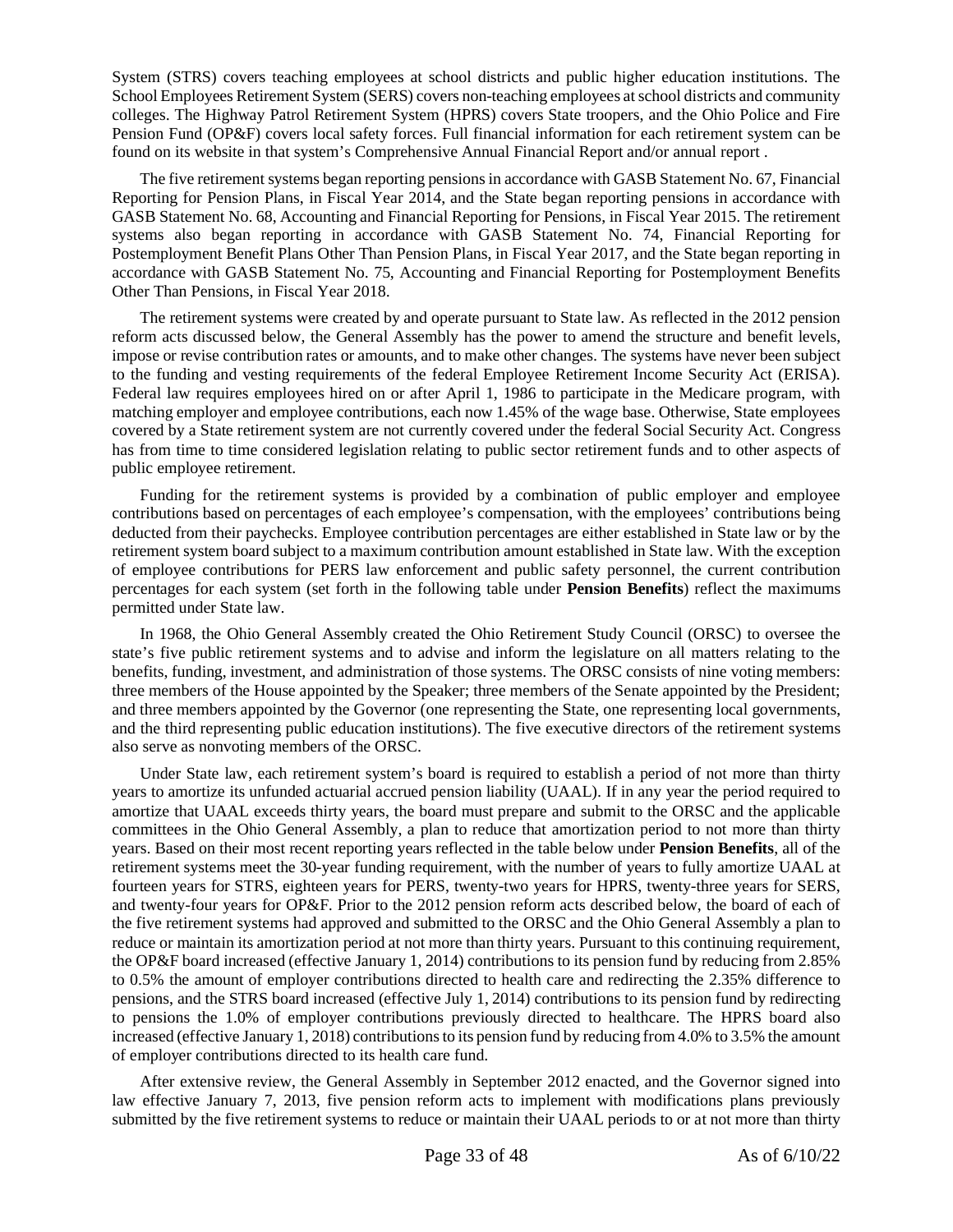years. The reform act for PERS made changes including, among others, increasing the years of service and eligibility age necessary to retire with full benefits, increasing from three to five the number of years used in determining "final average salary" for purposes of calculating retirement benefits, reducing the post-retirement cost of living adjustment, and increasing the minimum salary threshold required to earn full-time service credit for public employee eligibility to participate in the system. The other reform acts made similar changes to STRS, SERS, OP&F and HPRS, and enacted phased increases in the employee contribution rate for STRS (from 10% to a maximum of 14% in July 2016) and OP&F (from 10% to a maximum of 12.25% in July 2015). The HPRS board was authorized to increase employee contributions up to a maximum of 14% from 10% beginning in July 2013, and it has implemented this authorization by increasing the employee contribution rate to 11.5% for 2014, 12.5% for 2015 to 2017, and 14.0% for 2018 and thereafter. With the exception of PERS, the reform acts also authorize each retirement system's board to adjust certain pension benefits levels within limits without General Assembly approval. Under this authority, the post-retirement cost of living adjustment for retirees was eliminated by the STRS board (from 2.0% to 0.0% beginning July 1, 2017) and reduced by the HPRS board (phased down from 3.0% to 1.25% beginning January 1, 2015). In March 2022, the STRS Retirement Board unanimously approved a one-time cost of living adjustment of 3%, and resolved to review future cost of living benefit payments during 2023. As reflected above, these reform acts did not change the requirement that each system establish a period of not more than thirty years to amortize its pension UAAL and prepare and submit to the ORSC and the Ohio General Assembly a plan to reduce that amortization period if it exceeds thirty years.

# **Retirement Contributions**

<span id="page-33-0"></span>The State makes its employer contributions based on a percent of salary for each State employee that is an active member of a state retirement system. Currently, just over 95% of State employees are members of PERS, about 3.2% are in HPRS and about 1.2% are in STRS. The following table summarizes State employer and employee contributions to those retirement systems with State employee members (\$ in millions):

| <b>State</b> | <b>PERS</b>     |                     |            | <b>STRS</b>       |                   | <b>HPRS</b>    | <b>Total</b>      |
|--------------|-----------------|---------------------|------------|-------------------|-------------------|----------------|-------------------|
| Fiscal       |                 | Employer/Employee   |            | Employer/Employee | Employer/Employee |                | Employer/Employee |
| Year         | Amount          | Pct. of $Salarv(a)$ | Amount     | Pct. of Salary    | Amount            | Pct. of Salary | Contributions     |
| 2016         | \$395.9/\$278.4 | 14.0%/10.0%         | \$5.6/S4.8 | 14.0%/13.0%       | \$27.2/S12.8      | 26.5%/12.5%    | \$428.9/\$296.0   |
| 2017         | 411.5/289.5     | 14.0/10.0           | 5.9/5.9    | 14.0/14.0         | 31.1/14.6         | 26.5/12.5      | 448.5/309.5       |
| 2018         | 421.5/296.7     | 14.0/10.0           | 5.9/5.9    | 14.0/14.0         | 30.1/14.6         | 26.5/12.5      | 458.3/316.8       |
| 2019         | 433.0/304.6     | 14.0/10.0           | 6.0/6.0    | 14.0/14.0         | 31.7/14.9         | 26.5/14.0      | 470.6/325.1       |
| 2020         | 440.6/314.7     | 14.0/10.0           | 6.1/6.1    | 14.0/14.0         | 32.8/16.3         | 26.5/14.0      | 479.5/337.1       |
| 2021         | 447.9/319.9     | 14/0/10.0           | 6.3/6.3    | 14.0/14.0         | 32.1/17.0         | 26.5/14.0      | 486.3/343.2       |

(a) Reflects PERS state and local contribution rates only. PERS law enforcement employer/employee contribution rate is 18.1%/13.0% and public safety is 18.1%/12.0%.

Source: Contributions based on percent of payroll expenses from State of Ohio accounting system records.

The State also has funded and continues to fund a subsidy to the OP&F system to pay for survivor benefits provided in law and not otherwise funded. The aggregate subsidies were \$69.7 million in the 2020-21 biennium and are appropriated at \$70.7 million in the 2022-23 biennium. All State employer contributions are subject to appropriation in each State budget and are included in the appropriations for each department or agency's personnel costs.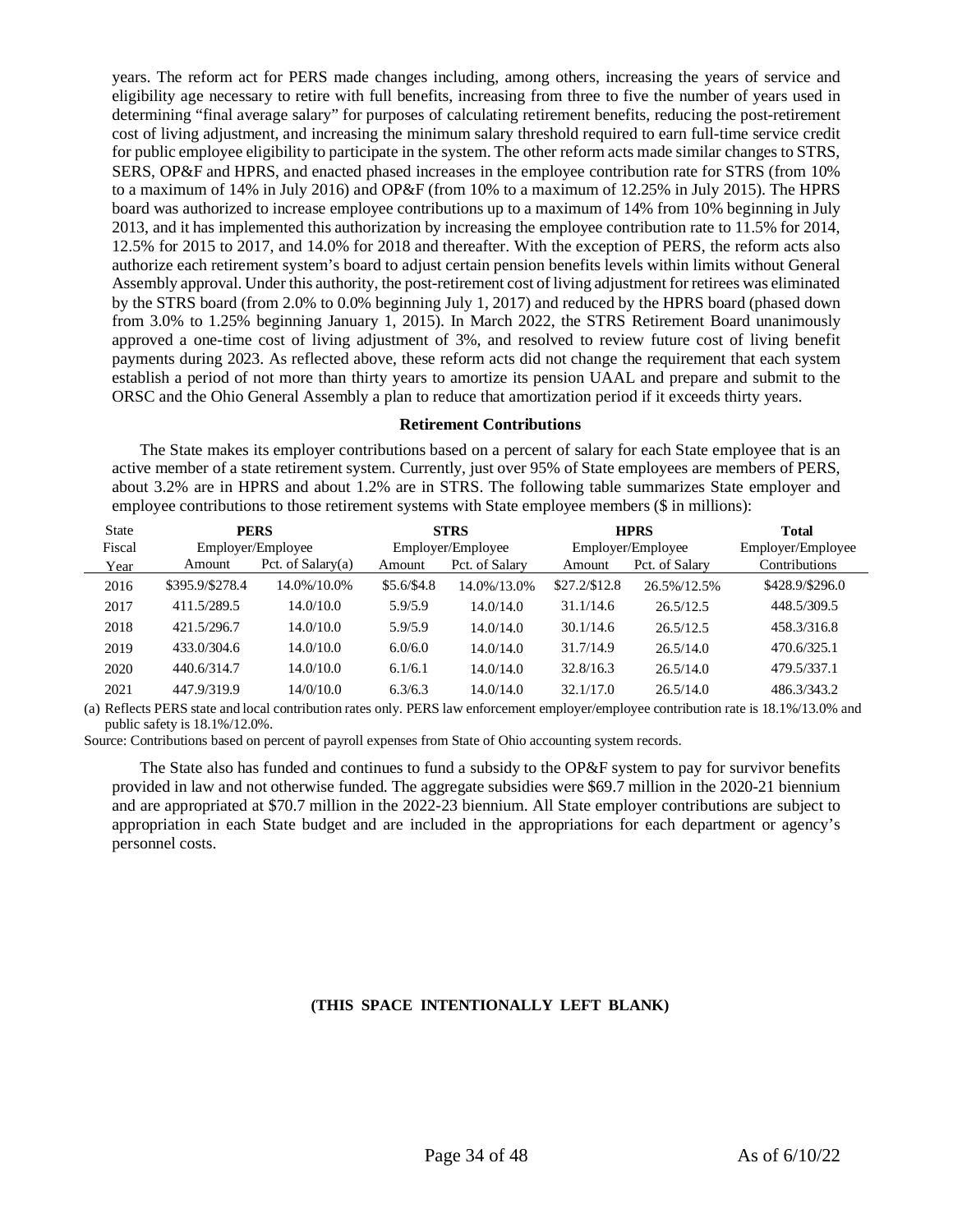#### **Pension Benefits**

<span id="page-34-0"></span>The following table summarizes State and local membership and financial data for each of the retirement systems for the most recent year reported by the particular system (\$ in millions):

|                                                   | <b>PERS</b>  | <b>STRS</b> | SERS(a)     | OP&F(b)    | <b>HPRS</b> |
|---------------------------------------------------|--------------|-------------|-------------|------------|-------------|
| Valuation as of:                                  | 12/31/20     | 06/30/21    | 06/30/21    | 12/31/20   | 12/31/20    |
|                                                   | 279,485      | 166.427     | 146,646     | 29.138     | 1.542       |
|                                                   | 216.193      | 156.921     | 80.721      | 30,147     | 1.730       |
| Employer/Employee Contributions (% of Salary) (c) | 14.0/10.0(d) | 14.0/14.0   | 14.0/10.0   | (e)        | 26.5/14.0   |
|                                                   | \$14,998.1   | \$12,928.8  | \$3,622.1   | \$2,381.8  | \$118.0     |
|                                                   | \$98,852.8   | \$91,805.5  | \$17,480.0  | \$16,411.1 | \$907.4     |
|                                                   | \$93,969.1   | \$83,761.4  | \$15,809.0  | \$16,112.1 | \$844.7     |
|                                                   | \$113,371.6  | \$104,591.4 | \$21,138.4  | \$22,628.6 | \$1,203.9   |
| Funding Ratio (AVA to AAL %, (MVA to AAL %))      | 82.9 (87.2)  | 83.3 (91.3) | 74.8 (84.4) | 71.2(72.5) | 70.2 (75.4) |
| Unfunded Actuarial Accrued Liability (UAAL)       | \$19,402.5   | \$20,830.0  | \$5,329.4   | \$6,516.5  | \$359.1     |
|                                                   | 129.4        | 161.1       | 147.1       | 273.6      | 304.3       |
|                                                   | 18           | 14          | 23          | 24         | 22.         |

(a) SERS information excludes Medicare Part B reimbursement which is considered a post-employment healthcare benefit reported in accordance with GASB Statement 43 for all data except MVA.

(b) OP&F deferred retirement option plan balances are included in MVA, AVA, and AAL.

(c) For PERS and SERS, the maximum employer and employee contribution rates under law are 14.0% and 10.0%. For STRS and HPRS, the maximum employer and employee contributions rates are 14.0/14.0% and 26.5/14.0%, respectively. Each system's board annually determines the portion of the employer contribution, if any, that is directed to fund post-employment health care benefits.

(d) PERS state employer/employee contribution rate is 14.0/10.0%, local is 14.0/10.0%, law enforcement is 18.1/13.0%, and public safety is 18.1/12.0%. PERS state and local employer and employee contribution rates increased to their current statutory maximum of 14.0% and 10.0%, respectively, in calendar year 2008.

(e) OP&F employer and employee contribution rates increased to their current statutory maximum of 19.5/12.25% for police and 24.0/12.25% for fire in July 2015.

(f) Defined contribution plan assets are generally excluded for PERS and included for STRS.

(g) Recognizes assumed investment returns fully each year (7.2% for PERS and HPRS, 7.45% for STRS, 7.5% for SERS, and 8.0% for OP&F). Differences between actual and assumed investment returns, subject to each system's market corridor limitation, are phased-in over a closed four-year period.

(h) Reflects an individual entry age normal actuarial cost method.

(i) UAAL funding period is calculated based on a closed period as a level percent of payroll, except for the portion of PERS members who participate in the member directed plan which uses a closed period as a level dollar of payroll.

Sources: Retirement systems' Annual Comprehensive Financial Reports, annual reports, and annual actuarial valuations.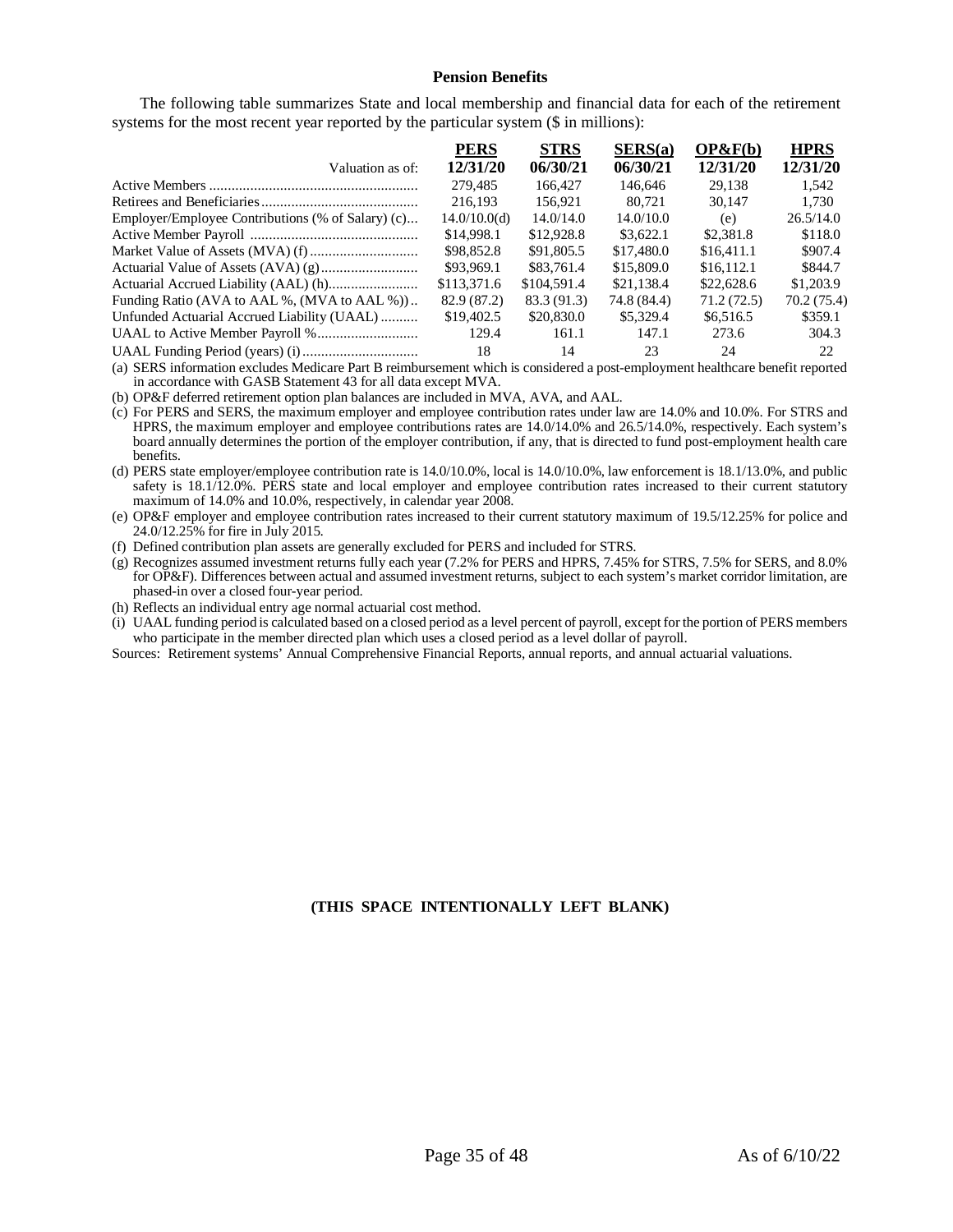The following table summarizes financial and funding information for each of the retirement systems for the past five years as reported by the particular system (\$ in millions):

|             |            |             | Unfunded   |         |            |         |            | <b>UAAL</b> |
|-------------|------------|-------------|------------|---------|------------|---------|------------|-------------|
| Retirement  | Actuarial  | Actuarial   | Actuarial  | Funding | Market     | Funding |            | Percent     |
| System      | Value of   | Accrued     | Accrued    | Ratio   | Value of   | Ratio   | Active     | of Active   |
| Valuation   | Assets     | Liability   | Liability  | (AVA to | Assets     | (MVA to | Member     | Member      |
| Year-End    | (AVA)(a)   | (AAL)(b)    | (UAAL)     | AAL)    | (MVA)(c)   | AAL)    | Payroll    | Payroll     |
| <b>PERS</b> |            |             |            |         |            |         |            |             |
| 12/31/20    | \$93,969.1 | \$113,371.6 | \$19,402.5 | 82.9%   | \$98,852.8 | 87.2%   | \$14,998.1 | 129.4%      |
| 12/31/19    | \$88,571.7 | \$111.371.3 | \$22,799.6 | 79.5%   | \$91,814.5 | 82.4%   | \$14,987.6 | 152.1%      |
| 12/31/18    | \$84,287.0 | \$108,704.6 | \$24,417.6 | 77.5%   | \$81,427.3 | 74.9%   | \$14,391.1 | 169.7%      |
| $12/31/17*$ | \$83,292.2 | \$106,090.0 | \$22,797.8 | 78.5%   | \$87,104.9 | 82.1%   | \$14,058.0 | 162.2%      |
| 12/31/16    | \$80,279.7 | \$100,167.1 | \$19,887.4 | 80.1%   | \$77,514.2 | 77.4%   | \$13,717.6 | 145.0%      |
| <b>STRS</b> |            |             |            |         |            |         |            |             |
| 06/30/21    | \$83,761.4 | \$104,591.4 | \$20.830.0 | 83.3%   | \$91,805.5 | 91.3%   | \$12,929.8 | 161.1%      |
| 06/30/20    | \$76,357.7 | \$98,672.3  | \$22,314.6 | 77.4%   | \$74.475.8 | 75.5%   | \$12,671.2 | 176.1%      |
| 06/30/19    | \$74,411.8 | \$97,840.9  | \$23,429.1 | 76.1%   | \$75,726.5 | 77.4%   | \$12,296.8 | 190.5%      |
| 06/30/18    | \$73,115.4 | \$96,904.1  | \$23,788.7 | 75.5%   | \$74,916.3 | 77.3%   | \$11,923.7 | 199.5%      |
| 06/30/17    | \$72,216.2 | \$96,126.4  | \$23,910.2 | 75.1%   | \$72,371.2 | 75.3%   | \$11,557.1 | 206.9%      |
| SERS(d)     |            |             |            |         |            |         |            |             |
| 06/30/21    | \$15,809.0 | \$21,138.4  | \$5,329.4  | 74.8%   | \$17,840.0 | 84.4%   | \$3,622.1  | 147.1%      |
| 06/30/20    | \$14,838.0 | \$20,640.5  | \$5,802.5  | 71.9%   | \$14,419.6 | 69.9%   | \$3,477.6  | 166.9%      |
| 06/30/19    | \$14,293.0 | \$20,129.8  | \$5,836.8  | 71.0%   | \$14,544.1 | 72.2%   | \$3,462.5  | 168.6%      |
| 06/30/18    | \$13,848.0 | \$19,598.1  | \$5,750.6  | 70.7%   | \$14,270.5 | 72.8%   | \$3,332.4  | 172.6%      |
| 06/30/17    | \$13,560.0 | \$19,186.6  | \$5,626.6  | 70.7%   | \$13,613.6 | 71.0%   | \$3,302.8  | 170.4%      |
| OP&F(e)     |            |             |            |         |            |         |            |             |
| 12/31/20    | \$16,112.1 | \$22,628.6  | \$6,516.5  | 71.2%   | \$16,411.1 | 72.5%   | \$2,381.8  | 273.6%      |
| 12/31/19    | \$15,360.1 | \$22,044.3  | \$6,684.2  | 69.7%   | \$15,636.6 | 70.9%   | \$2,313.6  | 288.9%      |
| 12/31/18    | \$14,753.2 | \$21,264.7  | \$6,511.5  | 69.4%   | \$13,941.1 | 65.6%   | \$2,218.0  | 293.6%      |
| 12/31/17    | \$14,594.6 | \$20,887.2  | \$6,292.7  | 69.9%   | \$14,963.6 | 71.6%   | \$2,209.3  | 284.8%      |
| 12/31/16    | \$14,162.5 | \$20,290.4  | \$6,127.9  | 69.8%   | \$13,682.4 | 67.4%   | \$2,180.9  | 281.0%      |
| <b>HPRS</b> |            |             |            |         |            |         |            |             |
| 12/31/20    | \$844.7    | \$1,203.9   | \$359.1    | 70.2%   | \$907.4    | 75.4%   | \$118.0    | 304.3%      |
| 12/31/19    | \$796.3    | \$1,173.2   | \$376.9    | 67.9%   | \$817.9    | 67.9%   | \$118.4    | 318.3%      |
| 12/31/18    | \$769.1    | \$1,158.2   | \$389.1    | 66.4%   | \$715.5    | 66.4%   | \$116.0    | 335.4%      |
| 12/31/17    | \$774.7    | \$1,153.6   | \$378.9    | 67.2%   | \$786.4    | 68.2%   | \$112.7    | 336.2%      |
| 12/31/16    | \$763.7    | \$1,127.9   | \$364.3    | 67.7%   | \$721.7    | 64.0%   | \$108.8    | 334.8%      |

(a) Recognizes the assumed long-term investment return fully for each particular year. Differences between actual and assumed investment returns, subject to each system's market corridor limitation, are phased-in over a closed four-year period.

(b) Reflects an individual entry age actuarial cost method.

(c) Defined contribution plan assets are excluded for PERS, except for annuitized defined contribution assets, and included for STRS.

(d) Excludes Medicare Part B reimbursement which is considered a post-employment health care benefit reported in accordance with GASB 43 for all data except MVA.

(e) OP&F deferred retirement option plan balances are included in AVA, AAL, and MVA.

\*Reflects revised actuarial assumptions based on change in discount rate from 7.5% to 7.2%.

Sources: Retirement systems' Annual Comprehensive Financial Reports, annual reports, and annual actuarial valuations.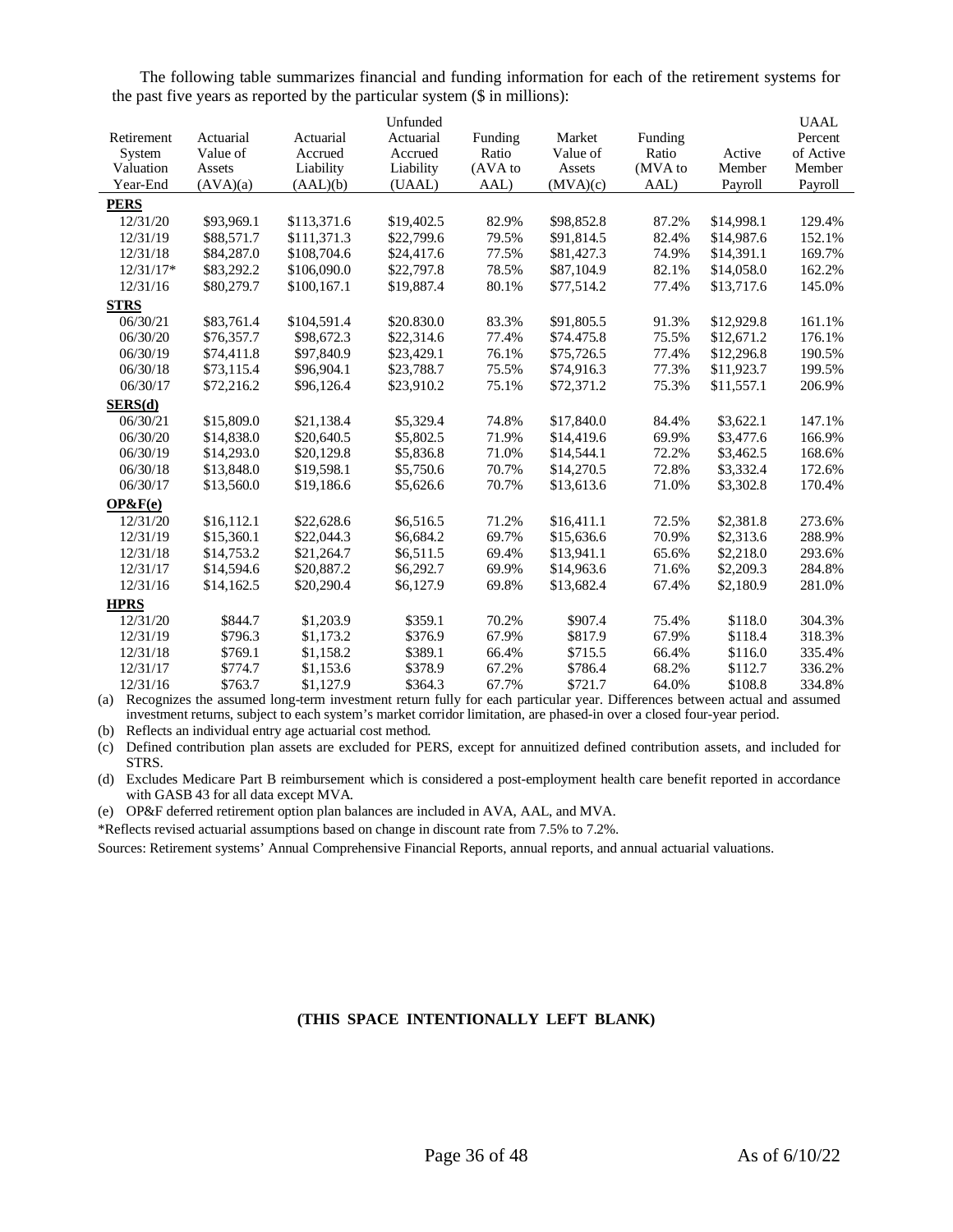*GASB Statements No. 67 & 68.* GASB Statement No. 67 replaced prior accounting standards for reporting pension plan information beginning in Fiscal Year 2014. Under this accounting standard, the reporting of unfunded actuarial accrued liability (UAAL) has been replaced by the net pension liability (NPL). The NPL represents the excess of the total pension liability over fiduciary net position. The components of the NPL and the sensitivity of the NPL to changes in the single discount rate for each of the retirement systems for the most recent year are as follows (\$ in millions):

|                                                  | PERS(a)     | <b>STRS</b> | <b>SERS</b> | OP&F          | <b>HPRS</b>  |
|--------------------------------------------------|-------------|-------------|-------------|---------------|--------------|
| Valuation as of:                                 | 12/31/20    | 06/30/21    | 06/30/21    | 12/31/20      | 12/31/20     |
|                                                  | \$113,353.7 | \$104,591.4 | \$21,529.8  | \$23,228.2(e) | \$1,299.3(f) |
|                                                  | \$98,852.8  | \$91,805.5  | \$17,840.6  | \$16,411.1    | \$907.4      |
|                                                  | \$14,500.9  | \$12,785.9  | \$3,689.7   | \$6,817.1     | \$391.9      |
| Fiduciary Net Position as a Percentage of        |             |             |             |               |              |
|                                                  | 87.2%       | 87.8%       | 82.9%       | 70.7%         | 69.8%        |
| NPL Calculated With 1% Decrease in Discount Rate | \$28,029.0  | \$23,943.2  | \$6,138.8   | \$9,490.3     | \$537.8      |
| NPL Calculated With 1% Increase in Discount Rate | \$3,260.2   | \$3,358.0   | \$1,625.3   | \$4,579.9     | \$269.5      |

(a) For PERS, figures reflect the traditional plan, the defined benefit portion of the combined plan, and the defined benefit annuities portion of the member-directed plan.

(b) Reflects a single discount rate of 7.2% for PERS, 7.00% for STRS, 7.5% for SERS, and 8.00% for OP&F. The projection of cash flows used to determine the discount rate assumed that employee and employer contributions are made at the actuarially determined rates under State law. Based on those assumptions, the fiduciary net position was projected to be available to make all projected future benefit payments. Therefore, the long-term expected rate of return on pension plan investments was applied to all periods of project benefit payments to determine total pension liability. Also reflects an individual entry age actuarial cost method.

(c) For HPRS, the fiduciary net position was not projected to be sufficient to make all projected future benefit payments and, therefore, a blended discount rate of 7.25% was used. The blended discount rate represents the long-term expected rate of return for the funded benefit payments and a tax-exempt, high-quality municipal bond rate for the unfunded benefit payment.

(d) Based on the market value of assets.

(e) Total pension liability was determined by an actuarial valuation as of 01/01/20, and updated with roll-forward procedures to 12/31/20.

(f) Total pension liability was determined by an actuarial valuation as of 12/31/19, and updated with roll-forward procedures to 12/31/20.

Sources: Retirement systems' Annual Comprehensive Financial Reports, annual reports, and annual actuarial valuations.

GASB Statement No. 68 replaced prior accounting standards for state and local governments reporting of pension plan information beginning in Fiscal Year 2015. This accounting standard requires employers and nonemployer contributing entities to report a proportionate share of their NPL in their financial statements. Employers determine their proportionate share of NPL by comparing their current year contributions to the plan to current year contributions to the plan made by all employers and non-employer entities, based on information provided to them by their retirement system(s). The State's proportionate share of the NPL and the sensitivity of the NPL to changes in the single discount rate for PERS, STRS and HPRS for the most recent year are as follows (\$ in millions):

|                              | PERS(a)     | <b>STRS</b> | <b>HPRS</b>  |
|------------------------------|-------------|-------------|--------------|
| Valuation as of:             | 12/31/20    | 06/30/20    | 12/31/20     |
|                              | \$113,353.7 | \$98,672.3  | \$1,299.3(d) |
|                              | \$98,852.8  | \$74,475.8  | \$907.4      |
|                              | \$14,500.9  | \$24,196.4  | \$391.9      |
| State Proportionate Share of |             |             |              |
|                              | \$3,106.9   | \$88.0      | \$391.9      |
|                              | 21.4%       | $0.36\%$    | 100.0%       |
|                              | \$5,995.9   | \$125.3     | \$537.8      |
|                              | \$706.3     | \$56.4      | \$269.5      |

(a) For PERS, figures reflect the traditional plan, the defined benefit portion of the combined plan, and the defined benefit annuities portion of the member-directed plan.

(b) Reflects a single discount rate of 7.2% for PERS, 7.45% for STRS, and 7.25% for HPRS.

(c) Based on the market value of assets.

(d) Total pension liability was determined by an actuarial valuation as of 12/31/19, and updated with roll-forward procedures to 12/31/20.

Sources: State of Ohio Fiscal Year 2021 Annual Comprehensive Financial Report and retirement systems' Comprehensive Annual Financial Reports, annual reports, and annual actuarial valuations.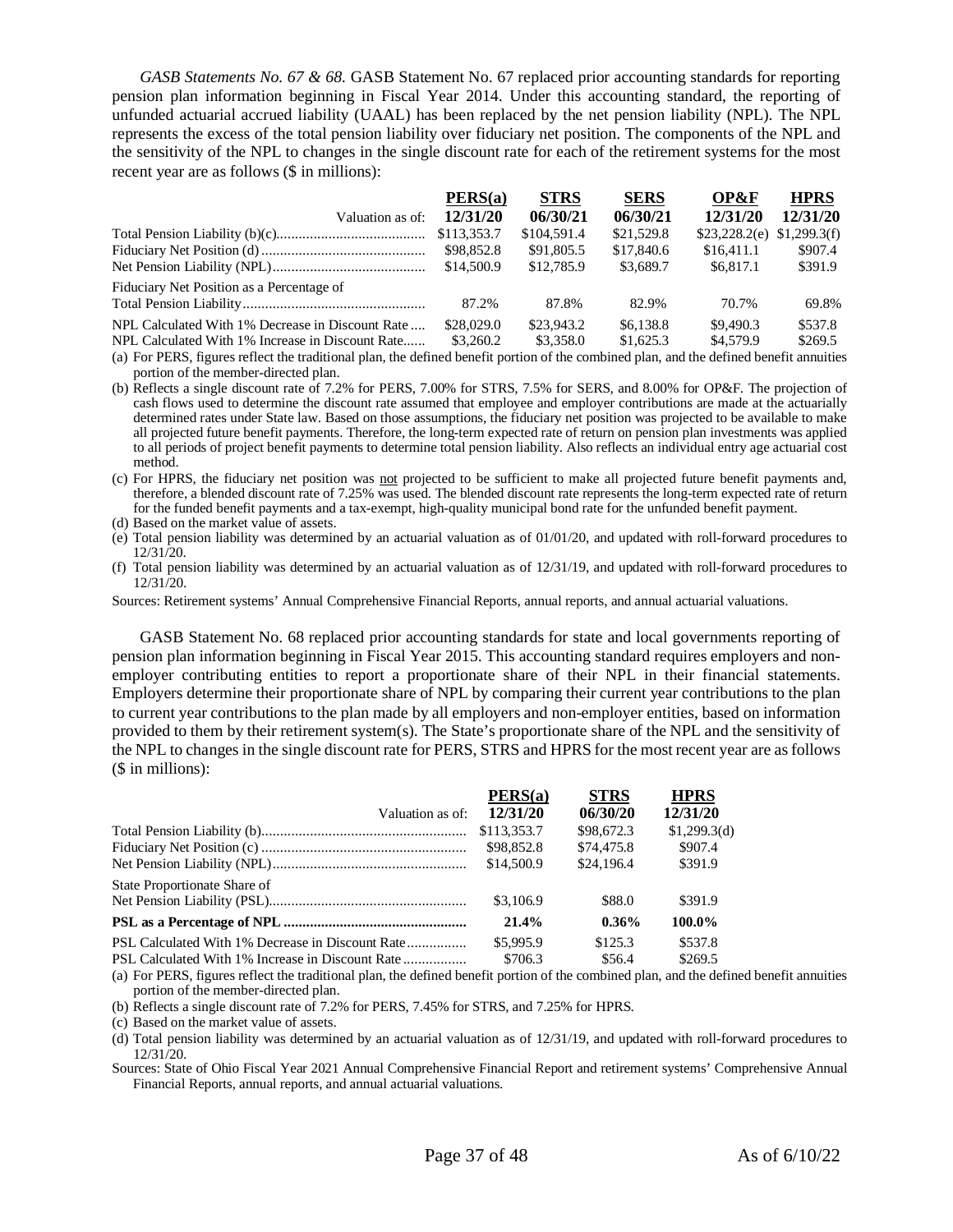# **Other Post-Employment Benefits**

<span id="page-37-0"></span>Each of the State's public retirement systems also offers post-employment health care benefits to its members. Contributions to and benefits under these health care programs are not vested and, as reflected by the recent actions of the OP&F and STRS boards described above, are subject to future adjustment by their respective boards. In this regard, PERS adopted, beginning in 2004, a series of health care preservation plans to adjust benefits and contributions by employers, employees, and retirees. In 2017 STRS implemented benefit adjustments that when coupled with strong investment returns and positive claims experience had a positive effect on its health care program. In 2019 OP&F replaced its health care plan with a new stipend-based health care model that also had a positive effect on its health care program. On January 15, 2020, the PERS board of trustees modified the discretionary health care program. Changes included replacing the group health care program for non-Medicare retirees with a monthly allowance to select a health care plan with the assistance of a vendor consultant. These changes are the same as those made to the Medicare program in 2015. Other changes include reducing the allowance provided to Medicare retirees from a base of \$450 per month to \$350 per month. Non-Medicare retirees allowance was established at \$1,200 base level per month initially. The actual allowance for all retirees will be determined based upon the age and years of service of the retiree. Other changes included modifications to the eligibility criteria for future retirees beginning in 2022.

The following table presents a summary of assets and actuarial accrued liabilities for post-employment healthcare benefits for each of the State's public retirement systems (\$ in millions):

|                                                 | <b>PERS</b> | <b>STRS</b> | <b>SERS</b> | OP&F(a)  | <b>HPRS</b> |
|-------------------------------------------------|-------------|-------------|-------------|----------|-------------|
| Valuation as of:                                | 12/31/19    | 06/30/21    | 06/30/21    | 12/31/18 | 12/31/20    |
|                                                 | \$11.942.5  | \$4,929.7   | \$600.3     | n/a      | \$118.6     |
|                                                 | \$11,461.7  | \$2,821.3   | \$1,289.4   | n/a      | \$285.3     |
| Unfunded Actuarial Accrued Liability (UAAL) (d) | (\$480.8)   | (\$2,108.5) | \$689.1     | n/a      | \$174.9     |
|                                                 | 104.2%      | 174.7%      | 23.3%       | n/a      | 41.6%       |
|                                                 | $0.0\%$     | $0.0\%$     | $0.0\%$ (f) | 0.5%     | $0.0\%$     |

(a) OP&F is no longer reporting unfunded actuarial accrued liabilities under prior accounting standards. See GASB Statement No. 74 table below for information on the reporting of post-employment benefit plans other than pension plans.

(b) For PERS and HPRS, investment returns are recognized fully each year with the differences between actual and assumed investment returns (assumed at 6.0% for PERS and 7.25% for HPRS), subject to each system's market corridor limitation, phased-in over a closed four-year period. For STRS and SERS, reflects market value. For PERS, includes assets for memberdirected plan participants.

(c) Reflects an individual entry age normal actuarial cost method.

(d) UAAL is calculated based on an open period as a level percent of payroll.

(e) Each system's board annually determines the portion of the employer contribution, if any, that is directed to fund postemployment health care benefits. See discussion above for recent adjustments by OP&F, STRS and HPRS boards to employer contribution directed to fund health care benefits.

(f) SERS also collects a health care surcharge from employers for employees who earn less than an actuarially determined minimum compensation amount. This amount is in addition to the amount allocated to health care from the employer contributions.

Sources: Retirement systems' Annual Comprehensive Financial Reports, annual reports and annual actuarial valuations.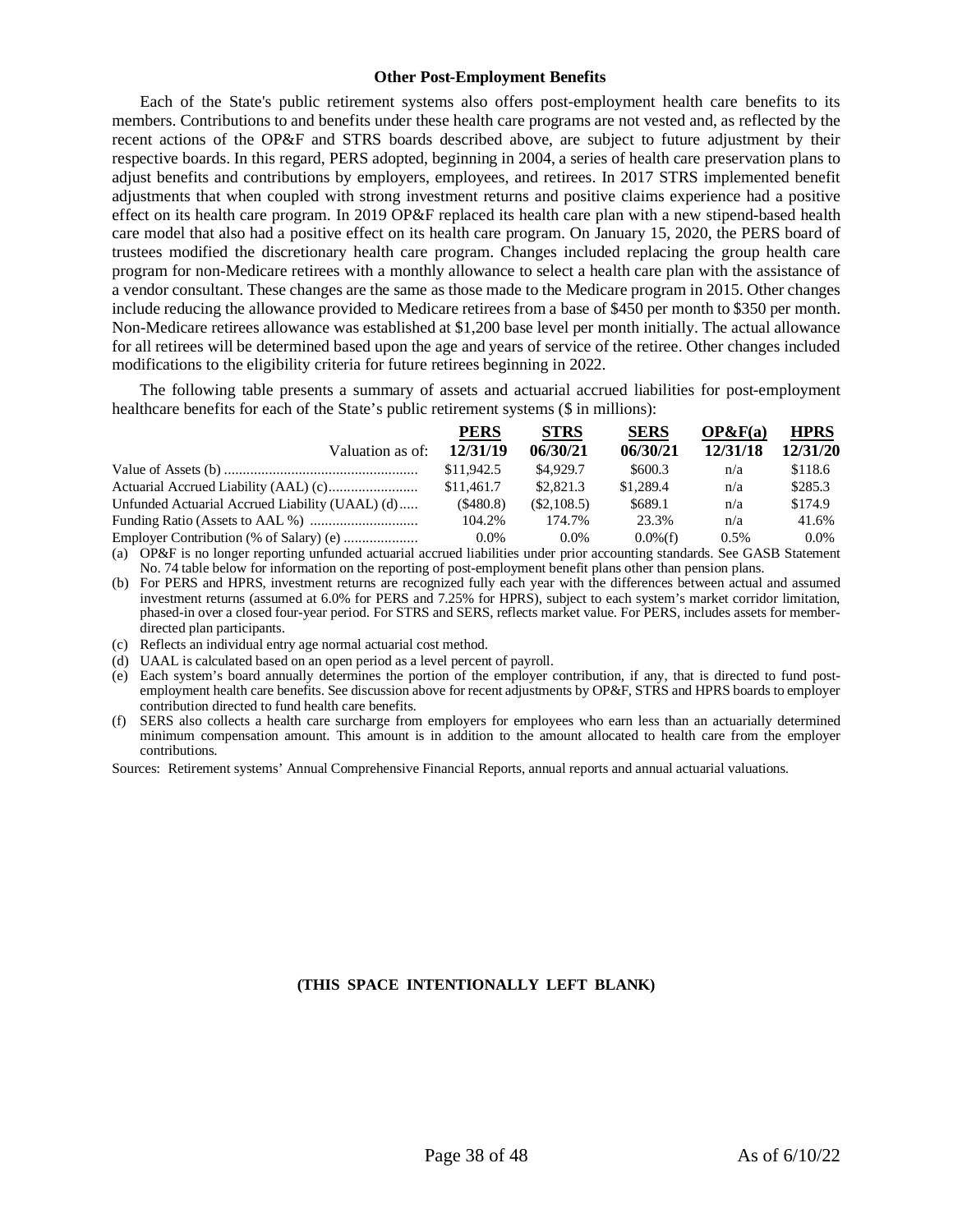The following table presents a summary of assets and actuarial accrued liabilities for post-employment healthcare benefits for the past four years for each of the State's public retirement systems (\$ in millions). For Fiscal Years 2016 and prior, financial reporting of health care plans is in compliance with GASB Statement 43 -- Financial Reporting for Post-Employment Benefit Plans Other than Pension Plans.

|                         |            |                          |                          |                      | Employer                            |
|-------------------------|------------|--------------------------|--------------------------|----------------------|-------------------------------------|
| Retirement              |            | Actuarial                | Unfunded                 |                      | Contribution                        |
| <b>System Valuation</b> | Value of   | <b>Accrued Liability</b> | Actuarial                | <b>Funding Ratio</b> | $(% \mathcal{L}_{0}^{\infty}$ (% of |
| Year-End                | Assets(a)  | (AAL)(b)                 | <b>Accrued Liability</b> | (Assets to AAL)      | Salary(c)(d)                        |
| PERS(f)                 |            |                          |                          |                      |                                     |
| 12/31/19                | \$11,942.5 | \$11,461.7               | $(\$480.8)$              | 104.2%               | 0.0%                                |
| 12/31/18                | \$11,646.9 | \$17,848.7               | \$6,201.8                | 65.3%                | 0.0%                                |
| 12/31/17                | \$12,021.4 | \$18,393.0               | \$6,372.0                | 65.4%                | 1.0%                                |
| 12/31/16                | \$12,098.2 | \$19,924.4               | \$7,826.2                | 60.7%                | 2.0%                                |
| <b>STRS</b>             |            |                          |                          |                      |                                     |
| 06/30/21                | \$4,929.7  | \$2,821.3                | $(\$2,108.4)$            | 174.7%               | 0.0%                                |
| 06/30/20                | \$3,897.3  | \$2,139.8                | (\$1,757.5)              | 182.1%               | 0.0%                                |
| 06/30/19                | \$3,872.2  | \$2,215.9                | (\$1,656.2)              | 174.7%               | 0.0%                                |
| 06/30/18                | \$3,721.3  | \$2,114.5                | (\$1,606.8)              | 176.0%               | 0.0%                                |
| <b>SERS</b>             |            |                          |                          |                      |                                     |
| 06/30/21                | \$600.3    | \$1,289.4                | \$698.1                  | 23.3%                | 0.0%                                |
| 06/30/20                | \$482.6    | \$1,796.5                | \$1,313.9                | 26.9%                | 0.0%                                |
| 06/30/19                | \$463.8    | \$2,198.7                | \$1,734.9                | 21.1%                | 0.5%                                |
| 06/30/18                | \$435.6    | \$2,524.9                | \$2,089.3                | 17.3%                | 0.5%                                |
| OP&F(e)                 |            |                          |                          |                      |                                     |
| 12/31/17                | \$901.7    | \$5,487.8                | \$4,586.2                | 16.4%                | 0.50%                               |
| 12/31/16                | \$929.4    | \$5,166.6                | \$4,237.2                | 18.0%                | 0.50%                               |
| 12/31/15                | \$1,031.9  | \$5,399.6                | \$4,367.6                | 19.1%                | 0.50%                               |
| 12/31/14                | \$1,053.5  | \$5,244.6                | \$4,191.0                | 20.1%                | 0.50%                               |
| <b>HPRS</b>             |            |                          |                          |                      |                                     |
| 12/31/20                | \$118.6    | \$285.3                  | \$174.6                  | 41.6%                | 0.0%                                |
| 12/31/19                | \$111.0    | \$303.3                  | \$195.3                  | 36.6%                | 0.0%                                |
| 12/31/18                | \$109.5    | \$262.0                  | \$152.5                  | 41.8%                | 3.50%                               |
| 12/31/17                | \$110.1    | \$248.1                  | \$138.0                  | 44.4%                | 3.50%                               |

(a) For PERS & HPRS, recognizes investment returns fully each year (PERS at 5% in 2016, 6.5% in 2017, to current 6.0% starting in 2018, HPRS assumed at 5%) with the differences between actual and assumed investment returns, subject to each system's market corridor limitation, phased-in over a closed four-year period. For STRS, SERS and OP&F, reflects market value.

(b) Reflects an individual entry age normal actuarial cost method.

(c) Each system's board annually determines the portion of the employer contribution, if any, that is directed to fund postemployment health care benefits.

(d) SERS also collects a health care surcharge from employers for employees who earn less than an actuarially determined minimum compensation amount. This amount is in addition to the amount allocated to health care from the employer contributions.

(e) OP&F is no longer reporting unfunded actuarial accrued liabilities under prior accounting standards. See GASB Statement No. 74 table below for information on the reporting of post-employment benefit plans other than pension plans.

(f) PERS is instituting several adjustments to Medicare and non-Medicare retirees effective January 1, 2022 related to HRA allowances, dependent benefits, and re-employed retirees leading to a significant reduction in actuarial liability.

Sources: Retirement systems' annual actuarial valuations.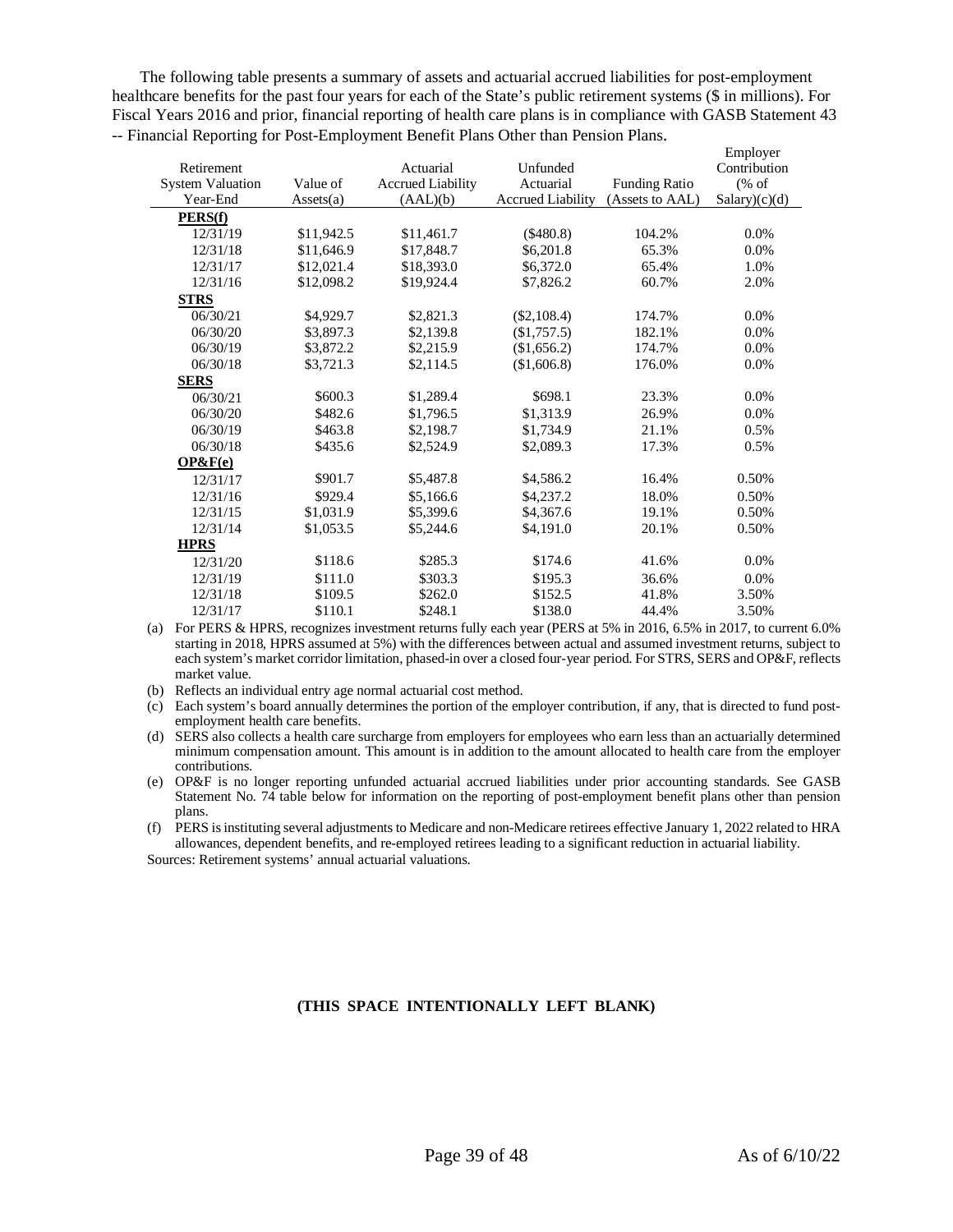*GASB Statements No. 74 & 75.* GASB Statement No. 74 replaced prior accounting standards for reporting post-employment benefit plans other than pension plans (OPEB) beginning in Fiscal Year 2017. Under this accounting standard, the reporting of unfunded actuarial accrued liability has been replaced by the net OPEB liability (NOL). The NOL represents the excess of the total OPEB liability over fiduciary net position. The components of the NOL and the sensitivity of the NOL to changes in the single discount rate for those retirement systems that have reported information for the most recent year are as follows (\$ in millions):

|                                                                                                          | <b>PERS</b>                | <b>STRS</b>                 | <b>SERS</b>            | OP&F                 | <b>HPRS</b>        |
|----------------------------------------------------------------------------------------------------------|----------------------------|-----------------------------|------------------------|----------------------|--------------------|
| Valuation as of:                                                                                         | 12/31/20                   | 06/30/21                    | 06/30/21               | 12/31/20             | 12/31/20           |
|                                                                                                          | \$11,445.8(d)              | \$2,821.3                   | \$2,492.9              | \$1,941.1(e)         | \$752.0(d)         |
|                                                                                                          | \$13,227.4                 | \$4,929.7                   | \$600.3                | \$881.6              | \$118.60           |
|                                                                                                          | \$1,781.6                  | $(\$2,108.4)$               | \$1,892.6              | \$1,059.5            | \$633.4            |
| Fiduciary Net Position as a Percentage of                                                                | 115.6%                     | 174.7%                      | 24.1%                  | 45.4%                | 15.8%              |
| NOL Calculated With 1% Decrease in Discount Rate<br>NOL Calculated With 1% Increase in Discount Rate     | $(\$443.2)$<br>(\$2,881.6) | (S1,779,2)<br>(S2, 383.5)   | \$2,345.1<br>\$1,531.0 | \$1,321.2<br>\$843.7 | \$807.2<br>\$502.4 |
| NOL Calculated With 1% Decrease in Cost Trend Rate<br>NOL Calculated With 1% Increase in Cost Trend Rate | (S1,824.8)<br>\$1,732.7    | $(\$2,372.3)$<br>(S1.782.1) | \$1,457.1<br>\$2,474.2 | n/a<br>n/a           | \$484.3<br>\$836.7 |

(a) For PERS, a single discount rate of 6.0% was used. For SERS and HPRS, the fiduciary net position was not projected to be sufficient to make all projected future benefit payments and, therefore, blended discount rates of 2.63% and 3.36%, respectively, were used. The blended discount rates represent the long-term expected rate of return for the funded benefit payments and a tax-exempt, high-quality municipal bond rate for the unfunded benefit payment. For STRS, the fiduciary net position was projected to be sufficient to make all projected future benefit payments and, therefore, a discount rate of 7.00%, representing the long-term expected rate of return on assets, was used. For OP&F, the fiduciary net position was projected to be available to make projected future benefit payments until 2031 and, therefore, a single discount rate of 2.96%, representing a tax-exempt, high quality municipal bond rate, was used. After 2031, benefit payments will be funded on a pay-as-you go basis.

(b) For all retirement systems, reflects an individual entry age normal actuarial cost method as a level percent of payroll.

(c) Based on the market value of assets.

(d) Total OPEB liability was determined by an actuarial valuation as of 12/31/19, and updated with roll-forward procedures to 12/31/20.

(e) Total OPEB liability was determined by an actuarial valuation as of 01/01/20, and updated with roll-forward procedures to 12/31/20. Sources: Retirement systems' Annual Comprehensive Financial Reports and annual reports.

GASB Statement No. 75 replaced prior accounting standards for state and local governments reporting of postemployment benefit plans other than pensions beginning in Fiscal Year 2018. This accounting standard requires employers and non-employer contributing entities to report a proportionate share of their NOL in their financial statements. Employers determine their proportionate share of NOL by comparing their current year contributions to the plan to current year contributions to the plan made by all employers and non-employer entities, based on information provided to them by their retirement system(s). The State's proportionate share of the NOL and the sensitivity of the NOL to changes in the single discount rate for PERS, STRS and HPRS for the most recent year are as follows (\$ in millions):

|                                                    | <b>PERS</b>   | <b>STRS</b>   | <b>HPRS</b> |
|----------------------------------------------------|---------------|---------------|-------------|
| Valuation as of:                                   | 12/31/20      | 06/30/21      | 12/31/20    |
|                                                    | \$11,445.8(c) | \$2,821.3(d)  | \$752.0(c)  |
|                                                    | \$13,227.4    | \$4,929.7     | \$118.6     |
|                                                    | (S1,781.6)    | $(\$2,108.4)$ | \$633.4     |
| State Proportionate Share of                       |               |               |             |
|                                                    | $(\$378.5)$   | (S6.4)        | \$633.4     |
|                                                    | 21.2%         | $0.4\%$       | 100.0%      |
|                                                    | (S94.1)       | (S5.6)        | \$807.2     |
|                                                    | $(\$612.4)$   | (S7.1)        | \$502.4     |
| PSL Calculated With 1% Decrease in Cost Trend Rate | (S387.8)      | (S7.0)        | \$484.3     |
|                                                    | $(\$368.2)$   | (S5.6)        | \$836.7     |

(a) The fiduciary net position was not projected to be available to make all projected future benefit payments and, therefore, blended discount rates of 3.16% for PERS, 4.13% for STRS, and 3.42% for HPRS were used. The blended discount rates represent the longterm expected rate of return for the funded benefit payments and a tax-exempt, high-quality municipal bond rate for the unfunded benefit payment.

(b) Based on the market value of assets.

(c) Total OPEB liability was determined by an actuarial valuation as of 12/31/19, and updated with roll-forward procedures to 12/31/20.

(d) Total OPEB liability was determined by an actuarial valuation as of 06/30/20, and updated with roll-forward procedures to 6/30/21. Sources: State of Ohio Fiscal Year 2021 Annual Comprehensive Financial Report and retirement systems' Comprehensive Annual Financial Reports and annual reports.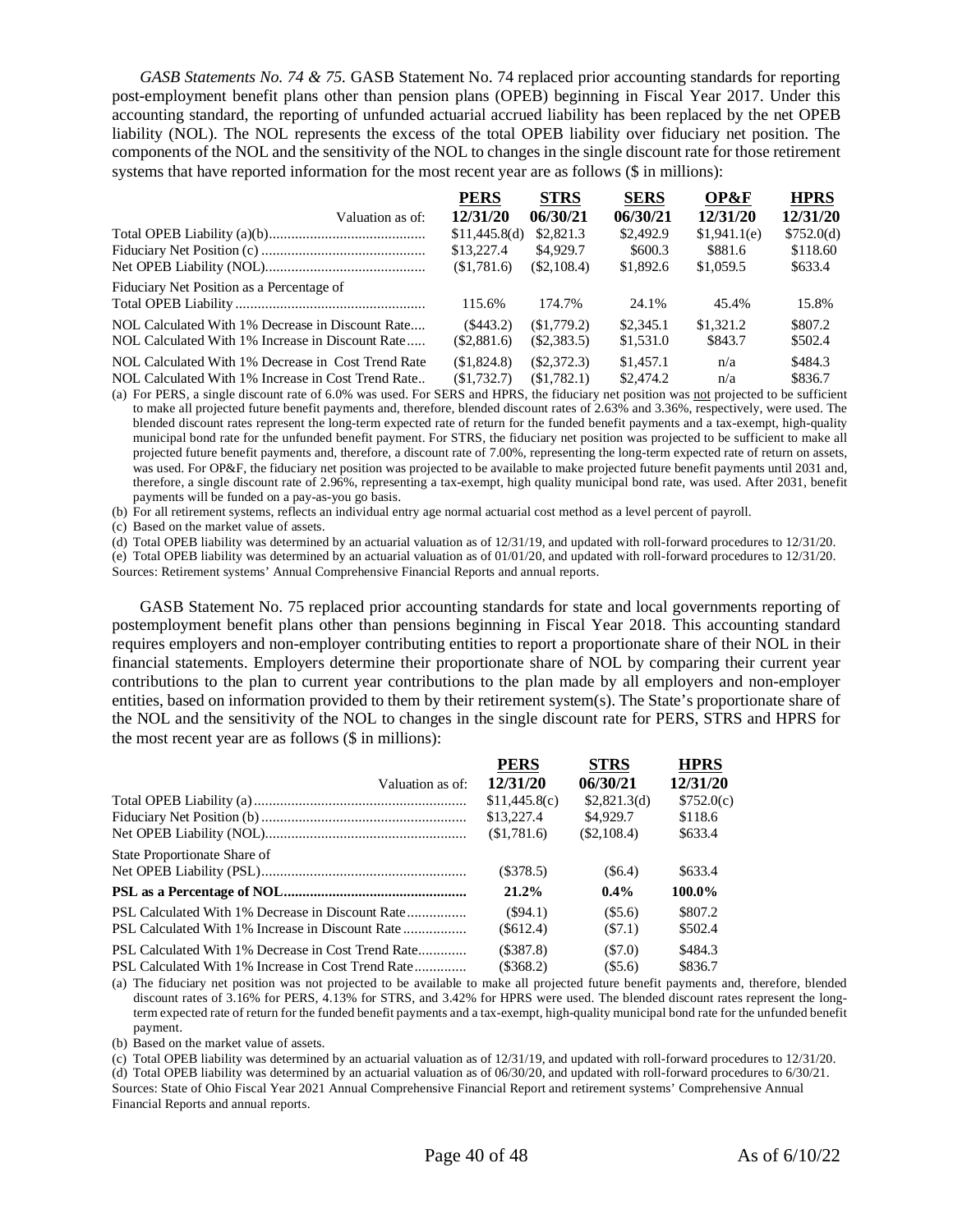# **TAX LEVELS AND TAX BASES**

<span id="page-40-0"></span>The variety of taxes and excises levied by the State is indicated in several tables in this Appendix. According to the Federation of Tax Administrators, citing the U.S. Census Bureau as its source, Ohio ranked 37<sup>th</sup> in state taxes per capita in 2020 and it ranked  $29<sup>th</sup>$  in combined state and local taxes in 2018, the most recent available year for such data. Three major tax bases in the State, personal income (taxed by the State and municipalities and, with voter approval, by certain school districts), retail sales and use (taxed by the State and by counties and several transit authorities), and all taxable real property as well as the tangible personal property of public utilities (taxed by local governments and school districts), are described below. The State also levies a commercial activity tax on business activities as described below.

The State also imposes a tax on the use, distribution, or sale of motor vehicle fuel. This excise tax was raised by 10.5 cents per gallon effective July 1, 2019 to 38.5 cents per gallon of gasoline. At the same time, the rate imposed on diesel fuel was also increased from 28.0 cents per gallon to 47.0 cents per gallon.

# **Sales and Use Tax**

<span id="page-40-1"></span>The State sales and use tax rate was increased one-quarter percent from 5.5% to 5.75% beginning September 1, 2013 (see **FISCAL MATTERS** – **Recent and Current Finances – Recent Biennia – 2014-15**). Prior to this increase, the rate had been 5.5% since July 1, 2005. The sales and use tax is levied uniformly across counties on retail sales of tangible personal property that are not specifically exempt. Retail sales include the rental and storage of tangible personal property, the rental of hotel rooms, and certain specified services including, but not limited to, repair and installation services, data processing, computer, and electronic information services, telecommunication and certain personal care services.

Counties and transit authorities each are authorized to levy permissive sales and use taxes at rates of 0.25% to 1.5% in quarter-percent increments and beginning in Fiscal Year 2019 in one-tenth percent increments. The highest potential aggregate of State and permissive local sales taxes is 8.75% and the highest currently levied in any county is 8%. The State collects the combined state and local tax and returns the local share directly to the counties and transit authorities.

# **Personal Income Tax**

<span id="page-40-2"></span>State personal income tax rates, applying generally to federal adjusted gross income minus (or plus) adjustments and personal exemptions, when compared to the 2012 tax rates, were reduced by 8.5% in calendar year 2013, 1.5% in calendar year 2014, 6.3% in calendar year 2015 (see **FISCAL MATTERS – Recent and Current Finances – Recent Biennia - 2014-15** and **2016-17**) and 4.0% in calendar year 2019 (see **FISCAL MATTERS – Recent Biennia – 2020-21**). The reduction percentages listed above represent incremental changes from the prior year; when compared to the rates in effect during calendar year 2012, the rates imposed as of calendar year 2019 are 16% lower. Beginning in calendar year 2021, tax rates were reduced by 3.0% compared to the rates imposed in calendar year 2020, except that the highest tax bracket (on income exceeding \$221,300) was repealed and what is now the highest Ohio tax rate was reduced by 9.6% from its previous level. Prior legislation also established a deduction for pass-through entities and sole proprietorships annual business net income of 75% in tax years 2014 and 2015, and 100% in tax year 2016 and beyond, up to \$250,000 per taxpayer (see **FISCAL MATTERS – Recent and Current Finances – Recent Biennia – 2014-15** and **2016- 17)**. Previously, personal income tax rates were reduced by 21% across five installments (4.2% annually in each of the tax years 2005 through 2008, with the final 4.2% reduction delayed from tax year 2009 to tax year 2011).

The 2020 personal income tax rates after an inflation adjustment to income brackets ranged from \$316.18 plus 2.85% on income more than \$22,150 but less than \$44,251, with increasing bracketed base rates and percentages up to a maximum on income over \$221,300 of \$8,143.14 plus 4.797% on the amount over \$221,300. There is no tax liability if taxable income is \$22,150 or below.

The 2021 personal income tax rates range from \$355.16 plus 2.765% on income more than \$25,000 but less than \$45,250, with increasing bracketed base rates and percentages up to a maximum on income over \$110,650 of \$3,123.05 plus 3.99% on the amount over \$110,650. This is no tax liability if taxable income is \$25,000 or below.

The Ohio Constitution requires 50% of State income tax receipts to be returned to the counties in which those receipts originate. There is no constitutional limit on income tax rates.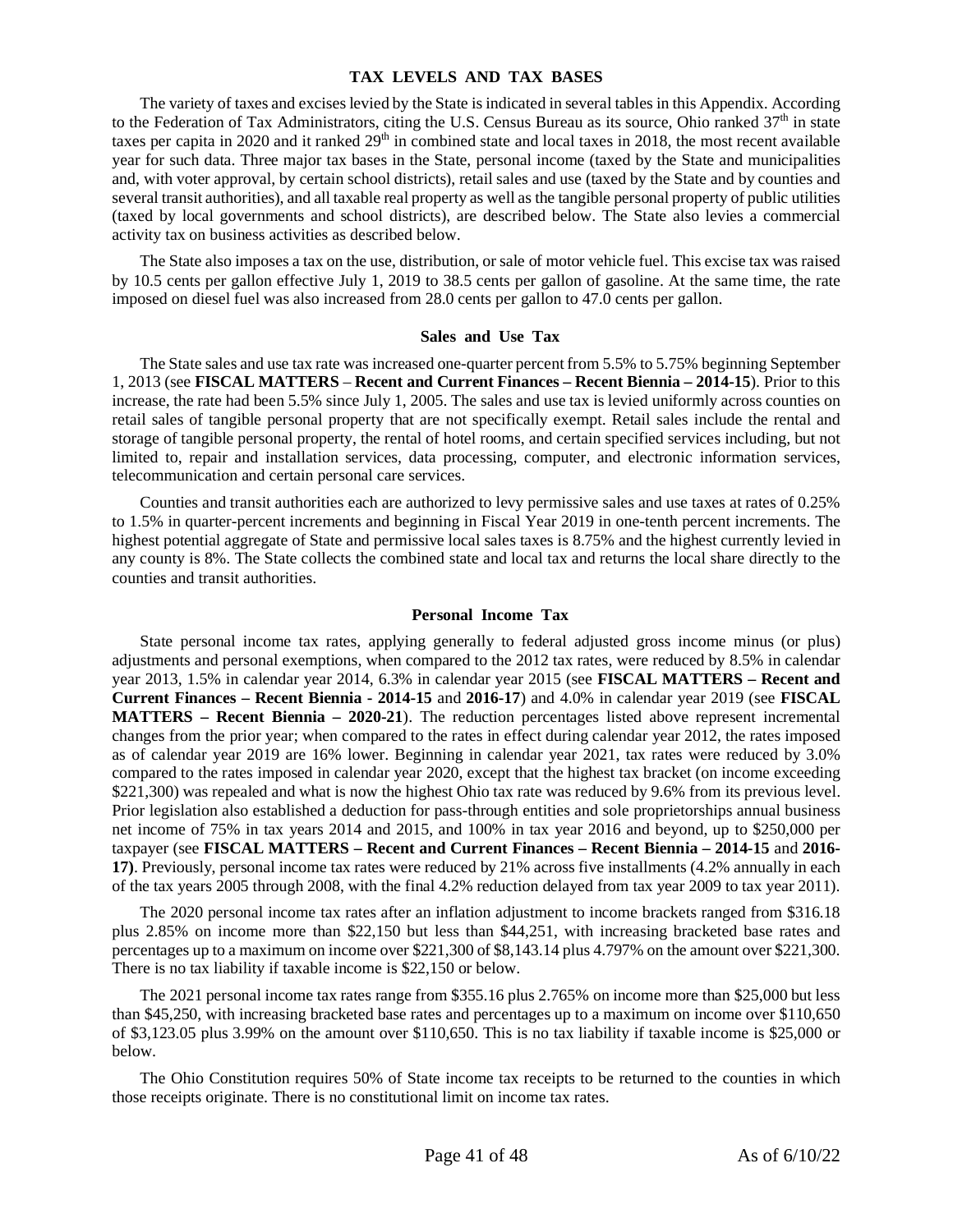Municipalities and school districts, and joint economic development districts and zones, may also levy certain income taxes. Any municipal rate (applying generally to wages and salaries and business net income) over 1%, and any school district income tax (applying generally to the State income tax base for individuals and estates), requires voter approval. Most cities and villages levy a municipal income tax. The highest municipal rate in 2019 was 3%. A school district income tax is currently approved in 203 districts. Each joint economic development district or zone may also levy an income tax (which like municipal income taxes applies generally to wages and salaries and business net income) with the rate of that tax limited to the highest income tax rate of a municipal member of the district or zone). Effective July 1, 2005, there may also be proposed for voter approval municipal income taxes to be shared with school districts, but those taxes may not be levied on the income of nonresidents.

Since 1970 the ratio of Ohio to U.S. aggregate personal income has declined, with Ohio's ranking among the states moving from fifth in 1970 to seventh in 1990, and eighth since 2000. This movement, portrayed below, in significant measure reflects "catching up" by several other states and a trend in Ohio toward more service sector employment.

| <b>Personal Income (\$ in Billions)</b> |  |          |        |                      |                     |
|-----------------------------------------|--|----------|--------|----------------------|---------------------|
|                                         |  | U.S.     | Ohio   | Ohio Percent of U.S. | <b>State Rank</b> * |
| 1970                                    |  | \$855.1  | \$44.1 | 5.2%                 | 5                   |
|                                         |  | 4.196    | 4.136  | 98.6                 | 18                  |
| 1980                                    |  | 2,307.0  | 107.0  | 4.6                  | 6                   |
|                                         |  | 10.153   | 9.909  | 97.6                 | 25                  |
| 1990                                    |  | 4.890.5  | 202.8  | 4.1                  |                     |
|                                         |  | 19.591   | 18,669 | 95.3                 | 21                  |
| 2000                                    |  | 8,650.3  | 326.0  | 3.8                  | 8                   |
|                                         |  | 30.657   | 28,684 | 93.6                 | 26                  |
| 2010                                    |  | 12,542.0 | 423.1  | 3.4                  | 8                   |
|                                         |  | 40.546   | 36.663 | 90.4                 | 32                  |
| 2016                                    |  | 16,115.6 | 525.1  | 3.3                  | 8                   |
|                                         |  | 45,127   | 49.883 | 90.5                 | 29                  |
| 2017                                    |  | 16.820.3 | 544.8  | 3.2                  | 8                   |
|                                         |  | 46.710   | 51.731 | 90.3                 | 29                  |
| 2018                                    |  | 17,813.0 | 569.7  | 3.2                  | 8                   |
|                                         |  | 54.526   | 48.793 | 89.5                 | 31                  |
| 2019                                    |  | 18,542.3 | 586.8  | 3.2                  | 8                   |
|                                         |  | 56,490   | 50.199 | 88.9                 | 31                  |
| 2020                                    |  | 19,679.7 | 623.2  | 3.2                  | 8                   |
|                                         |  | 59.729   | 53,296 | 89.2                 | 31                  |

Source: U.S. Department of Commerce, Bureau of Economic Analysis.

\*Excludes District of Columbia.

In addition to personal income, the retail sales base is an important indicator of sales and use tax receipts.

#### **Fiscal Year Ohio Retail Sales U.S. Retail Sales Ohio Percent of U.S.** 1980 \$39.01 \$979.25 4.0% 1990 66.95 1,914.04 3.5 2000 117.72 3,213.82 3.6 2010 133.44 4,170.78 3.2 2016 166.34 5,417.16 3.1

 170.40 5,620.10 3.0 172.82 5,905.83 2.9 2019 180.34 6,084.82 3.0 214.82 6,858.62 3.1

**Retail Sales (\$ in Billions)**

Source: Calculated by IHS Markit based on data from the U.S. Department of Commerce, Bureau of the Census and other sources.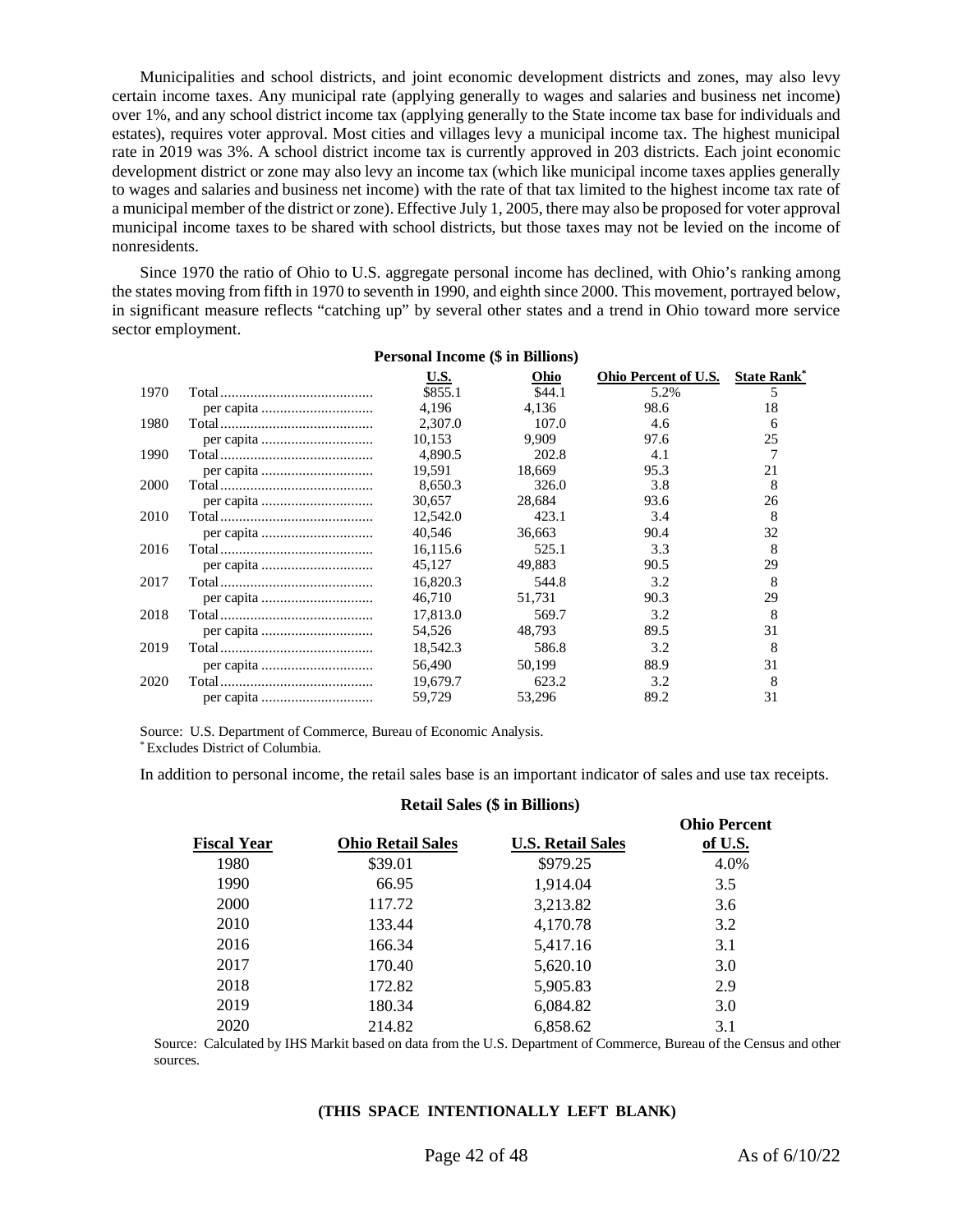# <span id="page-42-0"></span>**Commercial Activity Tax**

The State implemented a new commercial activity tax (CAT) on taxable gross receipts in excess of \$1,000,000 from doing business in Ohio phased-in over Fiscal Years 2006 through 2010 until levied at the current rate of 0.26%. Beginning calendar year 2014, the State established a variable minimum tax on the CAT for businesses with taxable gross receipts greater than \$1 million (see **FISCAL MATTERS** – **Recent and Current Finances – Recent Biennia** – **2014-15**). The State phased-out over the same general period its corporate franchise tax in equal annual increments over the 2006 through 2010 tax years, except for application to financial institutions and certain affiliates of insurance companies and financial institutions which was replaced with a new financial institutions tax effective tax year 2014 (see **FISCAL MATTERS – Recent and Current Finances – Recent Biennia – 2012-13 and 2014-15)**. On December 7, 2012, the Ohio Supreme Court upheld the application of the CAT to gross receipts from the sales of motor fuels but ordered that the proceeds of the CAT derived from those gross receipts – estimated by OBM at approximately \$100 million annually – could not in the future be applied to non-highway purposes. Under provisions enacted in the biennial appropriations Act for the 2014-15 biennium and other legislation, the State phased-out the CAT on the sale of motor vehicle fuel and replaced it with a "petroleum activity tax" (PAT), computed on the basis of the average price of a gallon of gasoline or diesel fuel. In accordance with the Ohio Supreme Court's ruling, PAT receipts are required to be used for highway purposes.

As described further below, the receipts from the CAT are directed in part to make compensating payments to school districts and other local taxing units in connection with the phase-out of the tangible personal property tax in 2006 through 2009. Beginning in Fiscal Year 2012, the State has accelerated the phase-out of compensating payments to school districts and local governments resulting in an increased share of the CAT being deposited into the GRF (see **Property Tax** below and **FISCAL MATTERS** – **Recent and Current Finances – Recent Biennia** – **2014-15**, **2016-17** and **2018-19)**.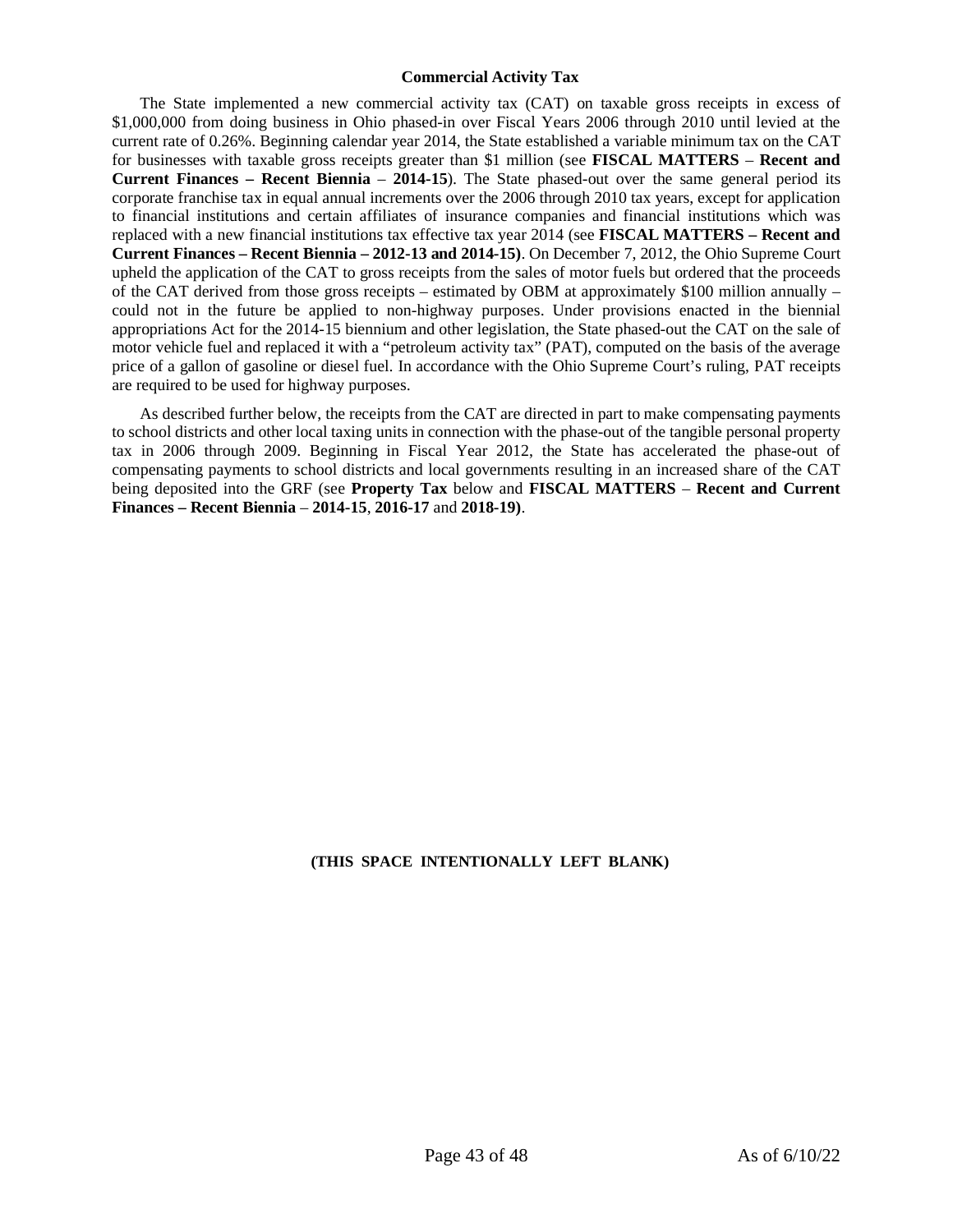# **Property Tax**

<span id="page-43-0"></span>The following table lists, for informational purposes only, the non-exempt real and tangible personal property tax base in the State and taxes levied on that base (on a calendar year basis). Only local taxing subdivisions, and not the State, currently tax the real and tangible personal property included in this table. Reported figures for 2020 show that these property taxes represent 3.27% of Ohio personal income.

|      |                      | <b>Assessed</b><br>Value (a) | Percent of<br>True Value (b) | <b>Taxes</b><br><b>Charged</b> |
|------|----------------------|------------------------------|------------------------------|--------------------------------|
| 1980 |                      | \$56,457,842,607             | 27.1%                        | \$2,343,384,488(e)             |
|      |                      | 15,649,200,844               | 39.2                         | 765,047,826                    |
|      |                      | 8,670,052,613                | 83.3                         | 411,321,235                    |
| 1990 |                      | 93,857,482,000               | 35.0                         | 4,593,147,000(e)               |
|      |                      | 18,473,055,000               | 28.0                         | 1,149,643,000                  |
|      | Public Utility(c)(f) | 12,934,191,000               | 88.6                         | 799,396,000                    |
| 2000 |                      | 167,857,657,350              | 35.0                         | 8,697,809,112(e)               |
|      |                      | 23,298,302,564               | 25.0                         | 1,720,740,378                  |
|      | Public Utility(c)(f) | 13,635,709,860               | 67.0                         | 967, 674, 709                  |
| 2010 |                      | 238, 264, 394, 249           | 35.0                         | 14,486,087,962(e)              |
|      |                      | 320,961,400                  | 5.0(b)                       | 18,432,832                     |
|      |                      | 10,096,712,600(g)            | 52.9                         | 747,237,219                    |
| 2016 |                      | 238,100,197,518              | 35.0                         | 16,170,309,495(e)              |
|      |                      | $-()$ -                      | $-0-(b)$                     | $-()$ -                        |
|      | Public Utility(c)(f) | 15,962,565,444(g)            | 56.8                         | 1,271,855,503                  |
| 2017 |                      | 247,070,913,220              | 35.0                         | 16,591,449,814(e)              |
|      |                      | $-()$ -                      | $-0-(b)$                     | -0-                            |
|      | Public Utility(c)(f) | 16,700,657,510(g)(h)         | 58.7                         | 1,347,897,157                  |
| 2018 |                      | 255,789,561,245              | 35.0                         | 17,060,795,040(e)              |
|      |                      | $-()$ -                      | $-0-(b)$                     | $-0-$                          |
|      | Public Utility(c)(f) | 19,220,171,390(g)(h)         | 60.67                        | 1,533,994,082                  |
| 2019 |                      | 260,947,879,749              | 35.0                         | 17,321,071,684(e)              |
|      |                      | $-()$ -                      | $-0-(b)$                     | $-0-$                          |
|      | Public Utility(c)(f) | 25,436,220,050(g)(h)         | 64.69                        | 1,971,197,491                  |
| 2020 |                      | 279,933,910,561              | 35.0                         | 18,265,118,632(e)              |
|      |                      | $-()$ -                      | $-0-(b)$                     | $-()$ -                        |
|      |                      | 26,794,513,946(g)(h)         | 65.14                        | 2,079,346,945                  |

(a) Increases in assessed value of "Real" are in part products of reappraisals.

- (b) Regular annual reductions for "Tangible" (except for most public utility tangible) reached 0% in 2009; only telecommunication and telephone personal property was taxable in 2009 and 2010.
- (c) Includes public utility personal property owned and located within Ohio and railroad real property; excludes public utility real property.

(d) Includes machinery, inventories, fixtures; effective tax year 2007 includes telephone company property. Excludes public utility tangible property. Effective tax year 2009 includes only telephone company property.

(e) Includes the statutory 10% rollback (12.5% for owner-occupied residences) and elderly/handicapped partial exemption amounts, paid by the State to local taxing entities to compensate for statutory reductions in local tax collections. Effective for tax year 2005 and thereafter, the 10% rollback was eliminated for real property used in business, with exceptions for certain property used in farming or for housing. The 12.5% rollback for owner-occupied residences was eliminated for new voterapproved tax levies (see **FISCAL MATTERS** – **Recent and Current Finances** – **Recent Biennia** – **2018-19**).

(f) Beginning in 1990, the true value of most public utility property is based on annual composite allowances that vary according to the type and age of property.

(g) Beginning in 2001, the statutory assessment rate for electric and gas utilities decreased from 88% to 25%.

(h) The statutory assessment rate for waterworks utilities is 88%, except for certain property first subject to taxation in 2017 is 25%.

Source: Ohio Department of Taxation.

Under State legislation effective July 1, 2005 and as reflected in the above table, the tangible personal property tax (TPPT) (including that tax on inventories) was phased out over tax years 2006 through 2009, with that tax generally eliminated beginning in tax year 2009. That legislation provided for the State to make replacement distributions to school districts and other local taxing units from revenue generated by the State commercial activity tax (CAT). Distributions were and are generally based on the taxable value of tangible personal property as reported in 2004 and property tax levies in effect for 2005. In Fiscal Year 2012, the State began phasing-out those TPPT replacement payments to schools and local governments with replacement payments to schools reduced by two percent of each district's total resources in each of Fiscal Years 2012 and 2013 for a total reduction of four percent; and replacement payments to local governments reduced by two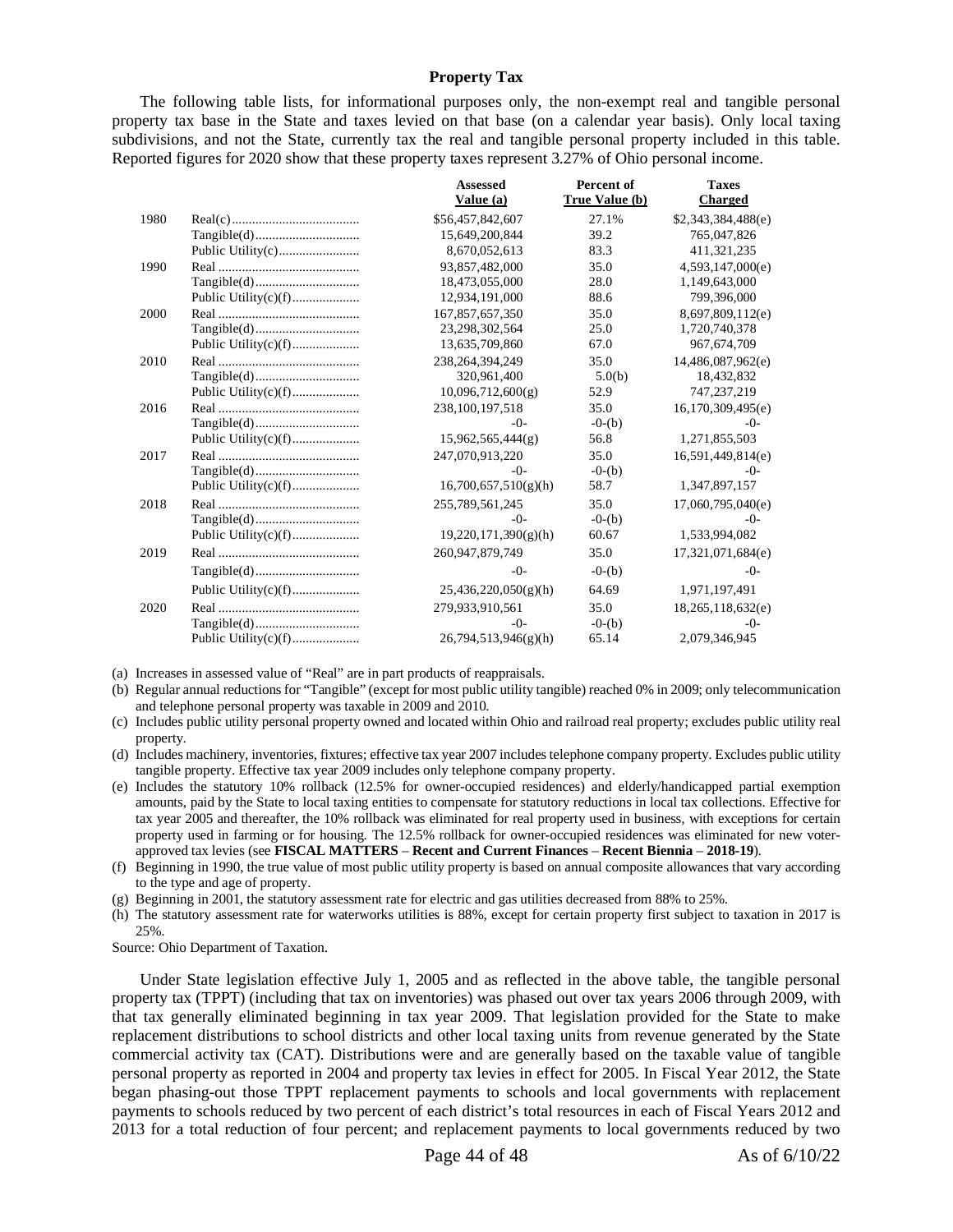percent of total resources for tax years 2011, 2012, and 2013 for a total reduction of six percent. Replacement payments were then frozen in Fiscal Years 2014 and 2015. The phasing out of these replacement payments resumed beginning in Fiscal Year 2016, with payments to school districts to be reduced in Fiscal Years 2016 and 2017 by between 1% and 2% of each district's total resources with the variance based on district wealth levels, with guarantees in both Fiscal Year 2016 and Fiscal Year 2017 that no district will fall below 100% and 96%, respectively, of its Fiscal Year 2015 total funding level. Fiscal Year 2016 and thereafter replacement payments to other local governments are reduced annually by two percent of their total resources (see **FISCAL MATTERS – Recent and Current Finances – Recent Biennia - 2016-17**).

Beginning July 2007, the State's homestead exemption program, which takes the form of a credit on local residential real property tax bills, was expanded to allow all senior citizens and disabled Ohioans, regardless of income, to exempt from tax the first \$25,000 of the market value of their home. Previously eligibility was restricted and benefits were tiered based on income. Beginning July 1, 2013, eligibility for new applicants is based on income (see **FISCAL MATTERS – Recent and Current Finances** - **Recent Biennia** – **2014-15)**. The total cost of the homestead exemption program in Fiscal Year 2019 was \$418.8 million, in Fiscal Year 2020 was \$398.5 million, and in Fiscal Year 2021 was \$374.6 million.

Real property tax relief payments by the State to school districts and local subdivisions – consisting of the homestead exemption program, the 10% rollback for non-business property, and the 2.5% rollback for owneroccupied homes - totaled \$3.58 billion for the 2016-17 biennium, \$3.60 billion for the 2018-19 biennium, and \$3.60 billion for the 2020-21 biennium.

# <span id="page-44-0"></span>**SCHOOLS AND MUNICIPALITIES**

# **Schools**

<span id="page-44-1"></span>Litigation was commenced in the Ohio courts in 1991 questioning the constitutionality of Ohio's system of school funding and compliance with the constitutional requirement that the State provide a "thorough and efficient system of common schools". On December 11, 2002, the Ohio Supreme Court, in a 4-3 decision on a motion to reconsider its own decision rendered in September 2001, concluded (as it had in its 1997 and 2000 opinions in that litigation) that the State did not comply with that requirement, even after again noting and crediting significant State steps in preceding years.

In its prior decisions, the Ohio Supreme Court stated as general base threshold requirements that every school district have enough funds to operate, an appropriate number of teachers, sound and safe buildings, and equipment sufficient for all students to be afforded an educational opportunity. With particular respect to funding sources, the Court concluded in 1997 and 2000 decisions that property taxes no longer may be the primary means of school funding in Ohio.

On March 4, 2003, the plaintiffs filed with the original trial court a motion to schedule and conduct a conference to address compliance with the orders of the court in that case, the State petitioned the Ohio Supreme Court to issue a writ prohibiting that conference on compliance, and the trial court subsequently petitioned the Ohio Supreme Court for guidance as to the proper course to follow. On May 16, 2003, the Ohio Supreme Court granted that writ and ordered the dismissal of the motion before the trial court. On October 20, 2003, the United States Supreme Court declined to accept the plaintiffs' subsequent petition requesting further review of the case.

In the years following this litigation, the General Assembly has taken steps, including significantly increasing State funding for public schools, as discussed below. In addition, at the November 1999 election, electors approved a constitutional amendment authorizing the issuance of State general obligation debt for school buildings and for higher education facilities (see discussion under **STATE DEBT**). December 2000 legislation also addressed certain mandated programs and reserves, characterized by the plaintiffs and the Court as "unfunded mandates."

Under the financial structure in place before the 2009-10 biennium, Ohio's 613 public school districts and 49 joint vocational school districts received a major portion (but less than 50%) of their operating moneys from State subsidy appropriations (the primary portion of which is known as the Foundation Program) distributed in accordance with statutory formulae that take into account both local needs and local taxing capacity. The Foundation Program amounts have steadily increased in most recent years, including small aggregate increases even in those Fiscal Years in which appropriations cutbacks were imposed.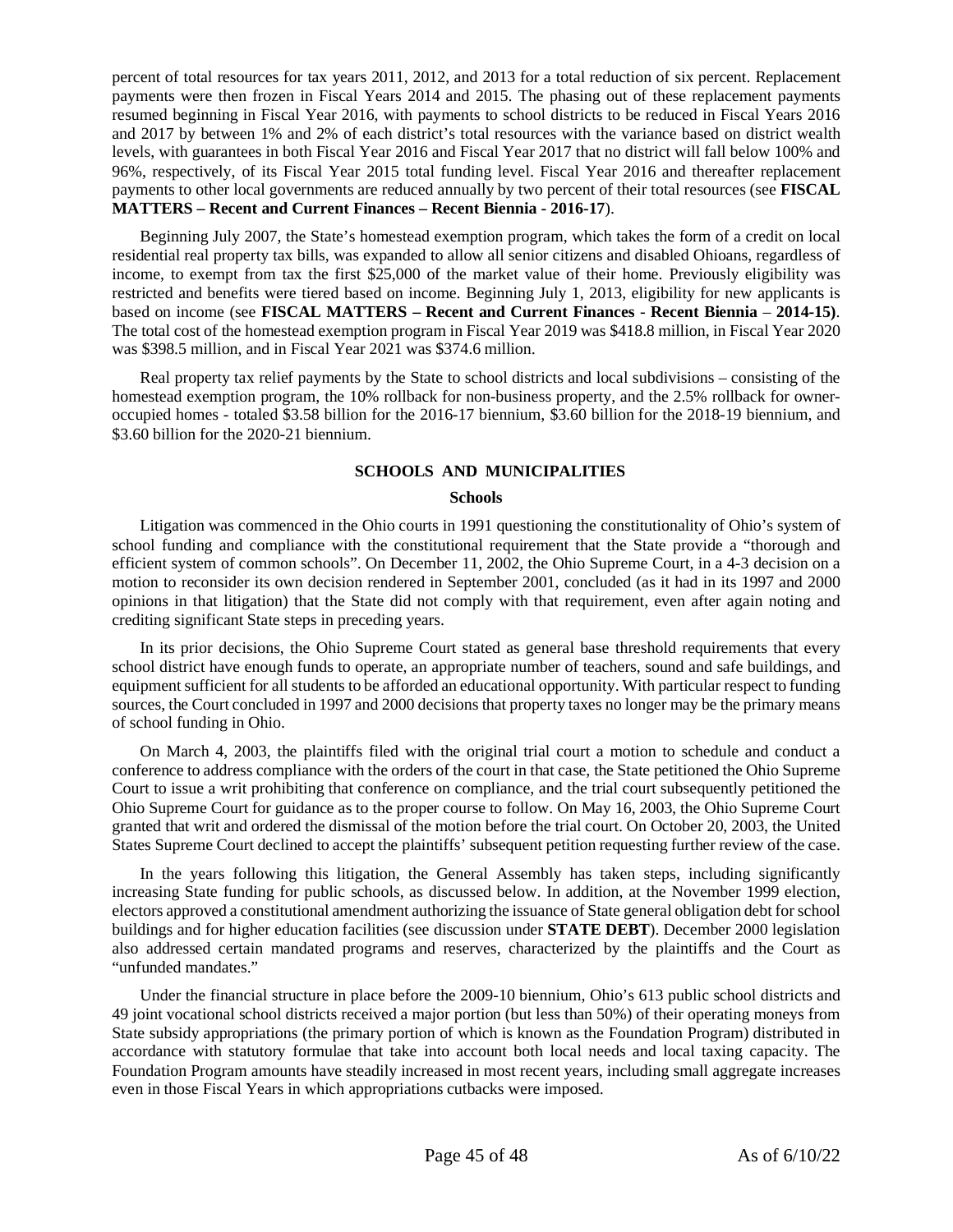School districts also rely upon receipts from locally voted taxes. In part because of provisions of some State laws, such as partially limiting the increase (without further vote of the local electorate) in voted property tax collections that would otherwise result from increased assessed valuations, some school districts have experienced varying degrees of difficulty in meeting mandated and discretionary increased costs. Local electorates have largely determined the total moneys available for their schools. Locally elected boards of education and their school administrators are responsible for managing school programs and budgets within statutory requirements.

The State's school subsidy formulas that were used until the 2009-10 biennium were structured to encourage both program quality and local taxing effort. Until the late 1970's, although there were some temporary school closings, most local financial difficulties that arose were successfully resolved by the local districts themselves by some combination of voter approval of additional property tax levies, adjustments in program offerings, or other measures. For more than 20 years, requirements of law and levels of State funding have sufficed to prevent school closings for financial reasons, which in any case are prohibited by current law.

To broaden the potential local tax revenue base, school districts also may submit for voter approval income taxes on the district income of individuals and estates. Many districts have submitted the question, and income taxes are currently approved in 208 districts.

Biennial school funding State appropriations from the GRF (including property tax reimbursements) and Lottery Profits Education Fund (but excluding federal and special revenue funds) for recent biennia were:

- 2012-13 \$16.6 billion (a 2.3% decrease over the previous biennium).
- 2014-15 \$18.3 billion (a 10.5% increase over the previous biennium).
- 2016-17 \$20.0 billion (a 9.3% increase over the previous biennium).
- 2018-19 \$20.7 billion (a 3.5% increase over the previous biennium).
- 2020-21 \$21.9 billion (a 5.7% increase over the previous biennium).

Those appropriations for school funding for the 2022-23 biennium are \$23.0 billion (a 4.9% increase from the previous biennium), representing an increase of 2.9% in Fiscal Year 2022 over Fiscal Year 2021 and an increase of 1.9% in Fiscal Year 2023 over Fiscal Year 2022.

The amount of lottery profits transferred to the Lottery Profits Education Fund (LPEF) totaled \$1.04 billion in Fiscal Year 2017, \$1.17 billion in Fiscal Year 2018, \$1.15 billion in Fiscal Year 2019, \$1.13 billion in Fiscal Year 2020, \$1.36 billion in Fiscal Year 2021, and is currently estimated to be \$1.23 billion in Fiscal Year 2022 and \$1.26 billion in Fiscal Year 2023. Ohio participation in the multi-state lottery commenced in May 2002. A constitutional provision requires that net lottery profits be paid into LPEF be used solely for the support of elementary, secondary, vocational and special education purposes, including application to debt service on general obligation bonds to finance common school facilities. The 2010-11 biennial appropriations Act also authorized the implementation of video lottery terminals (VLTs) at Ohio's seven horse racing tracks.

The 2014-15 biennial appropriations Act enacted a new funding formula for the distribution of State funding to school districts based on a per pupil amount. This per pupil formula is similar to the "Building Blocks" school funding formula in place through Fiscal Year 2009 until its replacement with the "Evidence Based Model" for the 2010-11 biennium. The Evidence Based Model was repealed in July 2011 and a temporary formula was put in place for the 2012-13 biennium that allocated funding to each school district based on the per pupil funding it received for Fiscal Year 2011, adjusted by its share of a statewide per pupil adjustment amount that was indexed by the district's relative tax valuation per pupil.

The 2016-17 biennial appropriations Act modified certain components of the funding formula to distribute new resources to districts with less capacity to raise revenue through local sources. Under the modified formula, the State Department of Education will compute and pay to each school district education aid based on a per pupil funding amount of \$5,900 in Fiscal Year 2016 and \$6,000 in Fiscal Year 2017, multiplied by each school district's "state share index," which uses a three-year average of adjusted property valuation per pupil and the median income of that school district to calculate the percentage of the per-pupil amount that is to be paid by the State and the amount assumed to be contributed by the school district through local sources. The 2016-17 biennial appropriations Act also supplemented transportation funds for low density districts and continued to provide additional funds for students with exceptional needs, including those with special needs and the disabled, and limited English proficiency, and for economically disadvantaged and gifted students. Funding was also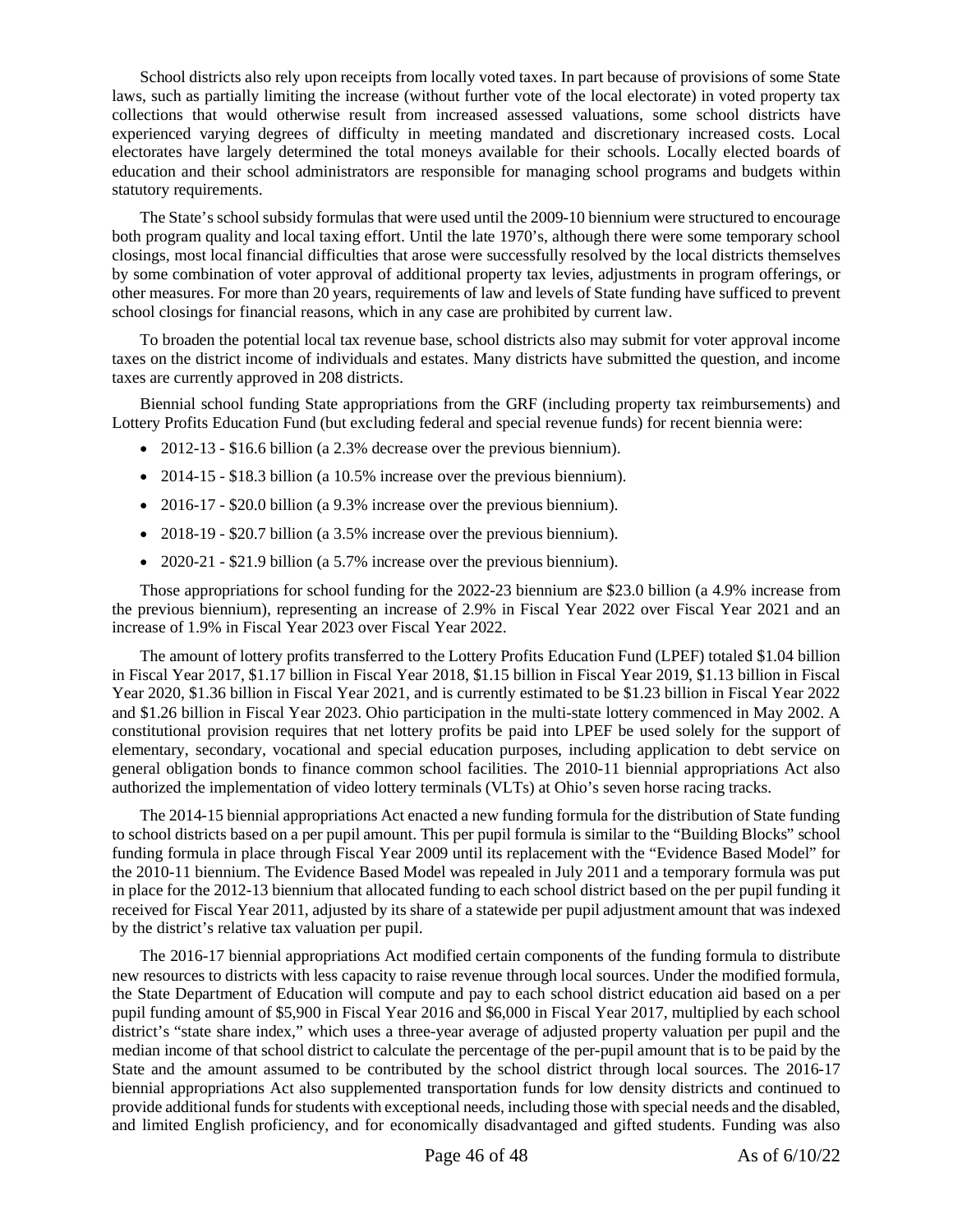provided based on the number of K-3 students at each school district to be used to help school districts comply with Ohio's 3rd grade reading guarantee. The Act continued funding for the "Straight A Fund" to provide school districts with grants to develop and implement creative and innovative instructional models to inspire learning and student growth.

The 2018-19 biennial appropriations Act maintained all components of the 2016-17 funding formula with certain minor modifications. School district's education aid continued to be paid based on a per pupil funding amount (increasing to \$6,010 in Fiscal Year 2018 and \$6,020 in Fiscal Year 2019) multiplied by each school district's state share index. The 2018-19 appropriations Act reduced the minimum share of transportation funding to better target school districts with lower capacity to raise revenue locally and increased the multiplier in the formula for computing capacity aid to provide additional aid to low wealth school districts and those with small populations and low property valuation. The Act also modified the calculations for temporary transitional aid and the gain cap to take into account changes in student population. Funding also continued for other education initiatives including Early Childhood Education, EdChoice Expansion Scholarships, and the Community Connectors grant program.

The 2020-21 biennial appropriations Act provided each school district with the same amount of core funding and pupil transportation funding as it received under the funding formula for Fiscal Year 2019, along with certain other limited payments and adjustments, such as preschool special education payments and catastrophic cost reimbursements. The 2020-21 biennial appropriations Act also provided additional payments to school districts for student wellness and success to provide support for mental health counseling, wraparound supports, mentoring, and after-school programs. The Act also provided for additional payments to qualifying school districts that experienced an increase in enrollment between Fiscal Years 2016 and 2019.

The 2022-23 biennial appropriations Act implements a new funding formula known as the Fair School Funding Plan. The new formula establishes a base cost methodology based on student to teacher ratios, minimum staffing levels, and actual costs for schools. Under the new formula, each school district will have a unique base cost amount which replaces the prior Opportunity Grant amount of \$6,020 per pupil. The new formula revises categorical funding and implements a new state and local cost share methodology using property and income factors for all districts. Community schools, STEM schools, educational choice scholarship programs, and open enrollment will be directly funded in Fiscal Years 2022 and 2023. Instead of a Gain Cap, most components of the formula will be subject to a general phase-in percentage of 16.67% in Fiscal Year 2022 and 33.33% in Fiscal Year 2023. The Act also provides for additional payments to support school bus purchases, community school facilities, and quality community schools.

Legislation was enacted in 1996 to address school districts in financial straits. It is similar to that for municipal "fiscal emergencies" and "fiscal watch" discussed below under **Municipalities**, but is particularly tailored to certain school districts and their then-existing or potential fiscal problems. Newer legislation created a third, more preliminary, category of "fiscal caution". A current listing of school districts in fiscal emergency or watch status can be found on the Auditor of State's website at [http://www.auditor.state.oh.us](http://www.auditor.state.oh.us/).

# **Municipalities**

<span id="page-46-0"></span>Ohio has a mixture of urban and rural population, with approximately three-quarters urban. There are 932 incorporated cities and villages (municipalities with populations under 5,000) in the State. Six cities have populations of more than 100,000 and 15 cities exceed 50,000 in population.

A 1979 act established procedures for identifying and assisting those few cities and villages experiencing defined "fiscal emergencies." A commission composed of State and local officials, and private sector members experienced in business and finance appointed by the Governor, is to monitor the fiscal affairs of a municipality facing substantial financial problems. That act requires the municipality to develop, subject to approval and monitoring by its commission, a financial plan to eliminate deficits and cure any defaults and otherwise remedy fiscal emergency conditions and to take other actions required under its financial plan. It also provides enhanced protection for the municipality's bonds and notes and, subject to the act's stated standards and controls, permits the State to purchase limited amounts of the municipality's short-term obligations (used only once, in 1980).

As noted in the discussion above under **FISCAL MATTERS – Recent and Current Finances – Recent Biennia - 2012-13**, the amount of distributions to most local governments, including municipalities, from the several State local government revenue assistance funds have been subject to reductions and other adjustments in several of those recent biennia.